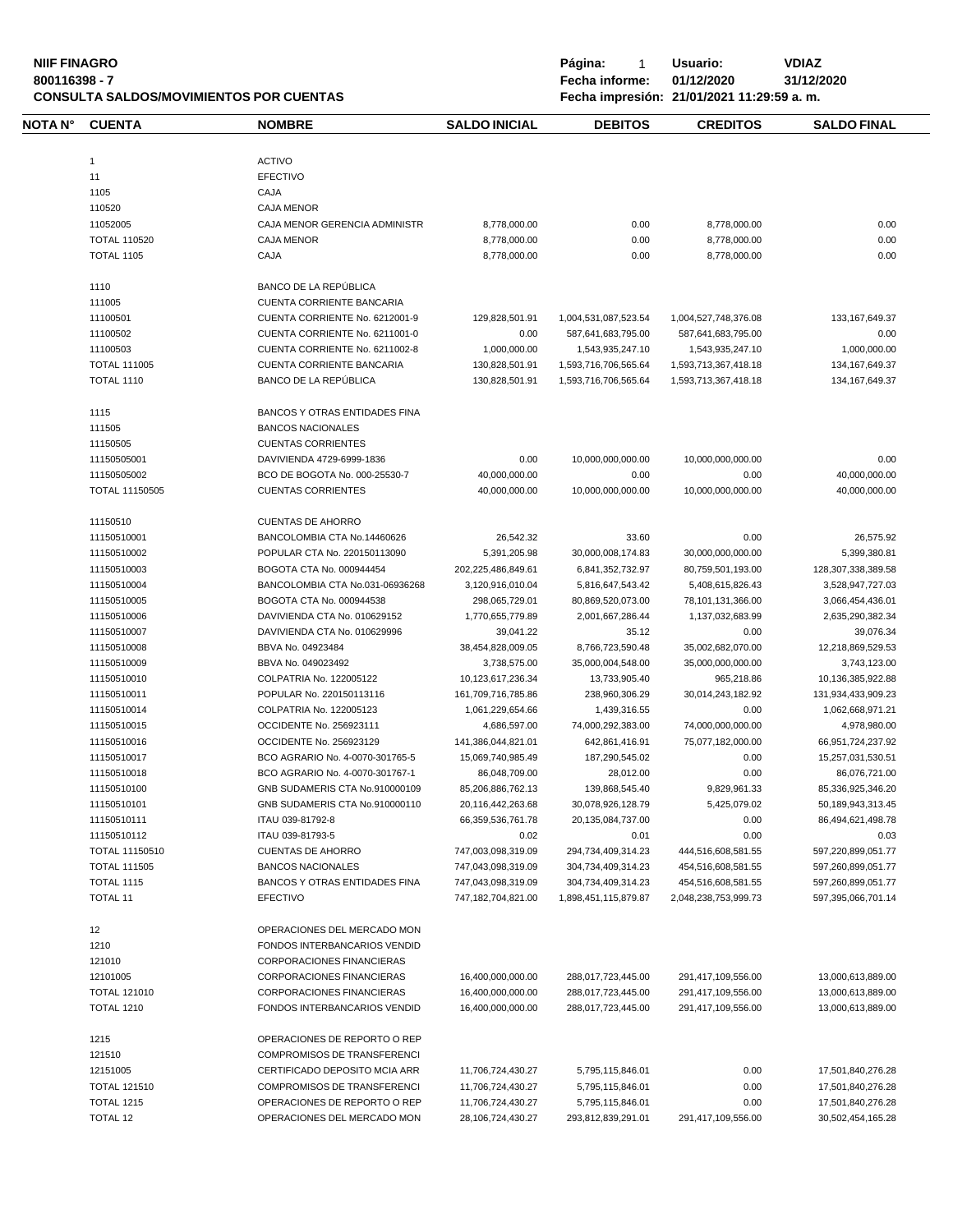| <b>NIIF FINAGRO</b><br>800116398 - 7<br><b>CONSULTA SALDOS/MOVIMIENTOS POR CUENTAS</b> |                        |                                              |                       | Página:<br>2<br>Fecha informe: | Usuario:<br>01/12/2020<br>Fecha impresión: 21/01/2021 11:29:59 a.m. | <b>VDIAZ</b><br>31/12/2020 |
|----------------------------------------------------------------------------------------|------------------------|----------------------------------------------|-----------------------|--------------------------------|---------------------------------------------------------------------|----------------------------|
| NOTA N°                                                                                | <b>CUENTA</b>          | <b>NOMBRE</b>                                | <b>SALDO INICIAL</b>  | <b>DEBITOS</b>                 | <b>CREDITOS</b>                                                     | <b>SALDO FINAL</b>         |
|                                                                                        | 13                     | INVERSIONES Y OPERACIONES CON                |                       |                                |                                                                     |                            |
|                                                                                        | 1301                   | INVERSIONES A VALOR RAZONABLE                |                       |                                |                                                                     |                            |
|                                                                                        | 130105                 | TÍTULOS DE TESORERÍA TES                     |                       |                                |                                                                     |                            |
|                                                                                        | 13010505               | TITULOS DE TESORERÍA (TES) PESO              | 78,628,190,000.00     | 59,229,740,000.00              | 50,008,040,000.00                                                   | 87,849,890,000.00          |
|                                                                                        | <b>TOTAL 130105</b>    | TÍTULOS DE TESORERÍA TES                     | 78,628,190,000.00     | 59,229,740,000.00              | 50,008,040,000.00                                                   | 87,849,890,000.00          |
|                                                                                        |                        |                                              |                       |                                |                                                                     |                            |
|                                                                                        | 130115                 | OTROS EMISORES NACIONALES                    |                       |                                |                                                                     |                            |
|                                                                                        | 13011515               | CERTIFICADO DE DEPOSITO A TERM               | 1,278,640,343,072.70  | 150,042,071,764.29             | 66,041,551,749.41                                                   | 1,362,640,863,087.58       |
|                                                                                        | 13011520               | <b>BONOS</b>                                 | 26,262,700,000.00     | 52,283,534.44                  | 5,174,475,034.44                                                    | 21,140,508,500.00          |
|                                                                                        | <b>TOTAL 130115</b>    | OTROS EMISORES NACIONALES                    | 1,304,903,043,072.70  | 150,094,355,298.73             | 71,216,026,783.85                                                   | 1,383,781,371,587.58       |
|                                                                                        | <b>TOTAL 1301</b>      | INVERSIONES A VALOR RAZONABLE                | 1,383,531,233,072.70  | 209,324,095,298.73             | 121,224,066,783.85                                                  | 1,471,631,261,587.58       |
|                                                                                        | 1302                   | INVERSIONES A VALOR RAZONABLE                |                       |                                |                                                                     |                            |
|                                                                                        | 130205                 | <b>EMISORES NACIONALES</b>                   |                       |                                |                                                                     |                            |
|                                                                                        | 13020510               | ACCIONES BBVA COLOMBIA                       | 1,531,834.00          | 0.00                           | 0.00                                                                | 1,531,834.00               |
|                                                                                        | <b>TOTAL 130205</b>    | <b>EMISORES NACIONALES</b>                   | 1,531,834.00          | 0.00                           | 0.00                                                                | 1,531,834.00               |
|                                                                                        | <b>TOTAL 1302</b>      | <b>INVERSIONES A VALOR RAZONABLE</b>         | 1,531,834.00          | 0.00                           | 0.00                                                                | 1.531.834.00               |
|                                                                                        |                        |                                              |                       |                                |                                                                     |                            |
|                                                                                        | 1303                   | <b>INVERSIONES A COSTO AMORTIZAD</b>         |                       |                                |                                                                     |                            |
|                                                                                        | 130315                 | OTROS EMISORES NACIONALES                    |                       |                                |                                                                     |                            |
|                                                                                        | 13031505               | CERTIFICADOS DE DEPOSITO A TER               | 70,242,183,036.44     | 139,241,923.59                 | 0.00                                                                | 70,381,424,960.03          |
|                                                                                        | <b>TOTAL 130315</b>    | OTROS EMISORES NACIONALES                    | 70,242,183,036.44     | 139,241,923.59                 | 0.00                                                                | 70,381,424,960.03          |
|                                                                                        | <b>TOTAL 1303</b>      | <b>INVERSIONES A COSTO AMORTIZAD</b>         | 70,242,183,036.44     | 139,241,923.59                 | 0.00                                                                | 70,381,424,960.03          |
|                                                                                        | <b>TOTAL 13</b>        | INVERSIONES Y OPERACIONES CON                | 1,453,774,947,943.14  | 209,463,337,222.32             | 121,224,066,783.85                                                  | 1,542,014,218,381.61       |
|                                                                                        | 14                     | CARTERA DE CRÉDITOS Y OPERACI                |                       |                                |                                                                     |                            |
|                                                                                        | 1408                   | CARTERA Y OPERACIONES DE LEAS                |                       |                                |                                                                     |                            |
|                                                                                        | 140805                 | CATEGORÍA A RIESGO NORMAL CAR                | 26,333,744.00         | 0.00                           | 2,108,172.00                                                        | 24,225,572.00              |
|                                                                                        | 140815                 | CATEGORÍA C RIESGO APRECIABLE                | 4,700,886.00          | 0.00                           | 4,700,886.00                                                        | 0.00                       |
|                                                                                        | 140825                 | CATEGORÍA E RIESGO DE INCOBRA                | 11,410,628.00         | 0.00                           | 0.00                                                                | 11,410,628.00              |
|                                                                                        | <b>TOTAL 1408</b>      | CARTERA Y OPERACIONES DE LEAS                | 42,445,258.00         | 0.00                           | 6,809,058.00                                                        | 35,636,200.00              |
|                                                                                        | 1410                   | CARTERA Y OPERACIONES DE LEAS                |                       |                                |                                                                     |                            |
|                                                                                        | 141005                 | CATEGORÍA A RIESGO NORMAL CAR                |                       |                                |                                                                     |                            |
|                                                                                        | 14100506               | PEQUEÑOS PRODUCTORES                         |                       |                                |                                                                     |                            |
|                                                                                        | 1410050605             | <b>BANCOS</b>                                | 6,039,470,876,321.00  | 235,939,997,356.00             | 208, 155, 341, 163.00                                               | 6,067,255,532,514.00       |
|                                                                                        | 1410050615             | COOP VIG POR LA SUPER FCIERA D               | 4,991,460,639.00      | 795,654,156.00                 | 210,217,516.00                                                      | 5,576,897,279.00           |
|                                                                                        | 1410050620             | COOP VIG POR LA SUPER DE ECON                | 61,852,858,033.00     | 6,845,689,527.00               | 1,786,610,474.00                                                    | 66,911,937,086.00          |
|                                                                                        | <b>TOTAL 14100506</b>  | PEQUEÑOS PRODUCTORES                         | 6,106,315,194,993.00  | 243,581,341,039.00             | 210, 152, 169, 153.00                                               | 6,139,744,366,879.00       |
|                                                                                        |                        |                                              |                       |                                |                                                                     |                            |
|                                                                                        | 14100507<br>1410050705 | <b>MEDIANOS PRODUCTORES</b><br><b>BANCOS</b> | 2,965,067,913,233.00  | 172,572,904,238.00             | 134,274,292,636.00                                                  | 3,003,366,524,835.00       |
|                                                                                        | 1410050710             | COMPAÑÍAS DE FINANCIAMIENTO C                | 1,540,423,394.00      | 0.00                           | 551,995,911.00                                                      | 988,427,483.00             |
|                                                                                        | 1410050715             | COOP VIG POR LA SUPER FCIERA D               | 9,399,977,279.00      | 463,917,356.00                 | 518,273,634.00                                                      | 9,345,621,001.00           |
|                                                                                        | 1410050720             | COOP VIG POR LA SUPER DE ECON                | 44,003,735,769.00     | 1,900,787,399.00               | 1,871,816,214.00                                                    | 44,032,706,954.00          |
|                                                                                        | <b>TOTAL 14100507</b>  | <b>MEDIANOS PRODUCTORES</b>                  | 3,020,012,049,675.00  | 174,937,608,993.00             | 137,216,378,395.00                                                  | 3,057,733,280,273.00       |
|                                                                                        | 14100508               | <b>GRANDES PRODUCTORES</b>                   |                       |                                |                                                                     |                            |
|                                                                                        | 1410050805             | <b>BANCOS</b>                                |                       | 61,216,469,120.00              |                                                                     |                            |
|                                                                                        |                        | COMPAÑÍAS DE FINANCIAMIENTO C                | 1,194,806,286,397.00  |                                | 50,505,554,957.00                                                   | 1,205,517,200,560.00       |
|                                                                                        | 1410050810             |                                              | 6,033,036,060.00      | 0.00                           | 2,996,812,666.00                                                    | 3,036,223,394.00           |
|                                                                                        | 1410050815             | COOP VIG POR LA SUPER FCIERA D               | 6,927,172,416.00      | 153,852,000.00                 | 100,530,240.00                                                      | 6,980,494,176.00           |
|                                                                                        | 1410050820             | COOP VIG POR LA SUPER DE ECON                | 1,901,520,742.00      | 199,999,980.00                 | 17,726,919.00                                                       | 2,083,793,803.00           |
|                                                                                        | <b>TOTAL 14100508</b>  | <b>GRANDES PRODUCTORES</b>                   | 1,209,668,015,615.00  | 61,570,321,100.00              | 53,620,624,782.00                                                   | 1,217,617,711,933.00       |
|                                                                                        | 14100510               | CAT A RIESGO NORMAL OTRAS GAR                |                       |                                |                                                                     |                            |
|                                                                                        | 1410051050             | <b>CARTERA DIRECTA</b>                       | 2,524,649,825.00      | 0.00                           | 4,451,074.00                                                        | 2,520,198,751.00           |
|                                                                                        | TOTAL 14100510         | CAT A RIESGO NORMAL OTRAS GAR                | 2,524,649,825.00      | 0.00                           | 4,451,074.00                                                        | 2,520,198,751.00           |
|                                                                                        | <b>TOTAL 141005</b>    | CATEGORÍA A RIESGO NORMAL CAR                | 10,338,519,910,108.00 | 480,089,271,132.00             | 400,993,623,404.00                                                  | 10,417,615,557,836.00      |
|                                                                                        | 141015                 | CAT C RIESGO APR CRÉD OP LEA C               |                       |                                |                                                                     |                            |
|                                                                                        | 14101510               | CAT C RIESGO APRECIABLE OTRAS                |                       |                                |                                                                     |                            |
|                                                                                        | 1410151050             | <b>CARTERA DIRECTA</b>                       | 172,528,070.00        | 0.00                           | 0.00                                                                | 172,528,070.00             |
|                                                                                        | TOTAL 14101510         | CAT C RIESGO APRECIABLE OTRAS                | 172,528,070.00        | 0.00                           | 0.00                                                                | 172,528,070.00             |
|                                                                                        | <b>TOTAL 141015</b>    | CAT C RIESGO APR CRÉD OP LEA C               | 172,528,070.00        | 0.00                           | 0.00                                                                | 172,528,070.00             |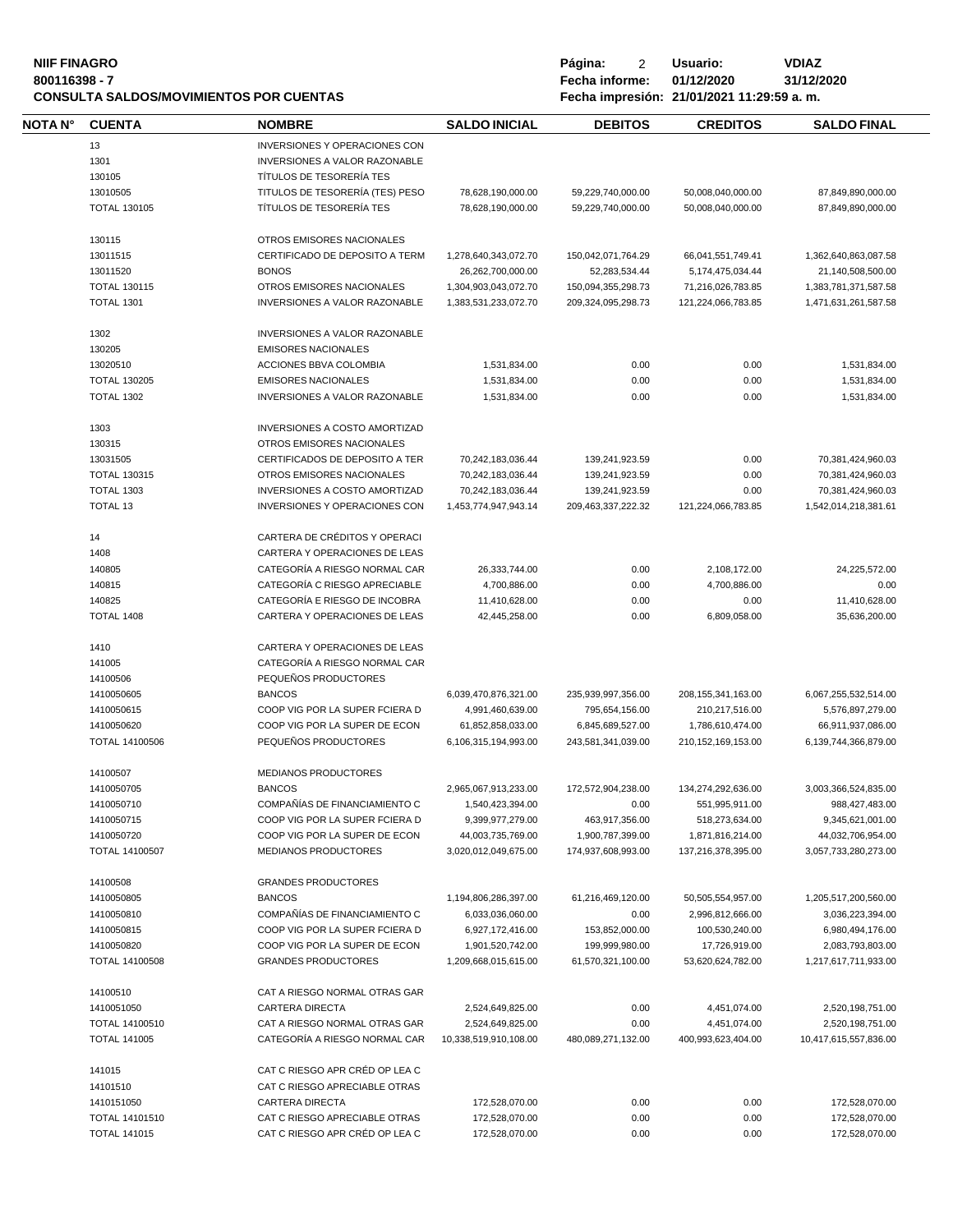# **NIIF FINAGRO P á g i n a :** 3 **U s u a r i o : VDIAZ CONSULTA SALDOS/MOVIMIENTOS POR CUENTAS Fecha impresión: 21/01/2021 11:29:59 a. m.**

**8001169** Fecha informe: 01/12/2020<br>**Fecha impresión: 21/01/2021** 

| <u>UILLAZUZU</u> |  |
|------------------|--|
|                  |  |

| impresión: 21/01/2021 |  |  |
|-----------------------|--|--|
|-----------------------|--|--|

| NOTA N° | <b>CUENTA</b>       | <b>NOMBRE</b>                   | <b>SALDO INICIAL</b>  | <b>DEBITOS</b>     | <b>CREDITOS</b>    | <b>SALDO FINAL</b>    |
|---------|---------------------|---------------------------------|-----------------------|--------------------|--------------------|-----------------------|
|         | 141025              | CATEGORIA E RIESGO INCOBRABILI  |                       |                    |                    |                       |
|         | 14102510            | CAT E RIESGO INCOBRABILIDAD OT  |                       |                    |                    |                       |
|         | 1410251050          | <b>CARTERA DIRECTA</b>          | 59,093,846.00         | 0.00               | 0.00               | 59,093,846.00         |
|         | TOTAL 14102510      | CAT E RIESGO INCOBRABILIDAD OT  | 59,093,846.00         | 0.00               | 0.00               | 59,093,846.00         |
|         | <b>TOTAL 141025</b> | CATEGORIA E RIESGO INCOBRABILI  | 59,093,846.00         | 0.00               | 0.00               | 59,093,846.00         |
|         |                     |                                 |                       |                    |                    |                       |
|         | <b>TOTAL 1410</b>   | CARTERA Y OPERACIONES DE LEAS   | 10,338,751,532,024.00 | 480,089,271,132.00 | 400,993,623,404.00 | 10,417,847,179,752.00 |
|         | 1414                | PRÉSTAMOS A EMPLEADOS           |                       |                    |                    |                       |
|         | 141460              | CATEGORÍA A RIESGO NORMAL, CO   |                       |                    |                    |                       |
|         | 14146005            | PRESTAMOS DE LIBRE INVERSION    | 2,248,272,331.00      | 235,293,000.00     | 142,869,899.00     | 2,340,695,432.00      |
|         | 14146006            | DESCTO AMORTIZADO CRED. LIBRE   | -370,404,240.00       | 30,541,504.00      | 47,527,679.00      | -387,390,415.00       |
|         | 14146010            | CREDITO EDUCATIVO               | 170,618,473.00        | 15,914,775.00      | 0.00               | 186,533,248.00        |
|         | <b>TOTAL 141460</b> | CATEGORÍA A RIESGO NORMAL, CO   | 2,048,486,564.00      | 281,749,279.00     | 190,397,578.00     | 2,139,838,265.00      |
|         | <b>TOTAL 1414</b>   | PRÉSTAMOS A EMPLEADOS           | 2,048,486,564.00      | 281,749,279.00     | 190,397,578.00     | 2,139,838,265.00      |
|         | 1487                | DETERIORO COMPONENTE CONTRA     |                       |                    |                    |                       |
|         | 148710              | CRÉDITOS Y OPERACIONES DE LEA   | 12,313,733,200.00     | 143,888,286.00     | 27,582,888.00      | 12,197,427,802.00     |
|         | TOTAL 1487          | DETERIORO COMPONENTE CONTRA     | 12,313,733,200.00     | 143,888,286.00     | 27,582,888.00      | 12,197,427,802.00     |
|         |                     |                                 |                       |                    |                    |                       |
|         | 1488                | DETERIORO (PROVISIÓN) PRÉSTAM   |                       |                    |                    |                       |
|         | 148860              | CATEGORÍA A RIESGO NORMAL, CO   |                       |                    |                    |                       |
|         | 14886005            | <b>CREDITOS LIBRE INVERSION</b> | 36,276,227.00         | 1,916,747.00       | 3,091,703.00       | 37,451,183.00         |
|         | <b>TOTAL 148860</b> | CATEGORÍA A RIESGO NORMAL, CO   | 36,276,227.00         | 1,916,747.00       | 3,091,703.00       | 37,451,183.00         |
|         | TOTAL 1488          | DETERIORO (PROVISIÓN) PRÉSTAM   | 36,276,227.00         | 1.916.747.00       | 3,091,703.00       | 37,451,183.00         |
|         | 1491                | DETERIORO (PROVISIÓN) CARTERA   |                       |                    |                    |                       |
|         | 149105              | CATEGORÍA A - CRÉDITO NORMAL C  |                       |                    |                    |                       |
|         | 14910505            | <b>CREDITOS DIRECTOS</b>        | 421,340.00            | 33,731.00          | 0.00               | 387,609.00            |
|         | <b>TOTAL 149105</b> | CATEGORÍA A - CRÉDITO NORMAL C  | 421,340.00            | 33,731.00          | 0.00               | 387,609.00            |
|         |                     |                                 |                       |                    |                    |                       |
|         | 149115              | CATEGORÍA C - CRÉDITO APRECIAB  |                       |                    |                    |                       |
|         | 14911505            | CATEGORÍA C - CRÉDITO APRECIAB  | 940,178.00            | 940,178.00         | 0.00               | 0.00                  |
|         | <b>TOTAL 149115</b> | CATEGORÍA C - CRÉDITO APRECIAB  | 940,178.00            | 940,178.00         | 0.00               | 0.00                  |
|         | 149125              | CATEGORÍA E - CRÉDITO IRRECUPE  |                       |                    |                    |                       |
|         | 14912505            | <b>CREDITOS DIRECTOS</b>        | 11,410,628.00         | 0.00               | 0.00               | 11,410,628.00         |
|         | <b>TOTAL 149125</b> | CATEGORÍA E - CRÉDITO IRRECUPE  | 11,410,628.00         | 0.00               | 0.00               | 11,410,628.00         |
|         | <b>TOTAL 1491</b>   | DETERIORO (PROVISIÓN) CARTERA   | 12,772,146.00         | 973,909.00         | 0.00               | 11,798,237.00         |
|         | 1495                | DETERIORO (PROVISIÓN) CRÉDITOS  |                       |                    |                    |                       |
|         | 149505              | CATEGORÍA A - CRÉDITO NORMAL    |                       |                    |                    |                       |
|         | 14950505            | CATEGORÍA A - CRÉDITO NORMAL    | 101,409,213,756.00    | 390,547,046.00     | 2,115,327,873.00   | 103,133,994,583.00    |
|         | 14950550            | CARTERA DIRECTA - OTRAS GARAN   | 2,524,649,825.00      | 4,451,074.00       | 0.00               | 2,520,198,751.00      |
|         | <b>TOTAL 149505</b> | CATEGORÍA A - CRÉDITO NORMAL    | 103,933,863,581.00    | 394,998,120.00     | 2,115,327,873.00   | 105,654,193,334.00    |
|         |                     |                                 |                       |                    |                    |                       |
|         | 149515              | CATEGORÍA C - CRÉDITO APRECIAB  |                       |                    |                    |                       |
|         | 14951550            | CARTERA DIRECTA - OTRAS GARAN   | 172,528,070.00        | 0.00               | 0.00               | 172,528,070.00        |
|         | <b>TOTAL 149515</b> | CATEGORÍA C - CRÉDITO APRECIAB  | 172,528,070.00        | 0.00               | 0.00               | 172,528,070.00        |
|         | 149525              | CATEGORÍA E - CRÉDITO IRRECUPE  |                       |                    |                    |                       |
|         | 14952550            | CARTERA DIRECTA - OTRAS GARAN   | 59,093,846.00         | 0.00               | 0.00               | 59,093,846.00         |
|         | <b>TOTAL 149525</b> | CATEGORÍA E - CRÉDITO IRRECUPE  | 59,093,846.00         | 0.00               | 0.00               | 59,093,846.00         |
|         | <b>TOTAL 1495</b>   | DETERIORO (PROVISIÓN) CRÉDITOS  | 104,165,485,497.00    | 394,998,120.00     | 2,115,327,873.00   | 105,885,815,250.00    |
|         | <b>TOTAL 14</b>     | CARTERA DE CRÉDITOS Y OPERACI   | 10,224,314,196,776.00 | 480,912,797,473.00 | 403,336,832,504.00 | 10,301,890,161,745.00 |
|         | 16                  | <b>CUENTAS POR COBRAR</b>       |                       |                    |                    |                       |
|         | 1605                | <b>INTERESES</b>                |                       |                    |                    |                       |
|         |                     |                                 |                       |                    |                    |                       |
|         | 160520              | CATEGORÍA A RIESGO NORMAL, CO   |                       |                    |                    |                       |
|         | 16052005            | CATEGORÍA A RIESGO NORMAL, CO   |                       |                    |                    |                       |
|         | 1605200505          | CARTERA EXFUNCIONARIOS          | 7,001.00              | 54,159.00          | 48,938.00          | 12,222.00             |
|         | TOTAL 16052005      | CATEGORÍA A RIESGO NORMAL, CO   | 7,001.00              | 54,159.00          | 48,938.00          | 12,222.00             |
|         | <b>TOTAL 160520</b> | CATEGORÍA A RIESGO NORMAL, CO   | 7,001.00              | 54,159.00          | 48,938.00          | 12,222.00             |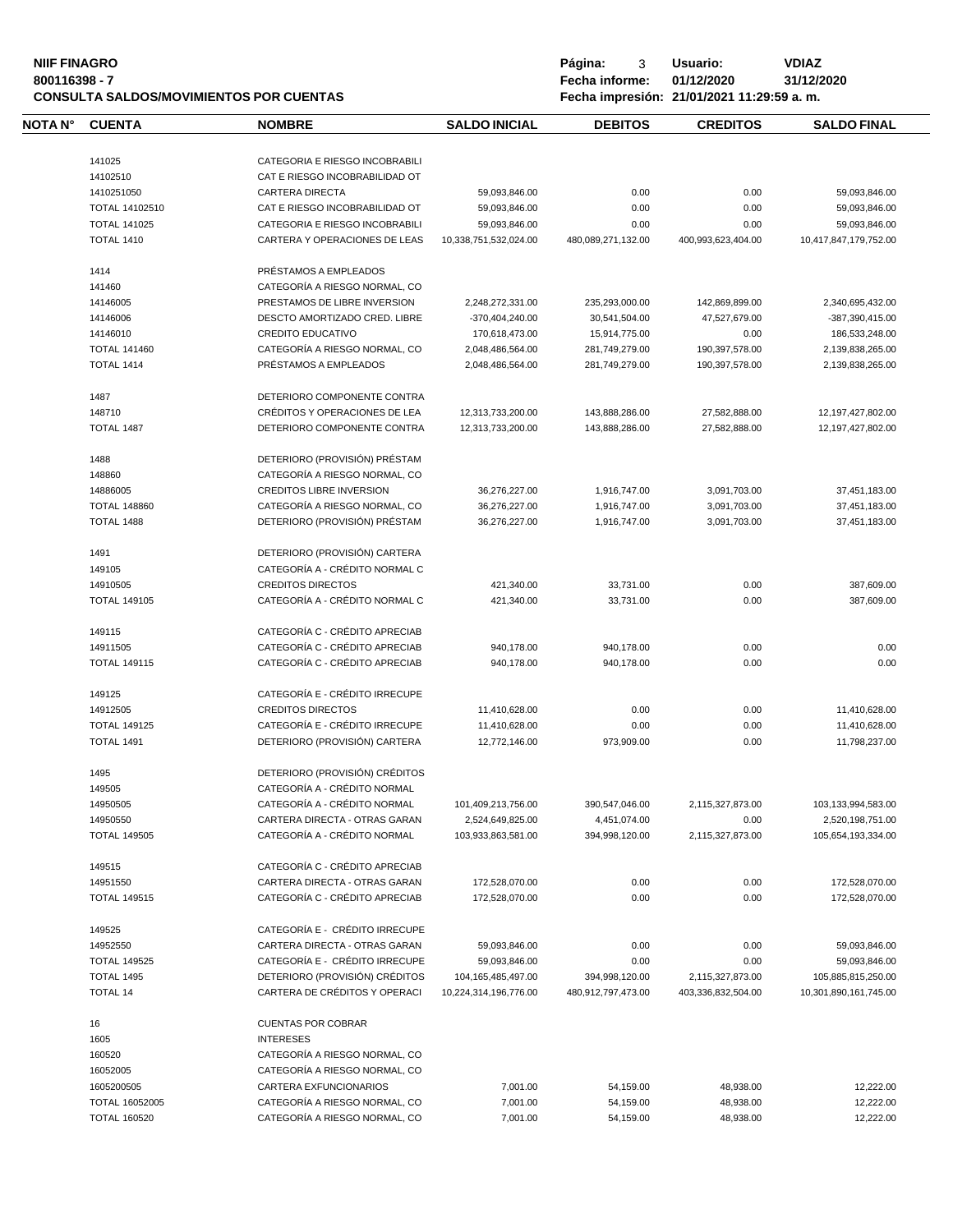| <b>NIIF FINAGRO</b><br>800116398 - 7<br><b>CONSULTA SALDOS/MOVIMIENTOS POR CUENTAS</b> |                       |                                |                      | Página:<br>4<br>Fecha informe: | Usuario:<br>01/12/2020<br>Fecha impresión: 21/01/2021 11:29:59 a.m. | <b>VDIAZ</b><br>31/12/2020 |  |
|----------------------------------------------------------------------------------------|-----------------------|--------------------------------|----------------------|--------------------------------|---------------------------------------------------------------------|----------------------------|--|
| NOTA N°                                                                                | <b>CUENTA</b>         | <b>NOMBRE</b>                  | <b>SALDO INICIAL</b> | <b>DEBITOS</b>                 | <b>CREDITOS</b>                                                     | <b>SALDO FINAL</b>         |  |
|                                                                                        | 160524                | CATEGORÍA C RIESGO APRECIABLE, |                      |                                |                                                                     |                            |  |
|                                                                                        | 16052405              | CATEGORÍA C RIESGO APRECIABLE, |                      |                                |                                                                     |                            |  |
|                                                                                        | 1605240505            | CARTERA EXFUNCIONARIOS         | 0.00                 | 368,856.00                     | 368,856.00                                                          | 0.00                       |  |
|                                                                                        |                       |                                |                      |                                |                                                                     |                            |  |
|                                                                                        | TOTAL 16052405        | CATEGORÍA C RIESGO APRECIABLE, | 0.00                 | 368,856.00                     | 368,856.00                                                          | 0.00                       |  |
|                                                                                        | <b>TOTAL 160524</b>   | CATEGORÍA C RIESGO APRECIABLE, | 0.00                 | 368,856.00                     | 368,856.00                                                          | 0.00                       |  |
|                                                                                        | 160528                | CATEG. E RIESGO INCOBRABILIDAD |                      |                                |                                                                     |                            |  |
|                                                                                        | 16052805              | CATEG. E RIESGO INCOBRABILIDAD |                      |                                |                                                                     |                            |  |
|                                                                                        | 1605280505            | CARTERA EXFUNCIONARIOS         | 152,977.00           | 0.00                           | 0.00                                                                | 152,977.00                 |  |
|                                                                                        | TOTAL 16052805        | CATEG. E RIESGO INCOBRABILIDAD | 152,977.00           | 0.00                           | 0.00                                                                | 152,977.00                 |  |
|                                                                                        | <b>TOTAL 160528</b>   | CATEG. E RIESGO INCOBRABILIDAD | 152,977.00           | 0.00                           | 0.00                                                                | 152,977.00                 |  |
|                                                                                        | 160540                | CATEGORÍA A RIESGO NORMAL, CO  |                      |                                |                                                                     |                            |  |
|                                                                                        | 16054005              | CATEGORÍA A RIESGO NORMAL, CO  |                      |                                |                                                                     |                            |  |
|                                                                                        | 1605400550            | <b>CARTERA DIRECTA</b>         | 28,170,990.00        | 27,390,281.00                  | 26,242,660.00                                                       | 29,318,611.00              |  |
|                                                                                        | <b>TOTAL 16054005</b> | CATEGORÍA A RIESGO NORMAL, CO  | 28,170,990.00        | 27.390.281.00                  | 26,242,660.00                                                       | 29,318,611.00              |  |
|                                                                                        | 16054006              | PEQUEÑOS PRODUCTORES           |                      |                                |                                                                     |                            |  |
|                                                                                        | 1605400625            | <b>BANCOS</b>                  | 12,472,070,506.00    | 1,507,207,896.00               | 6,231,258,751.00                                                    | 7,748,019,651.00           |  |
|                                                                                        | 1605400635            | COOP VIG SUPERFINANCIERA       | 16,278,681.00        |                                |                                                                     | 8,585,772.00               |  |
|                                                                                        |                       |                                |                      | 1,421,206.00                   | 9,114,115.00                                                        |                            |  |
|                                                                                        | 1605400640            | COOP VIG SUPERSOLIDARIA        | 93,612,309.00        | 14,030,910.00                  | 47,278,111.00                                                       | 60,365,108.00              |  |
|                                                                                        | <b>TOTAL 16054006</b> | PEQUENOS PRODUCTORES           | 12,581,961,496.00    | 1,522,660,012.00               | 6.287.650.977.00                                                    | 7,816,970,531.00           |  |
|                                                                                        | 16054007              | MEDIANOS PRODUCTORES           |                      |                                |                                                                     |                            |  |
|                                                                                        | 1605400725            | <b>BANCOS</b>                  | 24,175,518,061.00    | 7,636,969,711.00               | 11,212,401,539.00                                                   | 20,600,086,233.00          |  |
|                                                                                        | 1605400730            | COMPAÑIAS DE FINANCIAMIENTO C  | 2,952,088.00         | 2,866,012.00                   | 3,996,614.00                                                        | 1,821,486.00               |  |
|                                                                                        | 1605400735            | COOP VIG SUPERFINANCIERA       | 62,207,738.00        | 22,986,441.00                  | 31,367,838.00                                                       | 53,826,341.00              |  |
|                                                                                        | 1605400740            | COOP VIG SUPERSOLIDARIA        | 272,326,450.00       | 113,536,109.00                 | 140,386,396.00                                                      | 245,476,163.00             |  |
|                                                                                        | <b>TOTAL 16054007</b> | <b>MEDIANOS PRODUCTORES</b>    | 24,513,004,337.00    | 7,776,358,273.00               | 11,388,152,387.00                                                   | 20,901,210,223.00          |  |
|                                                                                        | 16054008              | <b>GRANDES PRODUCTORES</b>     |                      |                                |                                                                     |                            |  |
|                                                                                        | 1605400825            | <b>BANCOS</b>                  | 6,562,130,811.00     | 3,168,841,516.00               | 3,879,691,661.00                                                    | 5,851,280,666.00           |  |
|                                                                                        | 1605400830            | COMPAÑIAS DE FINANCIAMIENTO C  | 14,372,355.00        | 12,691,981.00                  | 19,362,721.00                                                       | 7,701,615.00               |  |
|                                                                                        | 1605400835            | COOP VIG SUPERFINANCIERA       | 14,428,562.00        | 22,636,323.00                  | 21,005,182.00                                                       | 16,059,703.00              |  |
|                                                                                        | 1605400840            | COOP VIG SUPERSOLIDARIA        | 6,031,569.00         | 6,146,049.00                   | 5,692,298.00                                                        | 6,485,320.00               |  |
|                                                                                        | TOTAL 16054008        | <b>GRANDES PRODUCTORES</b>     | 6,596,963,297.00     | 3,210,315,869.00               | 3,925,751,862.00                                                    | 5,881,527,304.00           |  |
|                                                                                        | 16054090              | <b>SUBSIDIOS DE TASA</b>       |                      |                                |                                                                     |                            |  |
|                                                                                        |                       | <b>SUBSIDIO DE TASA</b>        |                      |                                |                                                                     |                            |  |
|                                                                                        | 1605409090            |                                | 25,718,572.00        | 11,363,822.00                  | 9,104,346.00                                                        | 27,978,048.00              |  |
|                                                                                        | TOTAL 16054090        | SUBSIDIOS DE TASA              | 25,718,572.00        | 11,363,822.00                  | 9,104,346.00                                                        | 27,978,048.00              |  |
|                                                                                        | <b>TOTAL 160540</b>   | CATEGORÍA A RIESGO NORMAL. CO  | 43,745,818,692.00    | 12,548,088,257.00              | 21,636,902,232.00                                                   | 34,657,004,717.00          |  |
|                                                                                        | <b>TOTAL 1605</b>     | <b>INTERESES</b>               | 43,745,978,670.00    | 12,548,511,272.00              | 21,637,320,026.00                                                   | 34,657,169,916.00          |  |
|                                                                                        | 1630                  | <b>IMPUESTOS</b>               |                      |                                |                                                                     |                            |  |
|                                                                                        | 163005                | ANTICIPOS DE IMPUESTOS DE RENT |                      |                                |                                                                     |                            |  |
|                                                                                        | 16300505              | ANTICIPO IMPUESTORENTACOMPLE   | 22,104,150,000.00    | 0.00                           | 22,104,150,000.00                                                   | 0.00                       |  |
|                                                                                        | 16300515              | ANTICIPO SOBRETASA RENTA       | 6,305,070,000.00     | 0.00                           | 6,305,070,000.00                                                    | 0.00                       |  |
|                                                                                        | <b>TOTAL 163005</b>   | ANTICIPOS DE IMPUESTOS DE RENT | 28,409,220,000.00    | 0.00                           | 28,409,220,000.00                                                   | 0.00                       |  |
|                                                                                        | 163015                | RETENCIÓN EN LA FUENTE         |                      |                                |                                                                     |                            |  |
|                                                                                        | 16301505              | AUTORRETENCIONES DE RENTA      |                      |                                |                                                                     |                            |  |
|                                                                                        | 1630150505            | AUT RETFTE SOBRE REND FINANC   | 299,927,864.15       | 18,288,232.78                  | 318,216,096.93                                                      | 0.00                       |  |
|                                                                                        | 1630150510            | AUTERETENCION REND CARTERA 2.  | 5,681,967,362.00     | 311,895,326.00                 | 5,993,862,688.00                                                    | 0.00                       |  |
|                                                                                        | 1630150515            | AUTERETENCION INTERBANCARIOS   | 18,808,329.00        | 443,086.00                     | 19,251,415.00                                                       | 0.00                       |  |
|                                                                                        | 1630150525            | AUTORETENCION REND PORTAFOLI   | 2,443,172,918.00     | 164, 123, 253.00               | 2,607,296,171.00                                                    | 0.00                       |  |
|                                                                                        | 1630150530            | AUTORRETENCION RENTA 0.8%      | 2,555,399,985.00     | 152,160,071.00                 | 2,707,560,056.00                                                    | 0.00                       |  |
|                                                                                        | TOTAL 16301505        | AUTORRETENCIONES DE RENTA      | 10,999,276,458.15    | 646,909,968.78                 | 11,646,186,426.93                                                   | 0.00                       |  |
|                                                                                        |                       |                                |                      |                                |                                                                     |                            |  |
|                                                                                        | 16301510              | OTRAS RETENCIONES              |                      |                                |                                                                     |                            |  |
|                                                                                        | 1630151005            | SERVICIOS DE ADMINISTRACION    | 896,615,124.00       | 85,330,242.00                  | 981,945,366.00                                                      | 0.00                       |  |
|                                                                                        | 1630151010            | RENDIMIENTOS FINANCIEROS       | 631,501,404.08       | 49,199,634.71                  | 680,701,038.79                                                      | 0.00                       |  |
|                                                                                        | TOTAL 16301510        | <b>OTRAS RETENCIONES</b>       | 1,528,116,528.08     | 134,529,876.71                 | 1,662,646,404.79                                                    | 0.00                       |  |
|                                                                                        | <b>TOTAL 163015</b>   | RETENCIÓN EN LA FUENTE         | 12,527,392,986.23    | 781,439,845.49                 | 13,308,832,831.72                                                   | 0.00                       |  |
|                                                                                        | <b>TOTAL 1630</b>     | <b>IMPUESTOS</b>               | 40,936,612,986.23    | 781,439,845.49                 | 41,718,052,831.72                                                   | 0.00                       |  |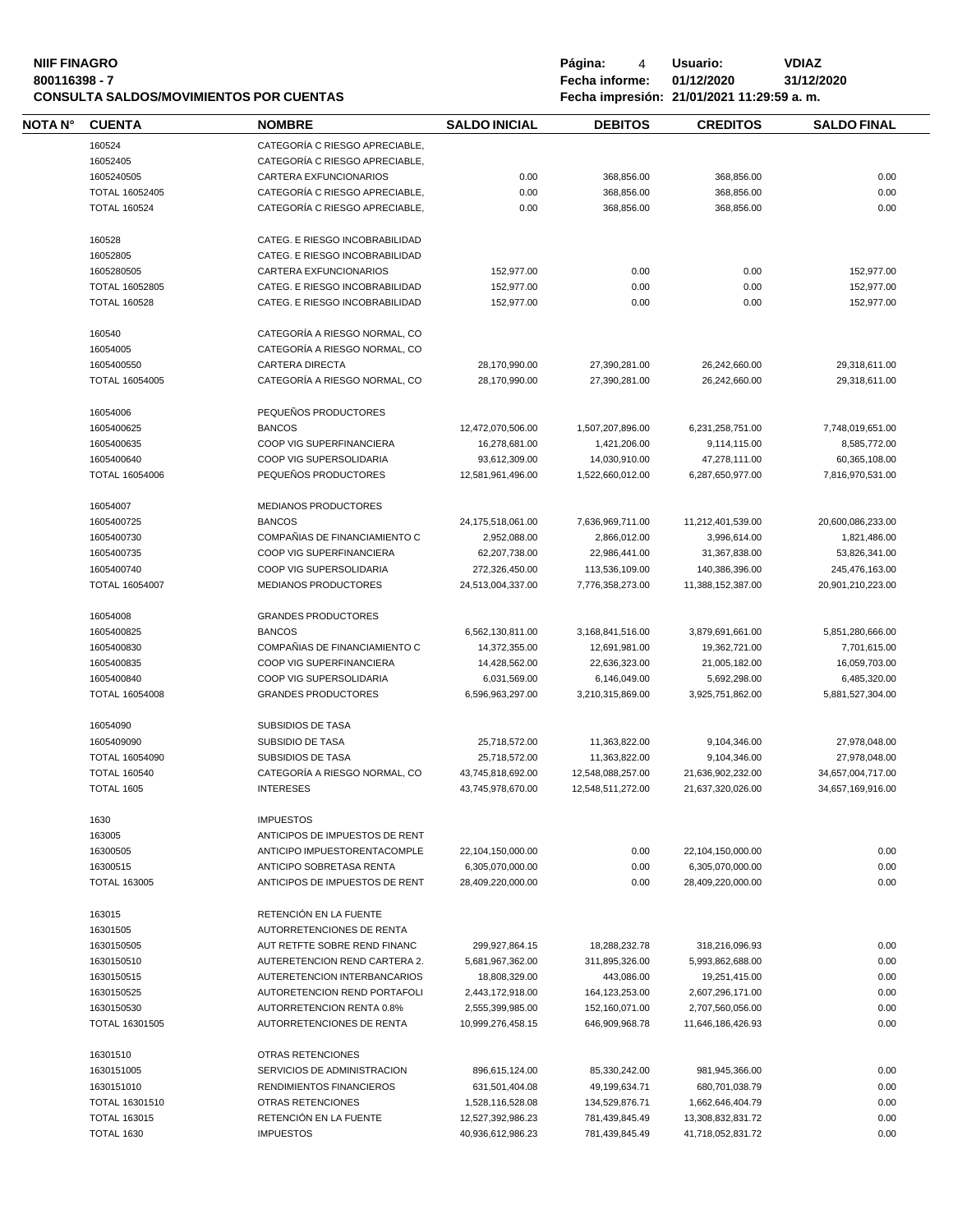#### **NIIF FINAGRO P á g i n a :** 5 **U s u a r i o : VDIAZ 800116398 - 7 Fecha informe: 01/12/2020 31/12/2020 CONSULTA SALDOS/MOVIMIENTOS POR CUENTAS Fecha impresión: 21/01/2021 11:29:59 a. m.**

| Fecha impresión |
|-----------------|
|                 |

| NOTA N° | <b>CUENTA</b> | <b>NOMBRE</b> |
|---------|---------------|---------------|
|         |               |               |

| <b>NOTA N°</b> | <b>CUENTA</b>                   | <b>NOMBRE</b>                                     | <b>SALDO INICIAL</b>  | <b>DEBITOS</b>    | <b>CREDITOS</b>    | <b>SALDO FINAL</b>                   |
|----------------|---------------------------------|---------------------------------------------------|-----------------------|-------------------|--------------------|--------------------------------------|
|                |                                 |                                                   |                       |                   |                    |                                      |
|                | 1632                            | ANTICIPOS A CONTRATOS Y PROVE                     |                       |                   |                    |                                      |
|                | 163200                          | ANTICIPOS A CONTRATOS Y PROVE                     |                       |                   |                    |                                      |
|                | 16320005                        | ANTICIPOS A CONTRATOS Y PROVE                     | 651,669,728.00        | 0.00              | 148,118,959.00     | 503,550,769.00                       |
|                | <b>TOTAL 163200</b>             | ANTICIPOS A CONTRATOS Y PROVE                     | 651,669,728.00        | 0.00              | 148,118,959.00     | 503,550,769.00                       |
|                | <b>TOTAL 1632</b>               | ANTICIPOS A CONTRATOS Y PROVE                     | 651,669,728.00        | 0.00              | 148,118,959.00     | 503,550,769.00                       |
|                | 1634                            | A EMPLEADOS                                       |                       |                   |                    |                                      |
|                | 163495                          | ANTICIPOS LABORALES                               |                       |                   |                    |                                      |
|                | 16349505                        | <b>VACACIONES</b>                                 | 54,696,671.00         | 653,247,683.00    | 609,872,927.00     | 98,071,427.00                        |
|                | 16349510                        | <b>GASTOS DE VIAJE</b>                            | 2,900,000.00          | 3,077,462.00      | 5,677,462.00       | 300,000.00                           |
|                | 16349590                        | OTROS ANTICIPOS LABORALES                         | 0.00                  | 152,029,156.00    | 152,029,156.00     | 0.00                                 |
|                | <b>TOTAL 163495</b>             | <b>ANTICIPOS LABORALES</b>                        | 57,596,671.00         | 808,354,301.00    | 767,579,545.00     | 98,371,427.00                        |
|                | <b>TOTAL 1634</b>               | A EMPLEADOS                                       | 57,596,671.00         | 808,354,301.00    | 767,579,545.00     | 98,371,427.00                        |
|                | 1639                            | PAGOS POR CUENTA DE CLIENTES,                     |                       |                   |                    |                                      |
|                | 163925                          | CATEGORIA E RIESGO DE INCOBRA                     |                       |                   |                    |                                      |
|                | 16392505                        | SEGUROS DE VIDA                                   | 1,001,794.00          | 112,278.00        | 0.00               | 1,114,072.00                         |
|                | 16392515                        | <b>COMISIONES GARANTIAS FAG</b>                   | 432,592.00            | 0.00              | 0.00               | 432,592.00                           |
|                | <b>TOTAL 163925</b>             | CATEGORIA E RIESGO DE INCOBRA                     | 1,434,386.00          | 112,278.00        | 0.00               | 1,546,664.00                         |
|                | <b>TOTAL 1639</b>               | PAGOS POR CUENTA DE CLIENTES,                     | 1,434,386.00          | 112,278.00        | 0.00               | 1.546.664.00                         |
|                |                                 |                                                   |                       |                   |                    |                                      |
|                | 1690                            | <b>DIVERSAS</b><br><b>OTRAS</b>                   |                       |                   |                    |                                      |
|                | 169095                          |                                                   |                       |                   |                    |                                      |
|                | 16909505                        | PROGRAMAS ADMINISTRADOS                           | 1,325,279,340.52      | 16,266,197,959.26 | 16,316,936,394.74  | 1,274,540,905.04                     |
|                | 16909590<br><b>TOTAL 169095</b> | <b>OTRAS</b><br><b>OTRAS</b>                      | 1,875,882,748.57      | 23,311,804,560.00 | 22,242,162,860.00  | 2,945,524,448.57                     |
|                | <b>TOTAL 1690</b>               | <b>DIVERSAS</b>                                   | 3,201,162,089.09      | 39,578,002,519.26 | 38,559,099,254.74  | 4,220,065,353.61<br>4,220,065,353.61 |
|                |                                 |                                                   | 3,201,162,089.09      | 39,578,002,519.26 | 38,559,099,254.74  |                                      |
|                | 1694                            | DETERIORO (PROVISIÓN) CUENTAS                     |                       |                   |                    |                                      |
|                | 169452                          | CATEGORÍA A - CRÉDITO NORMAL, I                   |                       |                   |                    |                                      |
|                | 16945210                        | CARTERA DIRECTA, INTERESES                        | 28,170,990.00         | 12,907.00         | 1,160,528.00       | 29,318,611.00                        |
|                | <b>TOTAL 169452</b>             | CATEGORÍA A - CRÉDITO NORMAL, I                   | 28,170,990.00         | 12,907.00         | 1,160,528.00       | 29,318,611.00                        |
|                | TOTAL 1694                      | DETERIORO (PROVISIÓN) CUENTAS                     | 28,170,990.00         | 12,907.00         | 1,160,528.00       | 29,318,611.00                        |
|                | 1696                            | DETERIORO (PROVISIÓN) CTAS X C                    |                       |                   |                    |                                      |
|                | 169652                          | CATEGORÍA A - CRÉDITO NORMAL, I                   |                       |                   |                    |                                      |
|                | 16965205                        | CATEGORÍA A - CRÉDITO NORMAL. I                   | 112.00                | 4.00              | 88.00              | 196.00                               |
|                | <b>TOTAL 169652</b>             | CATEGORÍA A - CRÉDITO NORMAL. I                   | 112.00                | 4.00              | 88.00              | 196.00                               |
|                | 169657                          | CATEG. E CRÉDITO IRRECUPERABL                     |                       |                   |                    |                                      |
|                | 16965705                        | CATEG. E CRÉDITO IRRECUPERABL                     | 152,977.00            | 0.00              | 0.00               | 152,977.00                           |
|                | <b>TOTAL 169657</b>             | CATEG. E CRÉDITO IRRECUPERABL                     | 152,977.00            | 0.00              | 0.00               | 152,977.00                           |
|                | TOTAL 1696                      | DETERIORO (PROVISIÓN) CTAS X C                    | 153,089.00            | 4.00              | 88.00              | 153,173.00                           |
|                | 1698                            | DETERIORO (PROVISIONES) OTRAS                     |                       |                   |                    |                                      |
|                | 169895                          | <b>OTRAS</b>                                      |                       |                   |                    |                                      |
|                | 16989505                        | <b>OTRAS</b>                                      | 382,392,944.83        | 0.00              | 0.00               | 382,392,944.83                       |
|                | 16989510                        | SEGUROS DE VIDA DEUDORES                          | 1,001,794.00          | 0.00              | 112,278.00         | 1,114,072.00                         |
|                | <b>TOTAL 169895</b>             | <b>OTRAS</b>                                      | 383,394,738.83        | 0.00              | 112,278.00         | 383,507,016.83                       |
|                | TOTAL 1698                      | DETERIORO (PROVISIONES) OTRAS                     | 383,394,738.83        | 0.00              | 112,278.00         | 383,507,016.83                       |
|                | <b>TOTAL 16</b>                 | <b>CUENTAS POR COBRAR</b>                         | 88, 182, 735, 712. 49 | 53,716,433,126.75 | 102,831,443,510.46 | 39,067,725,328.78                    |
|                | 17                              |                                                   |                       |                   |                    |                                      |
|                |                                 | <b>ACTIVOS NO CORRIENTES MANTENI</b>              |                       |                   |                    |                                      |
|                | 1701<br>170105                  | BIENES RECIBIDOS EN PAGO<br><b>BIENES MUEBLES</b> | 855,680,055.00        | 0.00              | 0.00               | 855,680,055.00                       |
|                | 170115                          | BIENES INMUEBLES DIFERENTES A                     | 53,956,000.00         | 0.00              | 0.00               | 53,956,000.00                        |
|                | <b>TOTAL 1701</b>               | BIENES RECIBIDOS EN PAGO                          | 909,636,055.00        | 0.00              | 0.00               | 909,636,055.00                       |
|                |                                 |                                                   |                       |                   |                    |                                      |
|                | 1775                            | DETERIORO ACTIVOS NO CORRIENT                     |                       |                   |                    |                                      |
|                | 177505                          | BIENES RECIBIDOS EN DACION DE P                   |                       |                   |                    |                                      |
|                | 17750505                        | PROV BIENES RECIBIDOS EN PAGO-I                   | 909,636,055.00        | 0.00              | 0.00               | 909,636,055.00                       |
|                | <b>TOTAL 177505</b>             | BIENES RECIBIDOS EN DACION DE P                   | 909,636,055.00        | 0.00              | 0.00               | 909,636,055.00                       |
|                | TOTAL 1775                      | DETERIORO ACTIVOS NO CORRIENT                     | 909,636,055.00        | 0.00              | 0.00               | 909,636,055.00                       |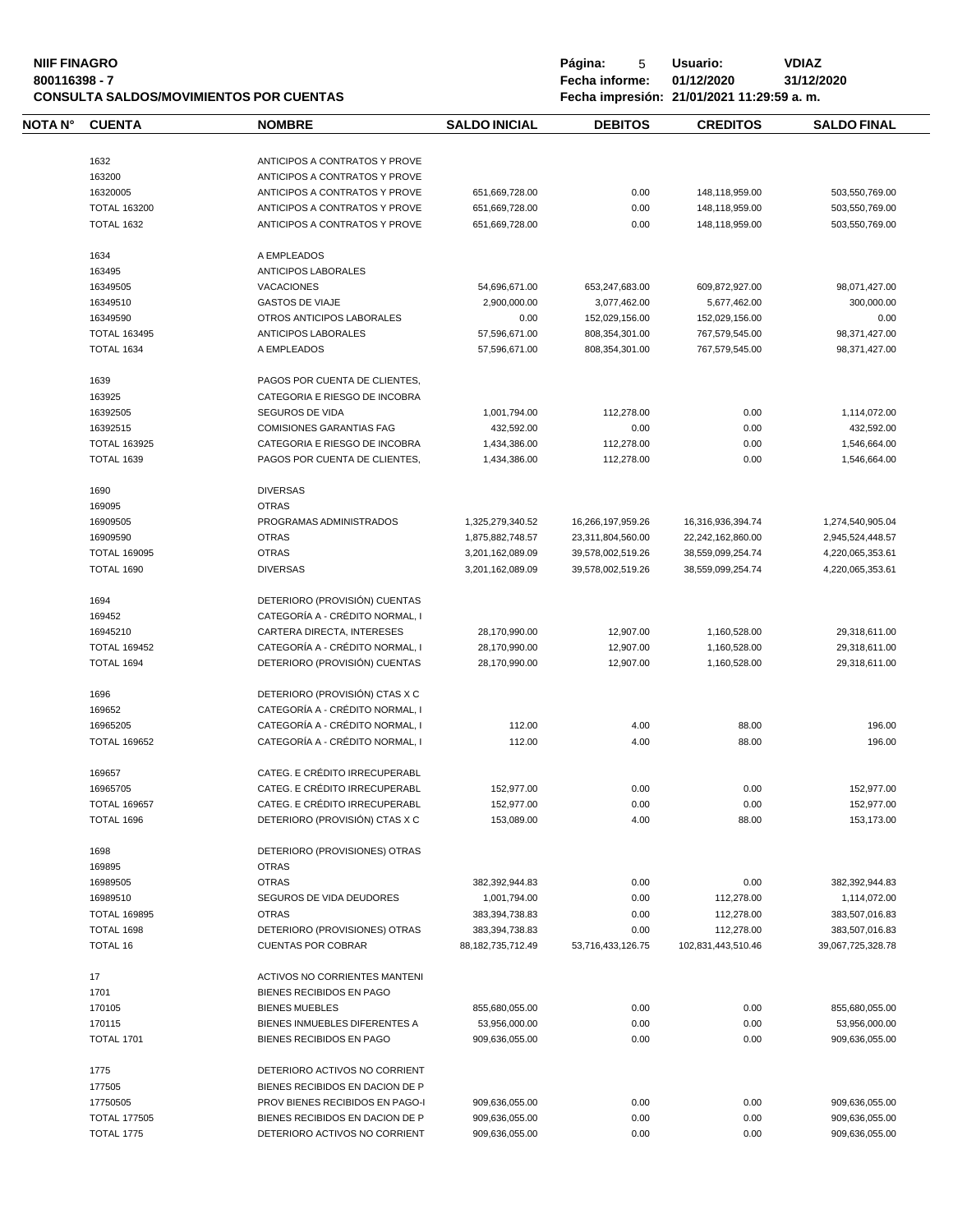| <b>NIIF FINAGRO</b><br>800116398 - 7 |                       | <b>CONSULTA SALDOS/MOVIMIENTOS POR CUENTAS</b>                 | Página:<br>6<br>Fecha informe: | Usuario:<br>01/12/2020<br>Fecha impresión: 21/01/2021 11:29:59 a.m. | <b>VDIAZ</b><br>31/12/2020 |                    |
|--------------------------------------|-----------------------|----------------------------------------------------------------|--------------------------------|---------------------------------------------------------------------|----------------------------|--------------------|
| NOTA N°                              | <b>CUENTA</b>         | <b>NOMBRE</b>                                                  | <b>SALDO INICIAL</b>           | <b>DEBITOS</b>                                                      | <b>CREDITOS</b>            | <b>SALDO FINAL</b> |
|                                      | 18                    | <b>ACTIVOS MATERIALES</b>                                      |                                |                                                                     |                            |                    |
|                                      | 1801                  | PROPIEDAD, PLANTA Y EQUIPO                                     |                                |                                                                     |                            |                    |
|                                      | 180104                | <b>EDIFICIOS</b>                                               |                                |                                                                     |                            |                    |
|                                      |                       |                                                                |                                |                                                                     |                            |                    |
|                                      | 18010405              | <b>EDIFICIOS</b>                                               | 17,932,951,266.51              | 0.00                                                                | 0.00                       | 17,932,951,266.51  |
|                                      | 18010410              | <b>DEPOSITOS</b>                                               | 22,518,000.00                  | 0.00                                                                | 0.00                       | 22,518,000.00      |
|                                      | 18010415              | <b>GARAJES</b>                                                 | 703,184,123.00                 | 0.00                                                                | 0.00                       | 703,184,123.00     |
|                                      | <b>TOTAL 180104</b>   | <b>EDIFICIOS</b>                                               | 18.658.653.389.51              | 0.00                                                                | 0.00                       | 18,658,653,389.51  |
|                                      | 180112                | <b>VEHÍCULOS</b>                                               |                                |                                                                     |                            |                    |
|                                      | 18011205              | <b>VEHÍCULOS</b>                                               | 196,975,012.00                 | 0.00                                                                | 0.00                       | 196,975,012.00     |
|                                      | <b>TOTAL 180112</b>   | <b>VEHÍCULOS</b>                                               | 196,975,012.00                 | 0.00                                                                | 0.00                       | 196,975,012.00     |
|                                      | 180122                | EQUIPO DE OFICINA Y MUEBLES                                    |                                |                                                                     |                            |                    |
|                                      | 18012205              | <b>EQUIPO DE OFICINA</b>                                       | 149,639,683.19                 | 0.00                                                                | 0.00                       | 149,639,683.19     |
|                                      | 18012210              | <b>MUEBLES Y ENSERES</b>                                       | 129,049,181.96                 | 41,882,766.00                                                       | 0.00                       | 170,931,947.96     |
|                                      |                       |                                                                |                                |                                                                     |                            |                    |
|                                      | <b>TOTAL 180122</b>   | EQUIPO DE OFICINA Y MUEBLES                                    | 278,688,865.15                 | 41,882,766.00                                                       | 0.00                       | 320,571,631.15     |
|                                      | 180124                | EQUIPO INFORMÁTICO                                             |                                |                                                                     |                            |                    |
|                                      | 18012405              | <b>EQUIPO DE COMPUTO</b>                                       | 383,141,681.72                 | 205,747,998.00                                                      | 0.00                       | 588,889,679.72     |
|                                      | <b>TOTAL 180124</b>   | EQUIPO INFORMÁTICO                                             | 383, 141, 681. 72              | 205,747,998.00                                                      | 0.00                       | 588,889,679.72     |
|                                      | 180126                | EQUIPO DE REDES Y COMUNICACIÓ                                  |                                |                                                                     |                            |                    |
|                                      | 18012605              | <b>EQUIPOS DE COMUNICACION</b>                                 | 892,925,617.71                 | 0.00                                                                | 0.00                       | 892,925,617.71     |
|                                      | <b>TOTAL 180126</b>   | EQUIPO DE REDES Y COMUNICACIÓ                                  | 892,925,617.71                 | 0.00                                                                | 0.00                       | 892,925,617.71     |
|                                      | 180160                | REVALUACIÓN PROPIEDAD, PLANTA                                  |                                |                                                                     |                            |                    |
|                                      | 18016005              | <b>EDIFICIOS</b>                                               | 2,156,477,041.00               | 0.00                                                                | 0.00                       | 2,156,477,041.00   |
|                                      | <b>TOTAL 180160</b>   | REVALUACIÓN PROPIEDAD, PLANTA                                  | 2,156,477,041.00               | 0.00                                                                | 0.00                       | 2,156,477,041.00   |
|                                      |                       |                                                                |                                |                                                                     |                            |                    |
|                                      | 180162                | DEPRECIACIÓN Y AGOTAMIENTO PP                                  |                                |                                                                     |                            |                    |
|                                      | 18016205              | <b>EDIFICIOS</b>                                               | 1,687,024,959.54               | 13,243.38                                                           | 14,684,585.34              | 1,701,696,301.50   |
|                                      | 18016210              | <b>EQUIPO DE OFICINA</b>                                       | 56, 165, 812. 28               | 0.00                                                                | 1,096,386.16               | 57,262,198.44      |
|                                      | 18016211              | <b>MUEBLES Y ENSERES</b>                                       | 91,158,822.22                  | 0.00                                                                | 720,224.30                 | 91,879,046.52      |
|                                      | 18016215              | EQUIPO DE COMPUTACIÓN                                          | 301,321,091.43                 | 0.00                                                                | 53,885,118.92              | 355,206,210.35     |
|                                      | 18016216              | EQUIPO REDES Y COMUNICACIÓN                                    | 489,053,636.59                 | 0.00                                                                | 11,825,780.21              | 500,879,416.80     |
|                                      | 18016220              | <b>VEHÍCULOS</b>                                               | 149,607,211.93                 | 0.00                                                                | 2,344,940.63               | 151,952,152.56     |
|                                      | <b>TOTAL 180162</b>   | DEPRECIACIÓN Y AGOTAMIENTO PP                                  | 2,774,331,533.99               | 13,243.38                                                           | 84,557,035.56              | 2,858,875,326.17   |
|                                      | <b>TOTAL 1801</b>     | PROPIEDAD, PLANTA Y EQUIPO                                     | 19,792,530,073.10              | 247,644,007.38                                                      | 84,557,035.56              | 19,955,617,044.92  |
|                                      |                       |                                                                |                                |                                                                     |                            |                    |
|                                      | 1802<br>180200        | PROP PLANTA Y EQUIPO POR DERE<br>PROP PLANTA Y EQUIPO POR DERE |                                |                                                                     |                            |                    |
|                                      |                       |                                                                |                                |                                                                     |                            |                    |
|                                      | 18020004              | <b>EDIFICIOS</b>                                               |                                |                                                                     |                            |                    |
|                                      | 1802000410            | DEPOSITOS, LOCALES Y OFICINAS                                  | 123,996,928.00                 | 0.00                                                                | 0.00                       | 123,996,928.00     |
|                                      | 1802000415            | <b>GARAJES Y PARQUEADEROS</b>                                  | 36,390,388.00                  | 0.00                                                                | 0.00                       | 36,390,388.00      |
|                                      | <b>TOTAL 18020004</b> | <b>EDIFICIOS</b>                                               | 160,387,316.00                 | 0.00                                                                | 0.00                       | 160,387,316.00     |
|                                      | 18020010              | <b>MAQUINARIA</b>                                              |                                |                                                                     |                            |                    |
|                                      | 1802001005            | <b>MAQUINARIA Y EQUIPO</b>                                     | 6,964,989,816.00               | 48,449,844.00                                                       | 0.00                       | 7,013,439,660.00   |
|                                      | TOTAL 18020010        | <b>MAQUINARIA</b>                                              | 6,964,989,816.00               | 48,449,844.00                                                       | 0.00                       | 7,013,439,660.00   |
|                                      | 18020024              | <b>EQUIPO INFORMÁTICO</b>                                      |                                |                                                                     |                            |                    |
|                                      | 1802002405            | EQUIPO DE COMPUTO                                              | 1,236,245,685.00               | 493,510,940.00                                                      | 0.00                       | 1,729,756,625.00   |
|                                      | <b>TOTAL 18020024</b> | <b>EQUIPO INFORMATICO</b>                                      | 1,236,245,685.00               | 493,510,940.00                                                      | 0.00                       | 1,729,756,625.00   |
|                                      | 18020062              | DEPRECIACION DE PPE POR DEREC                                  |                                |                                                                     |                            |                    |
|                                      | 1802006215            | <b>EQUIPO DE COMPUTO</b>                                       |                                | 0.00                                                                |                            |                    |
|                                      |                       |                                                                | 888,297,763.00                 |                                                                     | 38,621,642.00              | 926,919,405.00     |
|                                      | 1802006225            | <b>MAQUINARIA Y EQUIPO</b>                                     | 1,682,167,606.00               | 0.00                                                                | 117,759,732.00             | 1,799,927,338.00   |
|                                      | 1802006230            | DEPOSITOS, LOCALES Y OFICINAS                                  | 47,023,666.00                  | 0.00                                                                | 2,080,358.00               | 49,104,024.00      |
|                                      | 1802006235            | <b>GARAJES Y PARQUEADEROS</b>                                  | 13,800,429.00                  | 0.00                                                                | 610,539.00                 | 14,410,968.00      |
|                                      | TOTAL 18020062        | DEPRECIACION DE PPE POR DEREC                                  | 2,631,289,464.00               | 0.00                                                                | 159,072,271.00             | 2,790,361,735.00   |
|                                      | <b>TOTAL 180200</b>   | PROP PLANTA Y EQUIPO POR DERE                                  | 5,730,333,353.00               | 541,960,784.00                                                      | 159,072,271.00             | 6,113,221,866.00   |
|                                      | <b>TOTAL 1802</b>     | PROP PLANTA Y EQUIPO POR DERE                                  | 5,730,333,353.00               | 541,960,784.00                                                      | 159,072,271.00             | 6,113,221,866.00   |
|                                      | <b>TOTAL 18</b>       | <b>ACTIVOS MATERIALES</b>                                      | 25,522,863,426.10              | 789,604,791.38                                                      | 243,629,306.56             | 26,068,838,910.92  |
|                                      |                       |                                                                |                                |                                                                     |                            |                    |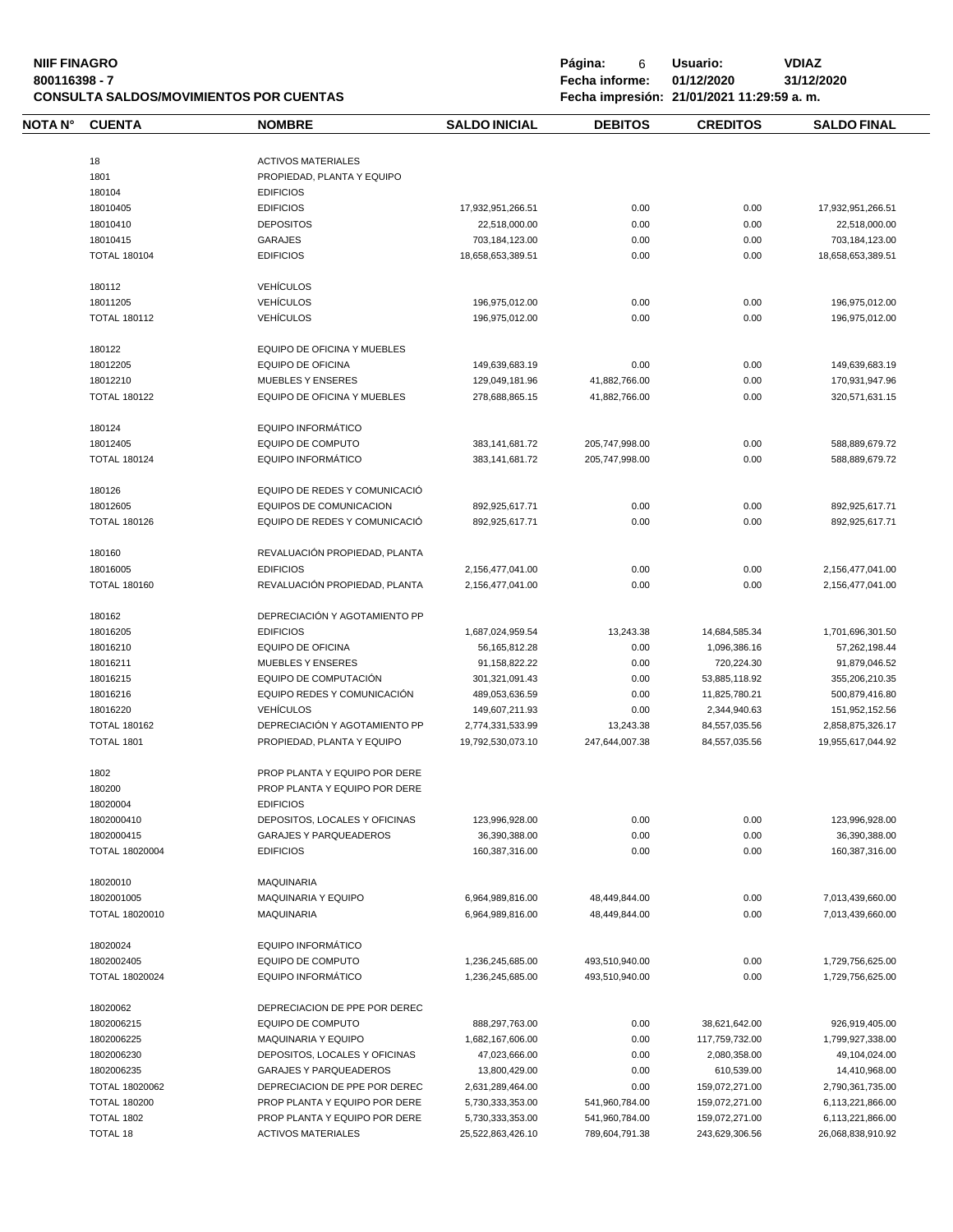| <b>NIIF FINAGRO</b><br>800116398 - 7 |                     | <b>CONSULTA SALDOS/MOVIMIENTOS POR CUENTAS</b> | Página:<br>7<br>Fecha informe: | Usuario:<br>01/12/2020<br>Fecha impresión: 21/01/2021 11:29:59 a.m. | <b>VDIAZ</b><br>31/12/2020 |                    |
|--------------------------------------|---------------------|------------------------------------------------|--------------------------------|---------------------------------------------------------------------|----------------------------|--------------------|
| NOTA N°                              | <b>CUENTA</b>       | <b>NOMBRE</b>                                  | <b>SALDO INICIAL</b>           | <b>DEBITOS</b>                                                      | <b>CREDITOS</b>            | <b>SALDO FINAL</b> |
|                                      | 19                  | OTROS ACTIVOS                                  |                                |                                                                     |                            |                    |
|                                      | 1910                | <b>IMPUESTO DIFERIDO</b>                       |                                |                                                                     |                            |                    |
|                                      |                     |                                                |                                |                                                                     |                            |                    |
|                                      | 191000              | <b>IMPUESTO DIFERIDO</b>                       |                                |                                                                     |                            |                    |
|                                      | 19100010            | CARTERA Y CUENTAS POR COBRAR                   | 160,816,614.48                 | 0.00                                                                | 29,103,873.38              | 131,712,741.10     |
|                                      | 19100011            | <b>ACTIVOS INTANGIBLES</b>                     | 12,241,508.55                  | 0.00                                                                | 12,241,508.55              | 0.00               |
|                                      | 19100015            | PROPIEDADES, PLANTA Y EQUIPO                   | 0.00                           | 70,922,999.50                                                       | 0.00                       | 70,922,999.50      |
|                                      | 19100020            | OTROS ACTIVOS                                  | 3,300,836,105.74               | 0.00                                                                | 320,696,619.71             | 2,980,139,486.03   |
|                                      | 19100030            | <b>CUENTAS POR PAGAR</b>                       | 20,558,791.08                  | 6,889,816.92                                                        | 0.00                       | 27,448,608.00      |
|                                      | <b>TOTAL 191000</b> | <b>IMPUESTO DIFERIDO</b>                       | 3,494,453,019.85               | 77,812,816.42                                                       | 362,042,001.64             | 3,210,223,834.63   |
|                                      | <b>TOTAL 1910</b>   | <b>IMPUESTO DIFERIDO</b>                       | 3,494,453,019.85               | 77,812,816.42                                                       | 362,042,001.64             | 3,210,223,834.63   |
|                                      | 1911                | <b>ACTIVOS INTANGIBLES</b>                     |                                |                                                                     |                            |                    |
|                                      | 191130              | <b>LICENCIAS</b>                               |                                |                                                                     |                            |                    |
|                                      | 19113005            | <b>LICENCIAS</b>                               | 491,606,438.75                 | 18,763,681.00                                                       | 74,199,829.52              | 436,170,290.23     |
|                                      | <b>TOTAL 191130</b> |                                                |                                |                                                                     |                            |                    |
|                                      |                     | <b>LICENCIAS</b>                               | 491,606,438.75                 | 18,763,681.00                                                       | 74,199,829.52              | 436,170,290.23     |
|                                      | TOTAL 1911          | <b>ACTIVOS INTANGIBLES</b>                     | 491,606,438.75                 | 18,763,681.00                                                       | 74,199,829.52              | 436,170,290.23     |
|                                      | 1925                | <b>GASTOS PAGADOS POR ANTICIPAD</b>            |                                |                                                                     |                            |                    |
|                                      | 192505              | <b>SEGUROS</b>                                 |                                |                                                                     |                            |                    |
|                                      | 19250505            | <b>MANEJO</b>                                  | 0.00                           | 3,086,364,167.00                                                    | 121,479,166.67             | 2,964,885,000.33   |
|                                      | 19250515            | <b>CORRIENTE DEBIL</b>                         | 0.00                           | 5,645,853.00                                                        | 470,487.75                 | 5,175,365.25       |
|                                      | 19250520            | VIDA COLECTIVA                                 | 0.00                           | 55,641,388.00                                                       | 4,636,782.33               | 51,004,605.67      |
|                                      | 19250550            | <b>INCENDIO</b>                                | 0.00                           | 27,451,061.00                                                       | 2,287,588.42               | 25, 163, 472.58    |
|                                      | 19250555            | <b>SUSTRACCION</b>                             | 0.00                           | 1,350,052.00                                                        | 112,504.33                 | 1,237,547.67       |
|                                      | 19250560            | <b>VEHICULOS</b>                               | 0.00                           | 23,647,680.00                                                       | 1,970,640.00               | 21,677,040.00      |
|                                      |                     |                                                |                                |                                                                     |                            |                    |
|                                      | 19250565            | <b>TERREMOTO</b>                               | 0.00                           | 11,250,435.00                                                       | 937,536.25                 | 10,312,898.75      |
|                                      | 19250595            | <b>OTROS</b>                                   | 15,318,456.23                  | 59,478,120.00                                                       | 7,852,008.12               | 66,944,568.11      |
|                                      | <b>TOTAL 192505</b> | <b>SEGUROS</b>                                 | 15,318,456.23                  | 3,270,828,756.00                                                    | 139,746,713.87             | 3,146,400,498.36   |
|                                      | 192595              | <b>OTROS</b>                                   |                                |                                                                     |                            |                    |
|                                      | 19259505            | CONTRIBUCIONES Y AFILIACIONES                  | 251,338,101.16                 | 0.00                                                                | 251,338,101.16             | 0.00               |
|                                      | 19259515            | SERVICIOS INFORMACION FINANCIE                 | 0.00                           | 25,199,460.00                                                       | 8,399,820.00               | 16,799,640.00      |
|                                      | <b>TOTAL 192595</b> | <b>OTROS</b>                                   | 251,338,101.16                 | 25,199,460.00                                                       | 259,737,921.16             | 16,799,640.00      |
|                                      | <b>TOTAL 1925</b>   | <b>GASTOS PAGADOS POR ANTICIPAD</b>            | 266,656,557.39                 | 3,296,028,216.00                                                    | 399,484,635.03             | 3,163,200,138.36   |
|                                      | 1960                | <b>DIVERSOS</b>                                |                                |                                                                     |                            |                    |
|                                      |                     | <b>OTROS</b>                                   |                                |                                                                     |                            |                    |
|                                      | 196095              |                                                |                                |                                                                     |                            |                    |
|                                      | 19609510            | DESEMBOLSOS CARTERA (CTA PTE)                  |                                |                                                                     |                            |                    |
|                                      | 1960951005          | DESEMBOLSOS CARTERA (CTA PTE)                  | 0.00                           | 477,057,876,633.00                                                  | 477,057,876,633.00         | 0.00               |
|                                      | TOTAL 19609510      | DESEMBOLSOS CARTERA (CTA PTE)                  | 0.00                           | 477,057,876,633.00                                                  | 477,057,876,633.00         | 0.00               |
|                                      | 19609515            | RECAUDOS CARTERA (CTA PTE)                     |                                |                                                                     |                            |                    |
|                                      | 1960951505          | RECAUDOS CARTERA (CTA PTE)                     | 0.00                           | 419,198,833,116.00                                                  | 419,198,833,116.00         | 0.00               |
|                                      | TOTAL 19609515      | RECAUDOS CARTERA (CTA PTE)                     | 0.00                           | 419,198,833,116.00                                                  | 419,198,833,116.00         | 0.00               |
|                                      | 19609520            | AJUSTE CARTERA (CTA PTE)                       |                                |                                                                     |                            |                    |
|                                      | 1960952005          | AJUSTE CARTERA (CTA PTE)                       | 0.00                           | 112,278.00                                                          | 112,278.00                 | 0.00               |
|                                      | TOTAL 19609520      | AJUSTE CARTERA (CTA PTE)                       | 0.00                           | 112,278.00                                                          | 112,278.00                 | 0.00               |
|                                      | 19609550            | PREPAGADOS - BENEFICIOS A EMPL                 |                                |                                                                     |                            |                    |
|                                      | 1960955005          | PREPAGADOS - BENEFICIOS A EMPL                 | 648,744,052.60                 | 47,526,862.00                                                       | 48,492,057.75              | 647,778,856.85     |
|                                      | TOTAL 19609550      | PREPAGADOS - BENEFICIOS A EMPL                 | 648,744,052.60                 | 47,526,862.00                                                       | 48,492,057.75              | 647,778,856.85     |
|                                      |                     |                                                |                                |                                                                     |                            |                    |
|                                      | 19609580            | PROGRAMAS DE REFORESTACION                     |                                |                                                                     |                            |                    |
|                                      | 1960958010          | MONTERRYE FORESTAL LTDA.                       | 2,323,443,591.38               | 205,028,028.66                                                      | 201,625,542.41             | 2,326,846,077.63   |
|                                      | 1960958015          | CORMAGDALENA                                   | 900,589,702.94                 | 0.00                                                                | 0.00                       | 900,589,702.94     |
|                                      | 1960958020          | REFORESTADORA INDUSTRIAL ANTI                  | 93,105,675.69                  | 0.00                                                                | 0.00                       | 93,105,675.69      |
|                                      | 1960958025          | <b>CONIF</b>                                   | 4,961,117,525.00               | 0.00                                                                | 20,447,844.03              | 4,940,669,680.97   |
|                                      | 1960958030          | <b>GESTION AMBIENTAL Y FORESTAL S</b>          | 860,426,431.84                 | 38,503,524.00                                                       | 15,798,663.89              | 883, 131, 291. 95  |
|                                      | 1960958095          | ANTICIPOS PROYECTOS FORESTAL                   | 218,029,782.00                 | 103,469,364.00                                                      | 301,837,391.66             | 19,661,754.34      |
|                                      | TOTAL 19609580      | PROGRAMAS DE REFORESTACION                     | 9,356,712,708.85               | 347,000,916.66                                                      | 539,709,441.99             | 9,164,004,183.52   |
|                                      | <b>TOTAL 196095</b> | <b>OTROS</b>                                   | 10,005,456,761.45              | 896,651,349,805.66                                                  | 896,845,023,526.74         | 9,811,783,040.37   |
|                                      | TOTAL 1960          | <b>DIVERSOS</b>                                | 10,005,456,761.45              | 896,651,349,805.66                                                  | 896,845,023,526.74         | 9,811,783,040.37   |
|                                      |                     |                                                |                                |                                                                     |                            |                    |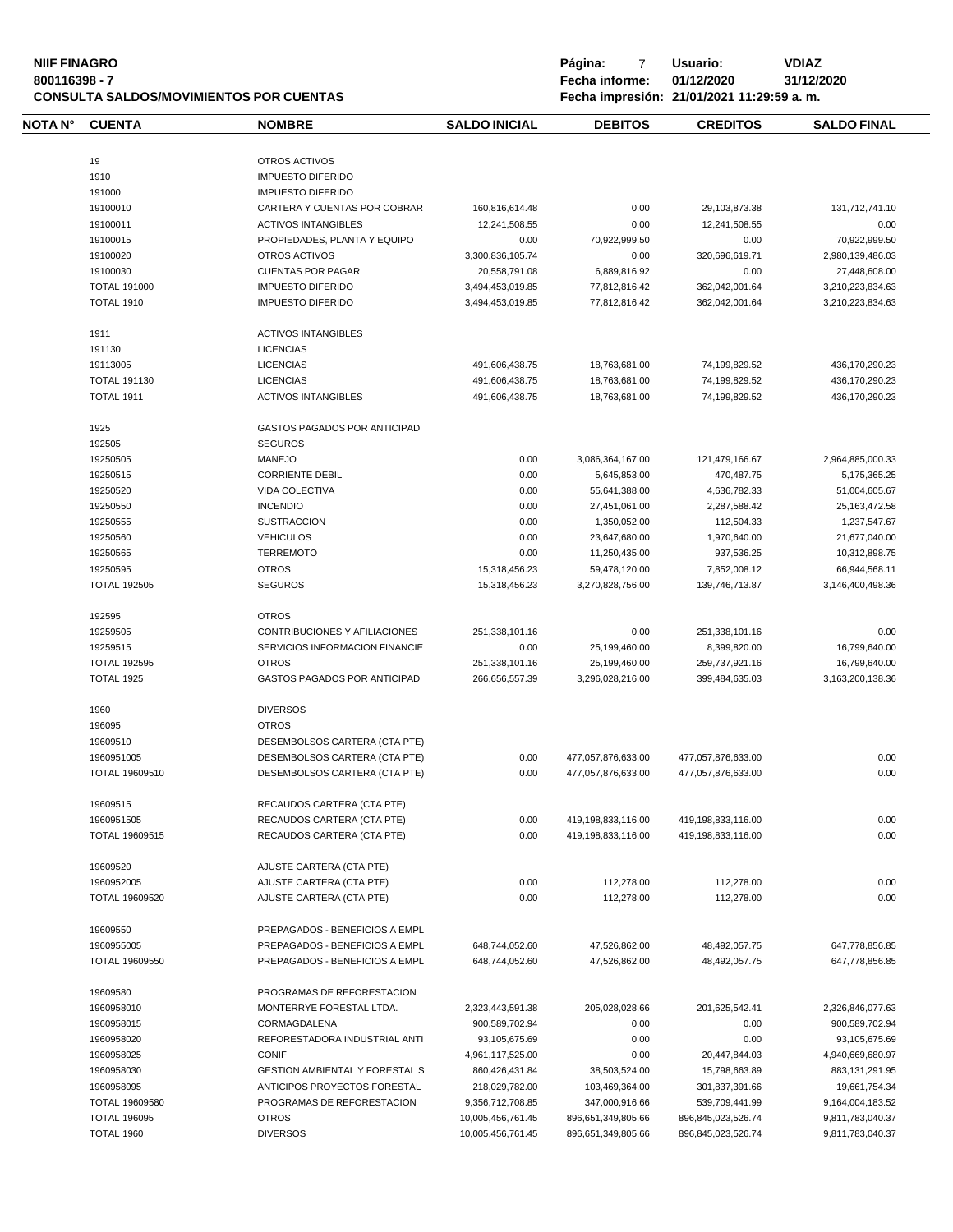#### **NIIF FINAGRO P á g i n a :** 8 **U s u a r i o : VDIAZ 800116398 - 7 Fecha informe: 01/12/2020 31/12/2020 CONSULTA SALDOS/MOVIMIENTOS POR CUENTAS**

| Página:        | 8 | Usuario:                          |
|----------------|---|-----------------------------------|
| Fecha informe: |   | 01/12/2020                        |
|                |   | Eacha impresión: 21/01/2021 11:20 |

| NOTA N° | <b>CUENTA</b>           | <b>NOMBRE</b>                           | <b>SALDO INICIAL</b>  | <b>DEBITOS</b>       | <b>CREDITOS</b>      | <b>SALDO FINAL</b>    |
|---------|-------------------------|-----------------------------------------|-----------------------|----------------------|----------------------|-----------------------|
|         | TOTAL 19                | OTROS ACTIVOS                           | 14,258,172,777.44     | 900,043,954,519.08   | 897,680,749,992.93   | 16,621,377,303.59     |
|         | <b>TOTAL 1</b>          | <b>ACTIVO</b>                           | 12,581,342,345,886.44 | 3,837,190,082,303.41 | 3,864,972,585,653.53 | 12,553,559,842,536.32 |
|         |                         |                                         |                       |                      |                      |                       |
|         | $\overline{\mathbf{c}}$ | PASIVO                                  |                       |                      |                      |                       |
|         | 21                      | INSTRUMENTOS FINANCIEROS A CO           |                       |                      |                      |                       |
|         | 2122                    | FONDOS INTERBANCARIOS COMPR             |                       |                      |                      |                       |
|         | 212205                  | <b>BANCOS</b>                           | 0.00                  | 10,700,000,000.00    | 10,700,000,000.00    | 0.00                  |
|         | <b>TOTAL 2122</b>       | FONDOS INTERBANCARIOS COMPR             | 0.00                  | 10,700,000,000.00    | 10,700,000,000.00    | 0.00                  |
|         |                         |                                         |                       |                      |                      |                       |
|         | 2130                    | TÍTULOS DE INVERSIÓN EN CIRCULA         |                       |                      |                      |                       |
|         | 213018                  | TÍT DESARROLLO AGROPECUARIO             | 7,928,689,841,511.36  | 301,857,000.00       | 301,857,000.00       | 7,928,689,841,511.36  |
|         | 213019                  | TÍT DESARROLLO AGROPECUARIO             | 3,450,090,751,516.51  | 513,972,000.00       | 513,972,000.00       | 3,450,090,751,516.51  |
|         | <b>TOTAL 2130</b>       | TÍTULOS DE INVERSIÓN EN CIRCULA         | 11,378,780,593,027.87 | 815,829,000.00       | 815,829,000.00       | 11,378,780,593,027.87 |
|         |                         |                                         |                       |                      |                      |                       |
|         | 2180                    | PASIVOS POR ARRENDAMIENTOS              |                       |                      |                      |                       |
|         | 218000                  | PASIVOS POR ARRENDAMIENTOS              |                       |                      |                      |                       |
|         | 21800005                | ARRENDAMIENTOS PPE POR DEREC            | 5,908,041,042.00      | 178,239,712.00       | 566,933,717.00       | 6,296,735,047.00      |
|         | <b>TOTAL 218000</b>     | PASIVOS POR ARRENDAMIENTOS              | 5,908,041,042.00      | 178,239,712.00       | 566,933,717.00       | 6,296,735,047.00      |
|         | <b>TOTAL 2180</b>       | PASIVOS POR ARRENDAMIENTOS              | 5,908,041,042.00      | 178,239,712.00       | 566,933,717.00       | 6,296,735,047.00      |
|         | <b>TOTAL 21</b>         | INSTRUMENTOS FINANCIEROS A CO           | 11,384,688,634,069.87 | 11,694,068,712.00    | 12,082,762,717.00    | 11,385,077,328,074.87 |
|         |                         |                                         |                       |                      |                      |                       |
|         | 25                      | <b>CUENTAS POR PAGAR</b>                |                       |                      |                      |                       |
|         | 2501                    | <b>COMISIONES Y HONORARIOS</b>          |                       |                      |                      |                       |
|         | 250105                  | <b>HONORARIOS</b>                       | 11,524,045.00         | 445,853,762.00       | 826,320,278.00       | 391,990,561.00        |
|         | 250110                  | <b>COMISIONES</b>                       | 361,782,413.39        | 361,782,413.39       | 373,761,768.11       | 373,761,768.11        |
|         | <b>TOTAL 2501</b>       | COMISIONES Y HONORARIOS                 | 373,306,458.39        | 807,636,175.39       | 1,200,082,046.11     | 765,752,329.11        |
|         |                         |                                         |                       |                      |                      |                       |
|         | 2502                    | COSTOS Y GASTOS POR PAGAR               |                       |                      |                      |                       |
|         |                         |                                         |                       |                      |                      |                       |
|         | 250225                  | <b>GASTOS FINANCIEROS</b>               |                       |                      |                      |                       |
|         | 25022505                | OP DE MERCADO MONETARIO Y REL           |                       |                      |                      |                       |
|         | 2502250505              | FDOS INTERBANCARIOS COMPRAD             | 0.00                  | 1,525,642.00         | 1,525,642.00         | 0.00                  |
|         | TOTAL 25022505          | OP DE MERCADO MONETARIO Y REL           | 0.00                  | 1,525,642.00         | 1,525,642.00         | 0.00                  |
|         | 25022510                | TITULOS DE DESARROLLO AGROPE            |                       |                      |                      |                       |
|         |                         |                                         |                       |                      |                      |                       |
|         | 2502251015              | TIT DE DESARROLLO AGROPECUARI           | 20,437,390.52         | 820,299.31           | 15,484,840.01        | 35,101,931.22         |
|         | TOTAL 25022510          | TITULOS DE DESARROLLO AGROPE            | 20,437,390.52         | 820,299.31           | 15,484,840.01        | 35,101,931.22         |
|         | <b>TOTAL 250225</b>     | <b>GASTOS FINANCIEROS</b>               | 20,437,390.52         | 2,345,941.31         | 17,010,482.01        | 35,101,931.22         |
|         | <b>TOTAL 2502</b>       | COSTOS Y GASTOS POR PAGAR               | 20,437,390.52         | 2,345,941.31         | 17,010,482.01        | 35,101,931.22         |
|         |                         |                                         |                       |                      |                      |                       |
|         | 2503                    | <b>IMPUESTOS</b>                        |                       |                      |                      |                       |
|         | 250305                  | RENTA Y COMPLEMENTARIOS                 |                       |                      |                      |                       |
|         | 25030505                | <b>RENTA Y COMPLEMENTARIOS</b>          | 42,562,286,501.94     | 41,073,648,831.72    | 62,638,586.16        | 1,551,276,256.38      |
|         | 25030515                | SOBRETASA IMPUESTO DE RENTA             | 5,788,197,004.00      | 5,444,997,000.00     | 0.00                 | 343,200,004.00        |
|         | <b>TOTAL 250305</b>     | RENTA Y COMPLEMENTARIOS                 | 48,350,483,505.94     | 46,518,645,831.72    | 62,638,586.16        | 1,894,476,260.38      |
|         |                         |                                         |                       |                      |                      |                       |
|         | 250310                  | <b>INDUSTRIA Y COMERCIO</b>             |                       |                      |                      |                       |
|         | 25031005                | INDUSTRIA Y COMERCIO                    | 1,148,329,000.00      | 1,933,032,000.00     | 1,131,052,000.00     | 346,349,000.00        |
|         | <b>TOTAL 250310</b>     | INDUSTRIA Y COMERCIO                    | 1,148,329,000.00      | 1,933,032,000.00     | 1,131,052,000.00     | 346,349,000.00        |
|         | <b>TOTAL 2503</b>       | <b>IMPUESTOS</b>                        | 49,498,812,505.94     | 48,451,677,831.72    | 1,193,690,586.16     | 2,240,825,260.38      |
|         |                         |                                         |                       |                      |                      |                       |
|         | 2505                    | ARRENDAMIENTOS                          |                       |                      |                      |                       |
|         | 250500                  | ARRENDAMIENTOS                          |                       |                      |                      |                       |
|         | 25050005                | ARRENDAMIENTOS                          | 202,111,453.00        | 428,988,248.00       | 416,488,672.00       | 189,611,877.00        |
|         | <b>TOTAL 250500</b>     | <b>ARRENDAMIENTOS</b>                   | 202,111,453.00        | 428,988,248.00       | 416,488,672.00       | 189,611,877.00        |
|         | <b>TOTAL 2505</b>       | ARRENDAMIENTOS                          | 202,111,453.00        | 428,988,248.00       | 416,488,672.00       | 189,611,877.00        |
|         |                         |                                         |                       |                      |                      |                       |
|         | 2511                    | PROVEEDORES Y SERVICIOS POR P           |                       |                      |                      |                       |
|         | 251105                  | <b>PROVEEDORES</b>                      |                       |                      |                      |                       |
|         | 25110505                | <b>PROVEEDORES</b>                      | 118,148,089.00        | 637,975,213.00       | 5,269,416,742.59     | 4,749,589,618.59      |
|         | <b>TOTAL 251105</b>     | <b>PROVEEDORES</b>                      | 118,148,089.00        | 637,975,213.00       | 5,269,416,742.59     | 4,749,589,618.59      |
|         |                         |                                         |                       |                      |                      |                       |
|         |                         |                                         |                       |                      |                      |                       |
|         | 251195                  | <b>OTROS</b>                            |                       |                      |                      |                       |
|         | 25119505                | PROVEEDORES (ESTIMADOS)<br><b>OTROS</b> | 360,403,995.00        | 360,403,995.00       | 0.00<br>0.00         | 0.00<br>0.00          |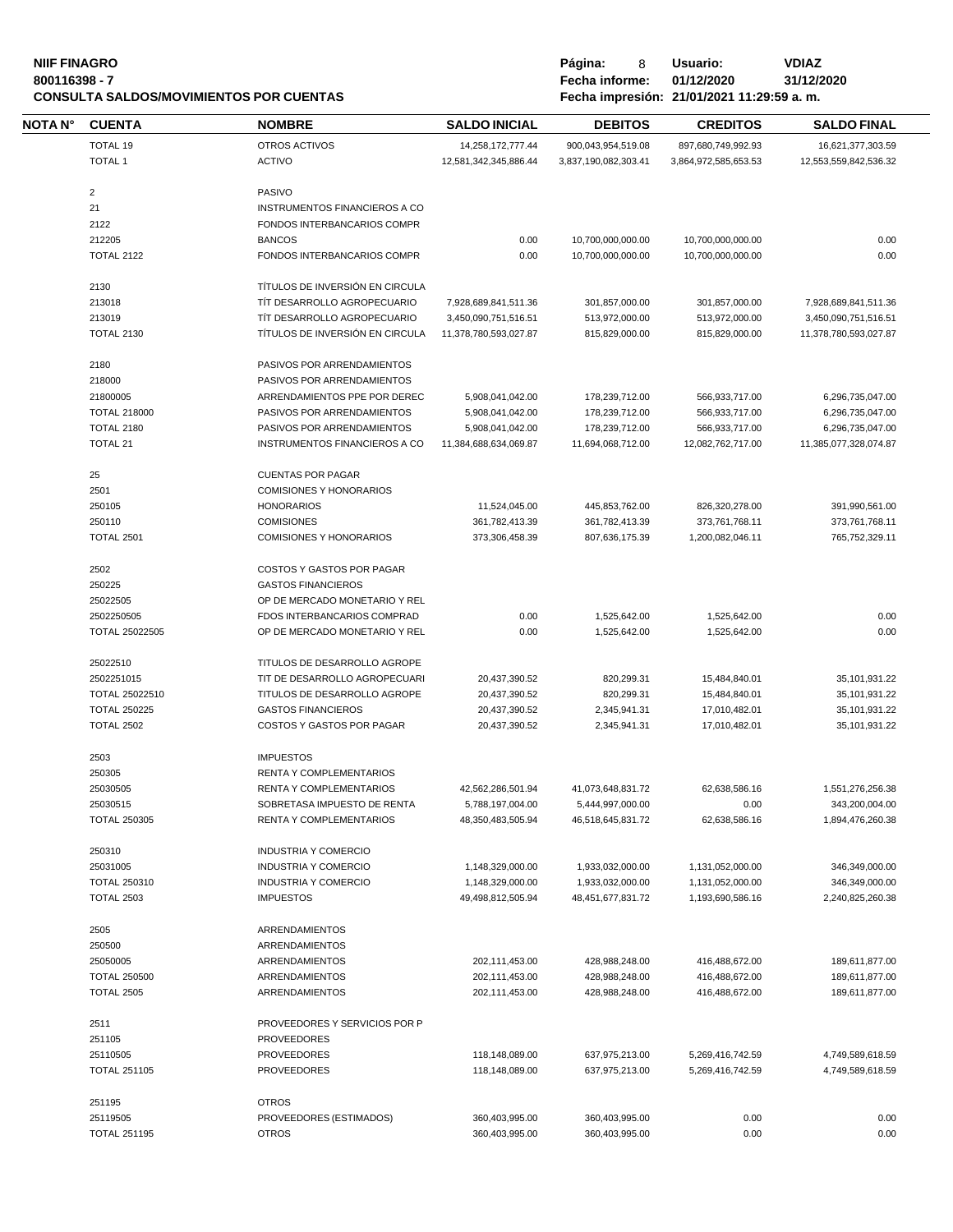# **NIIF FINAGRO P á g i n a :** 9 **U s u a r i o : VDIAZ CONSULTA SALDOS/MOVIMIENTOS POR CUENTAS**

**800116398 - 7 Fecha informe: 01/12/2020 31/12/2020**

| NOTA N° | <b>CUENTA</b>                    | <b>NOMBRE</b>                                        | <b>SALDO INICIAL</b>             | <b>DEBITOS</b>                   | <b>CREDITOS</b>                  | <b>SALDO FINAL</b>               |
|---------|----------------------------------|------------------------------------------------------|----------------------------------|----------------------------------|----------------------------------|----------------------------------|
|         | <b>TOTAL 2511</b>                | PROVEEDORES Y SERVICIOS POR P                        | 478,552,084.00                   | 998,379,208.00                   | 5,269,416,742.59                 | 4,749,589,618.59                 |
|         | 2514                             | CONTRIBUCIONES, AFILIACIONES Y                       |                                  |                                  |                                  |                                  |
|         | 251495                           | <b>OTRAS</b>                                         | 44,532,079,229.00                | 0.00                             | 21,295,456,941.00                | 65,827,536,170.00                |
|         | <b>TOTAL 2514</b>                | CONTRIBUCIONES, AFILIACIONES Y                       | 44,532,079,229.00                | 0.00                             | 21,295,456,941.00                | 65,827,536,170.00                |
|         | 2519                             | RETENCIONES Y APORTES LABORA                         |                                  |                                  |                                  |                                  |
|         | 251905                           | RETENCIONES EN LA FUENTE                             |                                  |                                  |                                  |                                  |
|         | 25190505                         | A TITULO DE RENTA                                    |                                  |                                  |                                  |                                  |
|         | 2519050502                       | <b>EMPLEADOS</b>                                     |                                  |                                  |                                  |                                  |
|         | 251905050202                     | ASALARIADOS ART 383 E. T.                            | 165,138,882.00                   | 165,138,882.00                   | 168,403,100.00                   | 168,403,100.00                   |
|         | 251905050204                     | EMPL ART. 383 E. T. DECL                             | 552,621.00                       | 552,621.00                       | 1,105,242.00                     | 1,105,242.00                     |
|         | 251905050206                     | EMPL ART. 383 E. T. NO DECL                          | 0.00                             | 0.00                             | 459,686.00                       | 459,686.00                       |
|         | 251905050208                     | EMPL ART. 384 E. T. DECL                             | 459,686.00                       | 459,686.00                       | 459,686.00                       | 459,686.00                       |
|         | TOTAL 2519050502                 | <b>EMPLEADOS</b>                                     | 166, 151, 189.00                 | 166, 151, 189.00                 | 170,427,714.00                   | 170,427,714.00                   |
|         | 2519050504                       | <b>HONORARIOS</b>                                    |                                  |                                  |                                  |                                  |
|         | 251905050402                     | HONORARIOS 11% DECL                                  | 19,237,697.00                    | 19,567,697.00                    | 70,143,140.00                    | 69,813,140.00                    |
|         | TOTAL 2519050504                 | <b>HONORARIOS</b>                                    | 19,237,697.00                    | 19,567,697.00                    | 70,143,140.00                    | 69,813,140.00                    |
|         |                                  |                                                      |                                  |                                  |                                  |                                  |
|         | 2519050506                       | <b>COMISIONES</b>                                    |                                  |                                  |                                  |                                  |
|         | 251905050602                     | <b>COMISIONES 11% DECL</b>                           | 75,560.00                        | 75,560.00                        | 187,572.00                       | 187,572.00                       |
|         | TOTAL 2519050506                 | <b>COMISIONES</b>                                    | 75,560.00                        | 75,560.00                        | 187.572.00                       | 187.572.00                       |
|         | 2519050508                       | <b>SERVICIOS</b>                                     |                                  |                                  |                                  |                                  |
|         | 251905050802                     | SERV GEN 4% DECL                                     | 1,311,732.00                     | 1,311,732.00                     | 5,981,012.00                     | 5,981,012.00                     |
|         | 251905050820                     | <b>SERV TEMPORALES 1%</b>                            | 22,669.00                        | 22,669.00                        | 57,939.00                        | 57,939.00                        |
|         | 251905050828                     | SERV HOTEL REST 3.5% NO DECL C.                      | 29,750.00                        | 29,750.00                        | 0.00                             | 0.00                             |
|         | 251905050830                     | SERV MANTENIM SOFTWARE 3.5%                          | 2,699,259.00                     | 2,699,259.00                     | 13,602,817.00                    | 13,602,817.00                    |
|         | TOTAL 2519050508                 | <b>SERVICIOS</b>                                     | 4,063,410.00                     | 4,063,410.00                     | 19,641,768.00                    | 19,641,768.00                    |
|         | 2519050510                       | ARRENDAMIENTOS                                       |                                  |                                  |                                  |                                  |
|         | 251905051002                     | ARREN INMUEBLES 3.5%                                 | 161,834.00                       | 161,834.00                       | 161,834.00                       | 161,834.00                       |
|         | 251905051004                     | <b>ARREN MUEBLES 4%</b>                              | 892,625.00                       | 892,625.00                       | 1,163,959.00                     | 1,163,959.00                     |
|         | TOTAL 2519050510                 | ARRENDAMIENTOS                                       | 1,054,459.00                     | 1,054,459.00                     | 1,325,793.00                     | 1,325,793.00                     |
|         | 2519050512                       | <b>COMPRAS</b>                                       |                                  |                                  |                                  |                                  |
|         | 251905051202                     | COMP GEN DECL 2.5%                                   | 33,675.00                        | 33,675.00                        | 5,325,644.00                     | 5,325,644.00                     |
|         | 251905051206                     | COMP COMBUSTIBLES 0.1%                               | 0.00                             | 0.00                             | 2,255.00                         | 2,255.00                         |
|         | TOTAL 2519050512                 | <b>COMPRAS</b>                                       | 33,675.00                        | 33,675.00                        | 5,327,899.00                     | 5,327,899.00                     |
|         | 2519050514                       | OTROS INGRESOS TRIBUTARIOS                           |                                  |                                  |                                  |                                  |
|         | 251905051402                     | OTROS ING TRIB 2.5% DECL                             | 10,309.00                        | 10,309.00                        | 10,309.00                        | 10,309.00                        |
|         | TOTAL 2519050514                 | OTROS INGRESOS TRIBUTARIOS                           | 10,309.00                        | 10,309.00                        | 10,309.00                        | 10,309.00                        |
|         | 2519050516                       | PAGOS AL EXTERIOR                                    |                                  |                                  |                                  |                                  |
|         | 251905051608                     | PAGOS AL EXTERIOR 20%                                | 15,056.00                        | 15,056.00                        | 5,276,703.00                     | 5,276,703.00                     |
|         | TOTAL 2519050516                 | PAGOS AL EXTERIOR                                    | 15,056.00                        | 15,056.00                        | 5,276,703.00                     | 5,276,703.00                     |
|         | TOTAL 25190505                   | A TITULO DE RENTA                                    | 190,641,355.00                   | 190,971,355.00                   | 272,340,898.00                   | 272,010,898.00                   |
|         | 25190510                         | AUTORRETENCIONES DE RENTA                            |                                  |                                  |                                  |                                  |
|         | 2519051002                       | AUTORRETENCIONES DE RENTA                            |                                  |                                  |                                  |                                  |
|         | 251905100202                     | <b>REND FINANCIEROS 4%</b>                           | 150,867,428.00                   | 150,867,428.00                   | 164, 123, 253.00                 | 164,123,253.00                   |
|         | 251905100204                     | <b>REND FINANCIEROS 7%</b>                           | 30, 163, 635. 17                 | 30,163,635.17                    | 18,288,232.78                    | 18,288,232.78                    |
|         | 251905100206                     | REND CARTERA 2.5%                                    | 343,628,153.00                   | 343,628,153.00                   | 311,895,326.00                   | 311,895,326.00                   |
|         | 251905100208                     | REND INTERBANCARIOS 2.5%                             | 584,650.00                       | 584,650.00                       | 443,086.00                       | 443,086.00                       |
|         |                                  | AUTORRETENCIONES DE RENTA                            | 525,243,866.17                   | 525,243,866.17                   | 494,749,897.78                   | 494,749,897.78                   |
|         | TOTAL 2519051002                 |                                                      |                                  | 525,243,866.17                   | 494,749,897.78                   | 494,749,897.78                   |
|         | TOTAL 25190510                   | AUTORRETENCIONES DE RENTA                            | 525,243,866.17                   |                                  |                                  |                                  |
|         |                                  |                                                      |                                  |                                  |                                  |                                  |
|         | 25190520                         | AUTORETENCION RENTA 0.8%                             |                                  |                                  |                                  |                                  |
|         | 2519052002                       | AUTORETENCION RENTA 0.8%                             |                                  |                                  |                                  |                                  |
|         | 251905200202<br>TOTAL 2519052002 | AUTORETENCION RENTA 0.8%<br>AUTORETENCION RENTA 0.8% | 162,060,755.00<br>162,060,755.00 | 162,060,755.00<br>162,060,755.00 | 152,160,071.00<br>152,160,071.00 | 152,160,071.00<br>152,160,071.00 |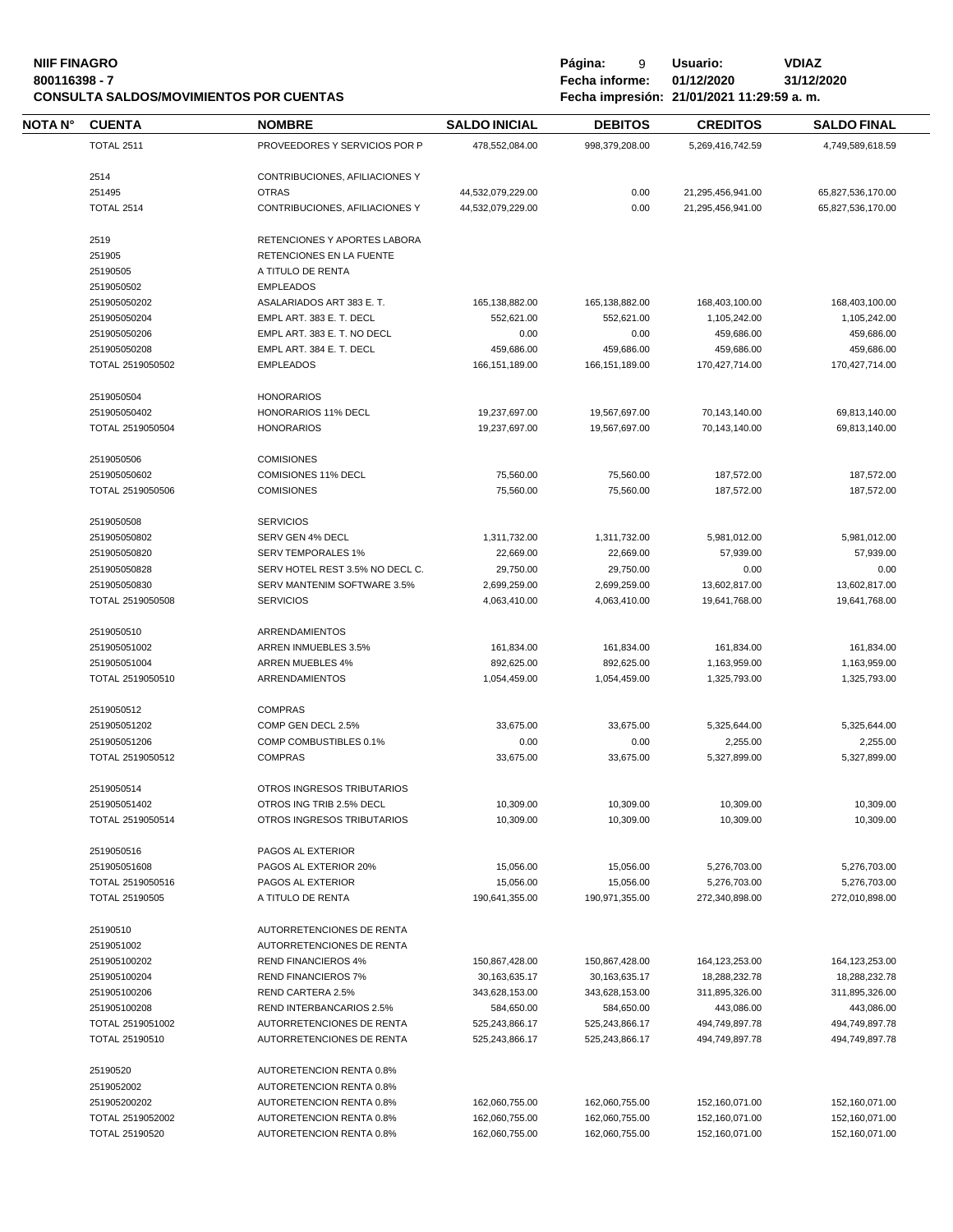|         | Página:<br><b>VDIAZ</b><br><b>NIIF FINAGRO</b><br>10<br>Usuario:<br>Fecha informe:<br>01/12/2020<br>31/12/2020<br>800116398 - 7<br>Fecha impresión: 21/01/2021 11:29:59 a.m.<br><b>CONSULTA SALDOS/MOVIMIENTOS POR CUENTAS</b> |                                 |                      |                |                 |                    |
|---------|--------------------------------------------------------------------------------------------------------------------------------------------------------------------------------------------------------------------------------|---------------------------------|----------------------|----------------|-----------------|--------------------|
| NOTA N° | <b>CUENTA</b>                                                                                                                                                                                                                  | <b>NOMBRE</b>                   | <b>SALDO INICIAL</b> | <b>DEBITOS</b> | <b>CREDITOS</b> | <b>SALDO FINAL</b> |
|         | 25190535                                                                                                                                                                                                                       | RETENCIONES EN LA FUENTE DE IV  |                      |                |                 |                    |
|         | 2519053502                                                                                                                                                                                                                     | RETENCIONES EN LA FUENTE DE IV  |                      |                |                 |                    |
|         | 251905350206                                                                                                                                                                                                                   | RETEIVA 15% SOBRE IVA 5% BIENES | 9.214.00             | 9.214.00       | 279.00          | 279.00             |
|         | 251905350219                                                                                                                                                                                                                   | RETEIVA 15% IVA 19% BIENES      | 197.958.00           | 197.958.00     | 10.114.388.00   | 10.114.388.00      |
|         | 251905350220                                                                                                                                                                                                                   | RETEIVA 15% IVA 19% SERVICIOS   | 7.946.902.00         | 7.946.902.00   | 35.779.485.00   | 35.779.485.00      |
|         |                                                                                                                                                                                                                                |                                 |                      |                |                 |                    |

| 251905350224        | RETEIVA 100% IVA 19%            | 14,303.00        | 14,303.00        | 224,970.00       | 224,970.00        |
|---------------------|---------------------------------|------------------|------------------|------------------|-------------------|
| TOTAL 2519053502    | RETENCIONES EN LA FUENTE DE IV  | 8,168,377.00     | 8,168,377.00     | 46,119,122.00    | 46,119,122.00     |
| TOTAL 25190535      | RETENCIONES EN LA FUENTE DE IV  | 8,168,377.00     | 8,168,377.00     | 46,119,122.00    | 46,119,122.00     |
| 25190540            | RETENCIONES EN LA FUENTE DE IC  |                  |                  |                  |                   |
| 2519054002          | RETENCIONES EN LA FUENTE DE IC  |                  |                  |                  |                   |
| 251905400202        | <b>TARIFA 4.14X1000 BIENES</b>  | 4,831.00         | 0.00             | 24,488.00        | 29,319.00         |
| 251905400204        | TARIFA 4.14X1000 SERVICIOS      | 10,917.00        | 0.00             | 159.304.00       | 170,221.00        |
| 251905400208        | TARIFA 6.9X1000 SERVICIOS       | 1,070,494.00     | 0.00             | 3,037,415.00     | 4,107,909.00      |
| 251905400212        | TARIFA 9.66X1000 SERVICIOS      | 1,007,633.00     | 0.00             | 5,328,716.00     | 6,336,349.00      |
| 251905400214        | <b>TARIFA 11.04X1000 BIENES</b> | 371,157.00       | 0.00             | 4,013,912.00     | 4,385,069.00      |
| 251905400216        | TARIFA 11.04X1000 SERVICIOS     | 0.00             | 0.00             | 55,200.00        | 55,200.00         |
| 251905400218        | <b>TARIFA 13.8X1000 BIENES</b>  | 0.00             | 0.00             | 31,129.00        | 31,129.00         |
| TOTAL 2519054002    | RETENCIONES EN LA FUENTE DE IC  | 2,465,032.00     | 0.00             | 12,650,164.00    | 15,115,196.00     |
| TOTAL 25190540      | RETENCIONES EN LA FUENTE DE IC  | 2,465,032.00     | 0.00             | 12,650,164.00    | 15,115,196.00     |
| <b>TOTAL 251905</b> | RETENCIONES EN LA FUENTE        | 888,579,385.17   | 886,444,353.17   | 978,020,152.78   | 980, 155, 184. 78 |
| 251910              | <b>JUDICIALES</b>               |                  |                  |                  |                   |
| 25191005            | <b>EMBARGOS</b>                 |                  |                  |                  |                   |
| 2519100505          | <b>EMBARGOS</b>                 | 0.00             | 570,604.00       | 570,604.00       | 0.00              |
| TOTAL 25191005      | <b>EMBARGOS</b>                 | 0.00             | 570,604.00       | 570,604.00       | 0.00              |
| <b>TOTAL 251910</b> | <b>JUDICIALES</b>               | 0.00             | 570.604.00       | 570.604.00       | 0.00              |
| 251925              | FONDO DE EMPLEADOS              |                  |                  |                  |                   |
| 25192505            | APORTES Y AHORRO EN FONDOS D    |                  |                  |                  |                   |
| 2519250505          | APORTES Y AHORRO EN FONDOS D    | 1,747,305.00     | 1,182,618.00     | 2,063,170.00     | 2,627,857.00      |
| TOTAL 25192505      | APORTES Y AHORRO EN FONDOS D    | 1,747,305.00     | 1,182,618.00     | 2,063,170.00     | 2,627,857.00      |
| <b>TOTAL 251925</b> | FONDO DE EMPLEADOS              | 1,747,305.00     | 1,182,618.00     | 2,063,170.00     | 2,627,857.00      |
| 251935              | CAJA COMPENSACIÓN FAMILIAR, IC  |                  |                  |                  |                   |
| 25193505            | CAJA COMPENSACIÓN FAMILIAR, IC  |                  |                  |                  |                   |
| 2519350505          | CAJA DE COMPENSACIÓN FAMILIAR   | 62,993,000.00    | 128,430,900.00   | 65,437,900.00    | 0.00              |
| 2519350510          | <b>SENA</b>                     | 25,414,300.00    | 51,574,400.00    | 26,160,100.00    | 0.00              |
| 2519350515          | <b>ICBF</b>                     | 38,113,200.00    | 77,344,300.00    | 39,231,100.00    | 0.00              |
| TOTAL 25193505      | CAJA COMPENSACIÓN FAMILIAR, IC  | 126,520,500.00   | 257,349,600.00   | 130,829,100.00   | 0.00              |
| <b>TOTAL 251935</b> | CAJA COMPENSACIÓN FAMILIAR, IC  | 126,520,500.00   | 257,349,600.00   | 130,829,100.00   | 0.00              |
| 251940              | <b>FONDOS DE PENSIONES</b>      |                  |                  |                  |                   |
| 25194005            | <b>FONDOS DE PENSIONES</b>      | 285,614,000.00   | 563,134,400.00   | 277,520,400.00   | 0.00              |
| <b>TOTAL 251940</b> | <b>FONDOS DE PENSIONES</b>      | 285,614,000.00   | 563,134,400.00   | 277,520,400.00   | 0.00              |
| 251945              | RETENCIONES Y APORTES DE NOMI   |                  |                  |                  |                   |
| 25194505            | APORTES OBLIGATORIOS SALUD      | 181,368,600.00   | 358,742,900.00   | 177,374,300.00   | 0.00              |
| 25194510            | <b>APORTES ARL</b>              | 8,629,700.00     | 16.289.700.00    | 7,660,000.00     | 0.00              |
| 25194515            | APORTES VOLUNTARIOS FONDOS D    | 0.00             | 27,094,300.00    | 27,094,300.00    | 0.00              |
| 25194520            | APORTES A CUENTAS AFC           | 0.00             | 45,650,000.00    | 45,650,000.00    | 0.00              |
| 25194525            | PLANES COMPLEM MEDICINA ODON    | 21,717,748.00    | 450,886,316.00   | 452,767,757.00   | 23,599,189.00     |
| 25194530            | LIBRANZAS                       | 0.00             | 47,976,001.00    | 47,976,001.00    | 0.00              |
| 25194535            | OTROS DESCUENTOS DE NOMINA      | 0.00             | 121,353,905.00   | 121,353,905.00   | 0.00              |
| <b>TOTAL 251945</b> | RETENCIONES Y APORTES DE NOMI   | 211,716,048.00   | 1,067,993,122.00 | 879,876,263.00   | 23,599,189.00     |
| <b>TOTAL 2519</b>   | RETENCIONES Y APORTES LABORA    | 1,514,177,238.17 | 2,776,674,697.17 | 2,268,879,689.78 | 1,006,382,230.78  |
| 2558                | PASIVOS POR IMPUESTOS DIFERIDO  |                  |                  |                  |                   |
| 255805              | PASIVOS POR IMPUESTOS DIFERIDO  |                  |                  |                  |                   |
| 25580505            | PROPIEDADES PLANTA Y EQUIPO     | 5,051,528,380.56 | 126,222,914.59   | 0.00             | 4,925,305,465.97  |
| <b>TOTAL 255805</b> | PASIVOS POR IMPUESTOS DIFERIDO  | 5,051,528,380.56 | 126,222,914.59   | 0.00             | 4,925,305,465.97  |

TOTAL 2558 PASIVOS POR IMPUESTOS DIFERIDO 5,051,528,380.56 126,222,914.59 0.00 4,925,305,465.97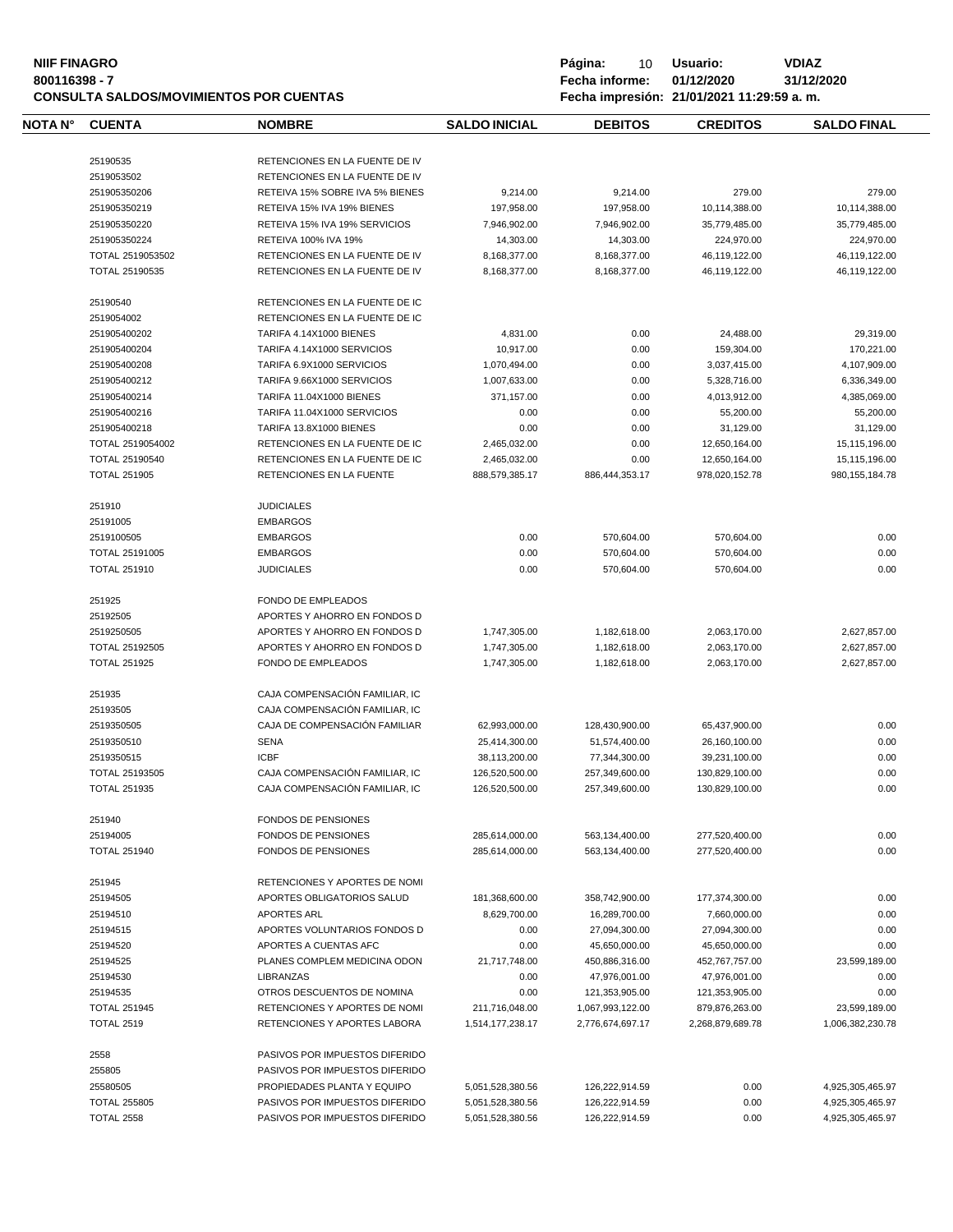| <b>NIIF FINAGRO</b><br>800116398 - 7 |                     | <b>CONSULTA SALDOS/MOVIMIENTOS POR CUENTAS</b> |                      | Página:<br>11<br>Fecha informe:<br>Fecha impresión: 21/01/2021 11:29:59 a.m. | <b>VDIAZ</b><br>31/12/2020 |                    |
|--------------------------------------|---------------------|------------------------------------------------|----------------------|------------------------------------------------------------------------------|----------------------------|--------------------|
| NOTA N°                              | <b>CUENTA</b>       | <b>NOMBRE</b>                                  | <b>SALDO INICIAL</b> | <b>DEBITOS</b>                                                               | <b>CREDITOS</b>            | <b>SALDO FINAL</b> |
|                                      | 2590                | <b>DIVERSAS</b>                                |                      |                                                                              |                            |                    |
|                                      | 259095              | <b>OTRAS</b>                                   |                      |                                                                              |                            |                    |
|                                      | 25909520            | <b>OTROS PAGOS</b>                             | 547,275,212.00       | 10,769,337.91                                                                | 718,141,837.91             | 1,254,647,712.00   |
|                                      | 25909535            | ANTICIPOS GASTOS DE VIAJE                      | 0.00                 | 1,025,060.00                                                                 | 2,035,060.00               | 1,010,000.00       |
|                                      | 25909540            | PROGRAMAS ADMINISTRADOS                        | 0.00                 | 12,189,734.00                                                                | 12,275,431.00              | 85,697.00          |
|                                      | 25909595            | OTRAS CUENTAS POR PAGAR                        | 562,278,521.18       | 172,405,662,897.16                                                           | 172,368,999,759.16         | 525,615,383.18     |
|                                      | <b>TOTAL 259095</b> | <b>OTRAS</b>                                   | 1,109,553,733.18     | 172,429,647,029.07                                                           | 173, 101, 452, 088.07      | 1,781,358,792.18   |
|                                      | <b>TOTAL 2590</b>   | <b>DIVERSAS</b>                                | 1,109,553,733.18     | 172,429,647,029.07                                                           | 173, 101, 452, 088.07      | 1,781,358,792.18   |
|                                      | TOTAL 25            | <b>CUENTAS POR PAGAR</b>                       | 102,780,558,472.76   | 226,021,572,045.25                                                           | 204,762,477,247.72         | 81,521,463,675.23  |
|                                      | 27                  | OBLIGACIONES LABORALES                         |                      |                                                                              |                            |                    |
|                                      | 2705                | NOMINA POR PAGAR                               |                      |                                                                              |                            |                    |
|                                      | 270500              | NOMINA POR PAGAR                               | 0.00                 | 1,954,895,871.00                                                             | 1,954,895,871.00           | 0.00               |
|                                      | <b>TOTAL 2705</b>   | NOMINA POR PAGAR                               | 0.00                 | 1,954,895,871.00                                                             | 1,954,895,871.00           | 0.00               |
|                                      | 2710                | <b>CESANTÍAS</b>                               |                      |                                                                              |                            |                    |
|                                      | 271000              | <b>CESANTÍAS</b>                               | 822,525,085.00       | 18,986,370.00                                                                | 79,632,963.00              | 883,171,678.00     |
|                                      | <b>TOTAL 2710</b>   | <b>CESANTÍAS</b>                               | 822,525,085.00       | 18,986,370.00                                                                | 79,632,963.00              | 883,171,678.00     |
|                                      | 2715                | INTERESES SOBRE CESANTÍAS                      |                      |                                                                              |                            |                    |
|                                      | 271500              | INTERESES SOBRE CESANTÍAS                      | 89,732,827.00        | 2,104,519.00                                                                 | 17,161,336.00              | 104,789,644.00     |
|                                      | <b>TOTAL 2715</b>   | INTERESES SOBRE CESANTÍAS                      | 89,732,827.00        | 2,104,519.00                                                                 | 17,161,336.00              | 104,789,644.00     |
|                                      | 2720                | <b>VACACIONES</b>                              |                      |                                                                              |                            |                    |
|                                      | 272000              | <b>VACACIONES</b>                              | 2,973,489,743.00     | 277,672,353.00                                                               | 132,410,861.00             | 2,828,228,251.00   |
|                                      | <b>TOTAL 2720</b>   | <b>VACACIONES</b>                              | 2,973,489,743.00     | 277,672,353.00                                                               | 132,410,861.00             | 2,828,228,251.00   |
|                                      | 2725                | PRIMA LEGAL                                    |                      |                                                                              |                            |                    |
|                                      | 272500              | PRIMA LEGAL                                    | 380,800,206.00       | 463,424,151.00                                                               | 82,623,945.00              | 0.00               |
|                                      | <b>TOTAL 2725</b>   | PRIMA LEGAL                                    | 380,800,206.00       | 463,424,151.00                                                               | 82,623,945.00              | 0.00               |
|                                      | 2730                | PRIMAS EXTRALEGAL                              |                      |                                                                              |                            |                    |
|                                      | 273000              | PRIMAS EXTRALEGAL                              |                      |                                                                              |                            |                    |
|                                      | 27300005            | PRIMA DE VACACIONES                            | 851,686,393.00       | 101,228,616.00                                                               | 35,975,269.00              | 786,433,046.00     |
|                                      | 27300010            | PRIMA EXTRALEGAL DE SERVICIOS                  | 0.00                 | 827,406.00                                                                   | 827,406.00                 | 0.00               |
|                                      | 27300015            | PRIMA DE ANTIGÜEDAD                            | 236,489,448.00       | 42,963,114.00                                                                | 38,593,456.00              | 232,119,790.00     |
|                                      | <b>TOTAL 273000</b> | PRIMAS EXTRALEGAL                              | 1,088,175,841.00     | 145,019,136.00                                                               | 75,396,131.00              | 1,018,552,836.00   |
|                                      | <b>TOTAL 2730</b>   | PRIMAS EXTRALEGAL                              | 1,088,175,841.00     | 145,019,136.00                                                               | 75,396,131.00              | 1,018,552,836.00   |
|                                      | 2750                | PROVIS NO CORRIENTES POR BENE                  |                      |                                                                              |                            |                    |
|                                      | 275000              | PROV NO CORRIENTE POR BENEFIC                  |                      |                                                                              |                            |                    |
|                                      | 27500005            | QUINQUENIOS A EMPLEADOS                        | 408,555,378.00       | 12,370,119.00                                                                | 28,168,894.00              | 424,354,153.00     |
|                                      | <b>TOTAL 275000</b> | PROV NO CORRIENTE POR BENEFIC                  | 408,555,378.00       | 12,370,119.00                                                                | 28,168,894.00              | 424,354,153.00     |
|                                      | <b>TOTAL 2750</b>   | PROVIS NO CORRIENTES POR BENE                  | 408,555,378.00       | 12,370,119.00                                                                | 28,168,894.00              | 424,354,153.00     |
|                                      | <b>TOTAL 27</b>     | OBLIGACIONES LABORALES                         | 5,763,279,080.00     | 2,874,472,519.00                                                             | 2,370,290,001.00           | 5,259,096,562.00   |

 PROVISIONES CONTRIBUCIONES Y AFILIACIONES CONTRALORIA GENERAL DE LA REP CONTRALORIA GENERAL DE LA REP 73,988,600.00 0.00 6,742,600.00 80,731,200.00 TOTAL 280570 CONTRALORIA GENERAL DE LA REP 73,988,600.00 0.00 6,742,600.00 80,731,200.00 TOTAL 2805 CONTRIBUCIONES Y AFILIACIONES 73,988,600.00 0.00 6,742,600.00 80,731,200.00 MULTAS Y SANCIONES, LITIGIOS, IN DEMANDAS LABORALES DEMANDAS LABORALES 2,065,758.00 0.00 0.00 2,065,758.00 TOTAL 281420 DEMANDAS LABORALES 2,065,758.00 0.00 0.00 2,065,758.00 TOTAL 2814 MULTAS Y SANCIONES, LITIGIOS, IN 2,065,758.00 0.00 0.00 2,065,758.00

TOTAL 28 PROVISIONES 76,054,358.00 0.00 6,742,600.00 82,796,958.00 OTROS PASIVOS INGRESOS ANTICIPADOS OTROS 0.00 0.00 25,515,356.00 25,515,356.00 TOTAL 2907 INGRESOS ANTICIPADOS 0.00 0.00 25,515,356.00 25,515,356.00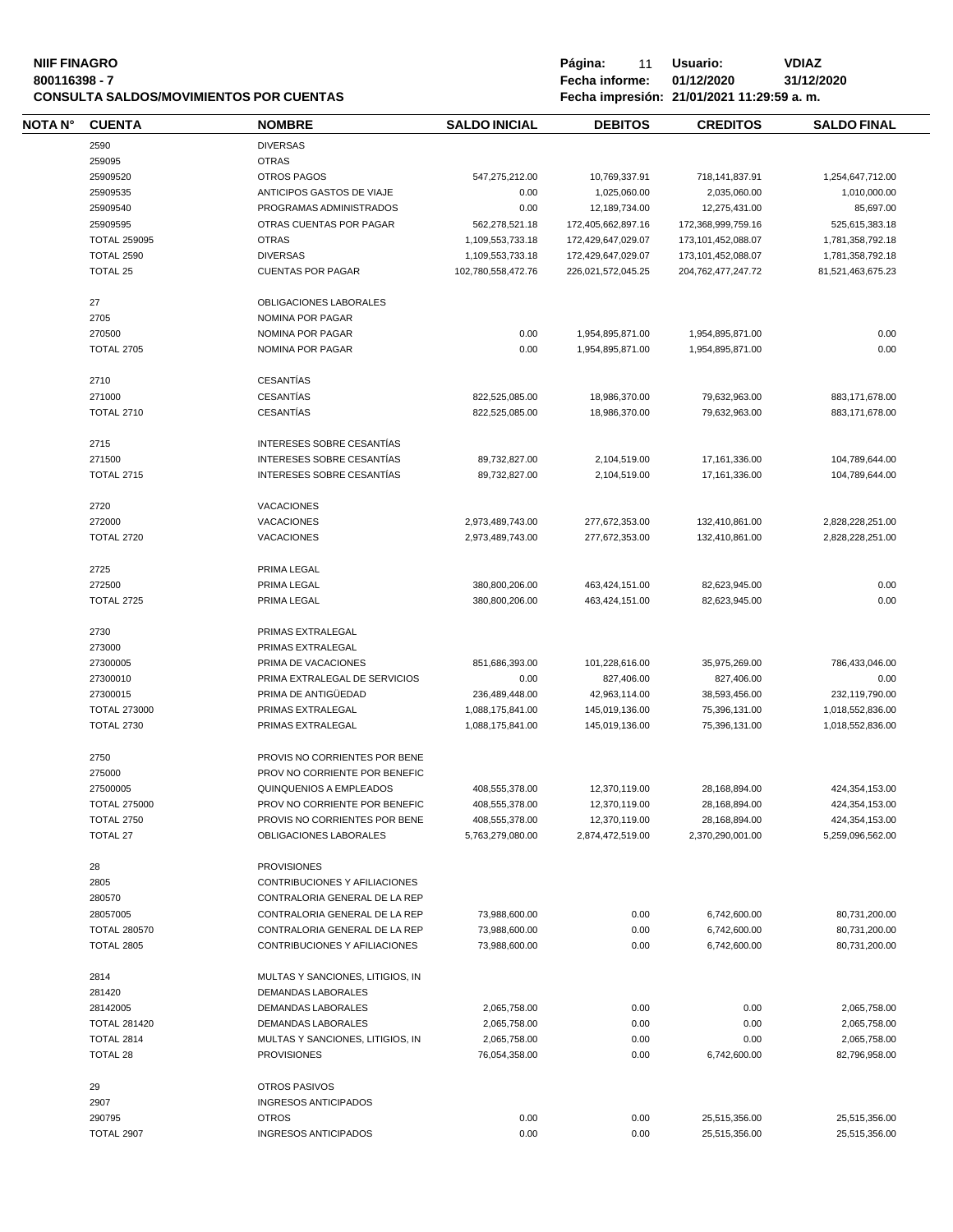| <b>NIIF FINAGRO</b><br>800116398 - 7<br><b>CONSULTA SALDOS/MOVIMIENTOS POR CUENTAS</b> |                     |                                      |                       | Página:<br>12<br>Fecha informe: | Usuario:<br>01/12/2020<br>Fecha impresión: 21/01/2021 11:29:59 a.m. | <b>VDIAZ</b><br>31/12/2020 |  |
|----------------------------------------------------------------------------------------|---------------------|--------------------------------------|-----------------------|---------------------------------|---------------------------------------------------------------------|----------------------------|--|
| <b>NOTA N°</b>                                                                         | <b>CUENTA</b>       | <b>NOMBRE</b>                        | <b>SALDO INICIAL</b>  | <b>DEBITOS</b>                  | <b>CREDITOS</b>                                                     | <b>SALDO FINAL</b>         |  |
|                                                                                        | 2990                | <b>DIVERSOS</b>                      |                       |                                 |                                                                     |                            |  |
|                                                                                        | 299040              | <b>INGRESOS RECIBIDOS PARA TERCE</b> |                       |                                 |                                                                     |                            |  |
|                                                                                        | 29904005            | INGRESOS RECIBIDOS PARA TERCE        | 40,000,000.00         | 0.00                            | 0.00                                                                | 40,000,000.00              |  |
|                                                                                        | <b>TOTAL 299040</b> | <b>INGRESOS RECIBIDOS PARA TERCE</b> | 40,000,000.00         | 0.00                            | 0.00                                                                | 40,000,000.00              |  |
|                                                                                        | 299095              | <b>OTROS</b>                         |                       |                                 |                                                                     |                            |  |
|                                                                                        | 29909540            | SALDOS A FAVOR ENTIDADES EN LI       | 19,676,282.00         | 0.00                            | 0.00                                                                | 19,676,282.00              |  |
|                                                                                        | <b>TOTAL 299095</b> | <b>OTROS</b>                         | 19,676,282.00         | 0.00                            | 0.00                                                                | 19,676,282.00              |  |
|                                                                                        | TOTAL 2990          | <b>DIVERSOS</b>                      | 59,676,282.00         | 0.00                            | 0.00                                                                | 59,676,282.00              |  |
|                                                                                        | <b>TOTAL 29</b>     | <b>OTROS PASIVOS</b>                 | 59,676,282.00         | 0.00                            | 25,515,356.00                                                       | 85,191,638.00              |  |
|                                                                                        | <b>TOTAL 2</b>      | PASIVO                               | 11,493,368,202,262.63 | 240,590,113,276.25              | 219,247,787,921.72                                                  | 11,472,025,876,908.10      |  |
|                                                                                        | 3                   | <b>PATRIMONIO</b>                    |                       |                                 |                                                                     |                            |  |
|                                                                                        | 31                  | <b>CAPITAL SOCIAL</b>                |                       |                                 |                                                                     |                            |  |
|                                                                                        | 3105                | CAPITAL SUSCRITO Y PAGADO            |                       |                                 |                                                                     |                            |  |
|                                                                                        | 310505              | CAPITAL AUTORIZADO                   | 450,000,000,000.00    | 0.00                            | 0.00                                                                | 450,000,000,000.00         |  |
|                                                                                        | 310510              | <b>CAPITAL POR SUSCRIBIR</b>         | 49,837,631,000.00     | 0.00                            | 0.00                                                                | 49,837,631,000.00          |  |
|                                                                                        | <b>TOTAL 3105</b>   | CAPITAL SUSCRITO Y PAGADO            | 400,162,369,000.00    | 0.00                            | 0.00                                                                | 400,162,369,000.00         |  |
|                                                                                        | TOTAL 31            | <b>CAPITAL SOCIAL</b>                | 400,162,369,000.00    | 0.00                            | 0.00                                                                | 400,162,369,000.00         |  |
|                                                                                        | 32                  | <b>RESERVAS</b>                      |                       |                                 |                                                                     |                            |  |
|                                                                                        | 3205                | <b>RESERVA LEGAL</b>                 |                       |                                 |                                                                     |                            |  |
|                                                                                        | 320505              | APROPIACIÓN DE UTILIDADES LIQUI      | 118,015,787,973.01    | 0.00                            | 0.00                                                                | 118,015,787,973.01         |  |
|                                                                                        | <b>TOTAL 3205</b>   | RESERVA LEGAL                        | 118,015,787,973.01    | 0.00                            | 0.00                                                                | 118,015,787,973.01         |  |
|                                                                                        | 3215                | RESERVAS OCASIONALES                 |                       |                                 |                                                                     |                            |  |
|                                                                                        | 321595              | <b>OTRAS</b>                         |                       |                                 |                                                                     |                            |  |
|                                                                                        | 32159505            | RESERVA PROG CRED PEQUEÑOS P         | 4,529,180,000.00      | 0.00                            | 0.00                                                                | 4,529,180,000.00           |  |
|                                                                                        | <b>TOTAL 321595</b> | <b>OTRAS</b>                         | 4,529,180,000.00      | 0.00                            | 0.00                                                                | 4,529,180,000.00           |  |
|                                                                                        | <b>TOTAL 3215</b>   | RESERVAS OCASIONALES                 | 4,529,180,000.00      | 0.00                            | 0.00                                                                | 4,529,180,000.00           |  |
|                                                                                        | TOTAL 32            | <b>RESERVAS</b>                      | 122,544,967,973.01    | 0.00                            | 0.00                                                                | 122,544,967,973.01         |  |
|                                                                                        | 38                  | SUPERÁVIT O DÉFICIT                  |                       |                                 |                                                                     |                            |  |
|                                                                                        | 3805                | PRIMA EN COLOCACIÓN DE ACCION        |                       |                                 |                                                                     |                            |  |
|                                                                                        | 380505              | PRIMA EN COLOCACIÓN DE ACCION        | 468,868,844,795.04    | 0.00                            | 0.00                                                                | 468,868,844,795.04         |  |
|                                                                                        | <b>TOTAL 3805</b>   | PRIMA EN COLOCACIÓN DE ACCION        | 468,868,844,795.04    | 0.00                            | 0.00                                                                | 468,868,844,795.04         |  |
|                                                                                        | 3815                | GANANCIAS O PÉRDIDAS NO REALI        |                       |                                 |                                                                     |                            |  |
|                                                                                        | 381505              | REVALORIZACIÓN ACTIVOS               |                       |                                 |                                                                     |                            |  |
|                                                                                        | 38150505            | REVALORIZACIÓN ACTIVOS               | 13,424,827,069.00     | 16,116,239.00                   | 0.00                                                                | 13,408,710,830.00          |  |
|                                                                                        | <b>TOTAL 381505</b> | REVALORIZACIÓN ACTIVOS               | 13,424,827,069.00     | 16,116,239.00                   | 0.00                                                                | 13,408,710,830.00          |  |
|                                                                                        | TOTAL 3815          | GANANCIAS O PÉRDIDAS NO REALI        | 13,424,827,069.00     | 16,116,239.00                   | 0.00                                                                | 13,408,710,830.00          |  |
|                                                                                        | TOTAL 38            | SUPERÁVIT O DÉFICIT                  | 482,293,671,864.04    | 16,116,239.00                   | 0.00                                                                | 482,277,555,625.04         |  |
|                                                                                        | 39                  | <b>GANANCIAS O PÉRDIDAS</b>          |                       |                                 |                                                                     |                            |  |
|                                                                                        | 3905                | <b>GANANCIAS ACUMULADAS EJERCICI</b> |                       |                                 |                                                                     |                            |  |

39050005 GANANCIAS ACUMULADAS EJERCICI -124,481,758.91 0.00 0.00 0.00 -124,481,758.91 39050010 GANANCIAS EJERCICIOS ANTERIOR 1,433,372,162.00 0.00 16,116,239.00 1,449,488,401.00

TOTAL 390500 GANANCIAS ACUMULADAS EJERCICI 1,308,890,403.09 0.00 16,116,239.00 1,325,006,642.09 TOTAL 3905 GANANCIAS ACUMULADAS EJERCICI 1,308,890,403.09 0.00 16,116,239.00 1,325,006,642.09 3915 GANANCIA DEL EJERCICIO 391500 GANANCIA DEL EJERCICIO 86,291,128,683.76 6,607,144,668.64 0.00 79,683,984,015.12 TOTAL 3915 GANANCIA DEL EJERCICIO 86,291,128,683.76 6,607,144,668.64 0.00 79,683,984,015.12 3930 RESULTADOS ACUMULADOS PROCE 393010 PÉRDIDA 39301011 DISPONIBLE 3930101195 PROVISIÓN DEL DISPONIBLE -2,574,423.08 0.00 0.00 -2,574,423.08 TOTAL 39301011 DISPONIBLE -2,574,423.08 0.00 0.00 -2,574,423.08

390500 GANANCIAS ACUMULADAS EJERCICI

39301016 CUENTAS POR COBRAR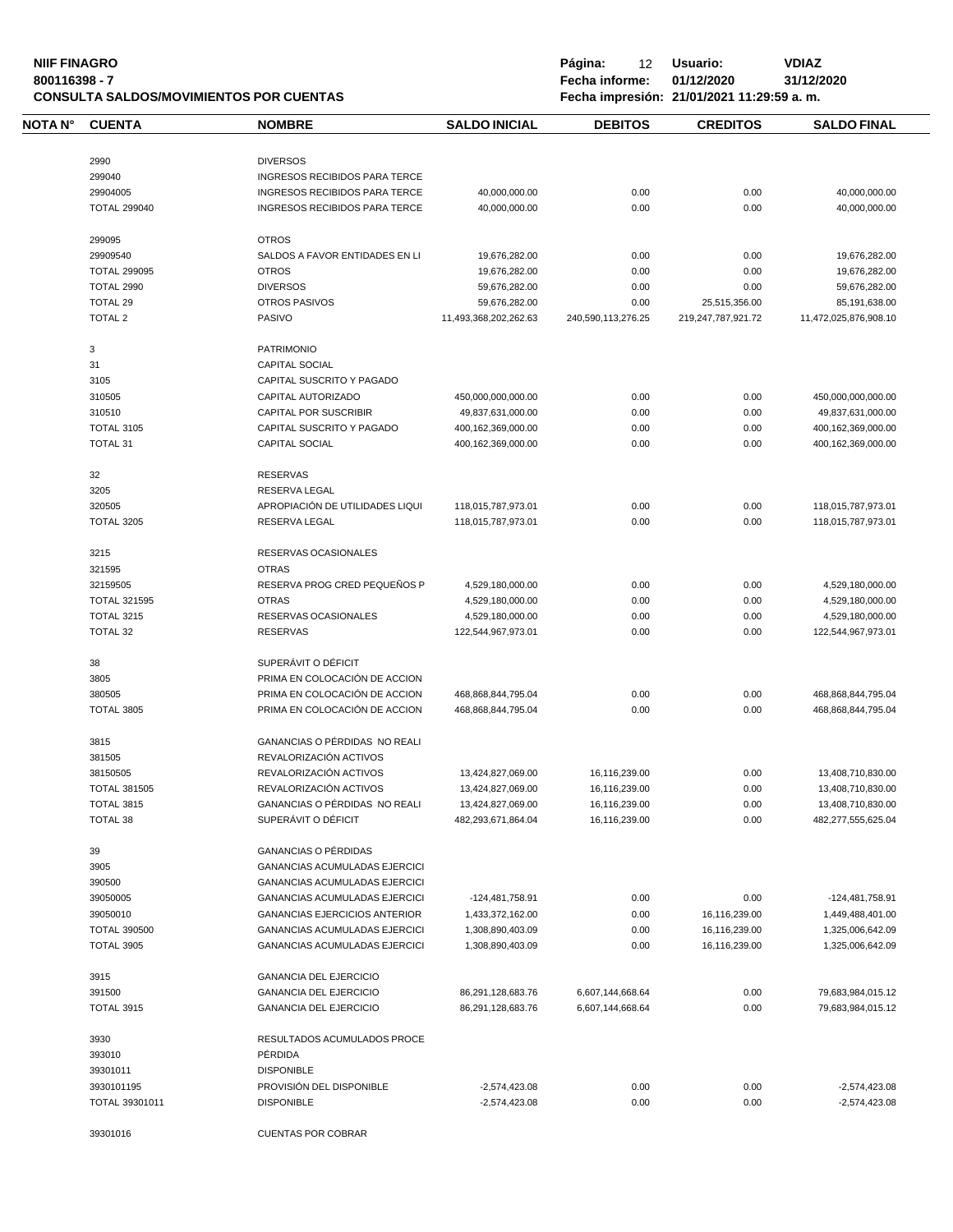#### **NIIF FINAGRO P á g i n a :** 13 **U s u a r i o : VDIAZ 800116398 - 7 Fecha informe: 01/12/2020 31/12/2020**

|         |                       | <b>CONSULTA SALDOS/MOVIMIENTOS POR CUENTAS</b> | Fecha impresión: 21/01/2021 11:29:59 a.m. |                  |                  |                      |  |
|---------|-----------------------|------------------------------------------------|-------------------------------------------|------------------|------------------|----------------------|--|
| NOTA N° | <b>CUENTA</b>         | <b>NOMBRE</b>                                  | <b>SALDO INICIAL</b>                      | <b>DEBITOS</b>   | <b>CREDITOS</b>  | <b>SALDO FINAL</b>   |  |
|         | 3930101698            | OTRAS PROVISIONES CUENTAS PO                   | 283,946,738.00                            | 0.00             | 0.00             | 283,946,738.00       |  |
|         | TOTAL 39301016        | <b>CUENTAS POR COBRAR</b>                      | 283,946,738.00                            | 0.00             | 0.00             | 283,946,738.00       |  |
|         | 39301018              | PROPIEDAD PLANTA Y EQUIPO                      |                                           |                  |                  |                      |  |
|         | 3930101850            | <b>LEASING FINANCIERO</b>                      | -4,440,494,868.00                         | 0.00             | 0.00             | -4,440,494,868.00    |  |
|         | TOTAL 39301018        | PROPIEDAD PLANTA Y EQUIPO                      | -4,440,494,868.00                         | 0.00             | 0.00             | -4,440,494,868.00    |  |
|         | 39301019              | OTROS ACTIVOS                                  |                                           |                  |                  |                      |  |
|         | 3930101910            | <b>IMPUESTO DIFERIDO ACTIVO</b>                | -12,282,000,614.00                        | 0.00             | 0.00             | -12,282,000,614.00   |  |
|         | 3930101920            | <b>CARGOS DIFERIDOS</b>                        | 13,078,199,414.84                         | 0.00             | 166,966,673.05   | 12,911,232,741.79    |  |
|         | 3930101990            | <b>DIVERSOS</b>                                | 34,547,033.64                             | 0.00             | 0.00             | 34,547,033.64        |  |
|         | TOTAL 39301019        | OTROS ACTIVOS                                  | 830,745,834.48                            | 0.00             | 166,966,673.05   | 663,779,161.43       |  |
|         | 39301025              | <b>CUENTAS POR PAGAR</b>                       |                                           |                  |                  |                      |  |
|         | 3930102502            | GASTOS Y COSTOS POR PAGAR                      | 4,870,624,538.44                          | 0.00             | 0.00             | 4,870,624,538.44     |  |
|         | 3930102555            | RETENCIONES Y APORTES LABORA                   | $-1,192,114.00$                           | 0.00             | 0.00             | $-1,192,114.00$      |  |
|         | 3930102558            | <b>IMPUESTO DIFERIDO PASIVO</b>                | 7,296,059,462.00                          | 0.00             | 0.00             | 7,296,059,462.00     |  |
|         | 3930102595            | <b>DIVERSAS</b>                                | $-131,954.00$                             | 0.00             | 0.00             | $-131,954.00$        |  |
|         | TOTAL 39301025        | <b>CUENTAS POR PAGAR</b>                       | 12, 165, 359, 932. 44                     | 0.00             | 0.00             | 12,165,359,932.44    |  |
|         | 39301027              | OBLIGACIONES LABORALES                         |                                           |                  |                  |                      |  |
|         | 3930102705            | QUINQUENIOS EMPLEADOS                          | 325,372,989.00                            | 0.00             | 0.00             | 325,372,989.00       |  |
|         | TOTAL 39301027        | OBLIGACIONES LABORALES                         | 325,372,989.00                            | 0.00             | 0.00             | 325,372,989.00       |  |
|         | 39301034              | <b>SUPERAVITDEFICIT</b>                        |                                           |                  |                  |                      |  |
|         | 3930103410            | <b>DONACIONES</b>                              | -4,535,469,249.97                         | 0.00             | 0.00             | -4,535,469,249.97    |  |
|         | 3930103417            | AJUSTES POR INFLACION AL PATRI                 | $-2,652.78$                               | 0.00             | 0.00             | $-2,652.78$          |  |
|         | TOTAL 39301034        | <b>SUPERAVITDEFICIT</b>                        | -4,535,471,902.75                         | 0.00             | 0.00             | -4,535,471,902.75    |  |
|         | <b>TOTAL 393010</b>   | PÉRDIDA                                        | 4,626,884,300.09                          | 0.00             | 166,966,673.05   | 4,459,917,627.04     |  |
|         | <b>TOTAL 3930</b>     | RESULTADOS ACUMULADOS PROCE                    | -4,626,884,300.09                         | 0.00             | 166,966,673.05   | -4,459,917,627.04    |  |
|         | TOTAL 39              | <b>GANANCIAS O PÉRDIDAS</b>                    | 82,973,134,786.76                         | 6,607,144,668.64 | 183,082,912.05   | 76,549,073,030.17    |  |
|         | <b>TOTAL 3</b>        | <b>PATRIMONIO</b>                              | 1,087,974,143,623.81                      | 6,623,260,907.64 | 183,082,912.05   | 1,081,533,965,628.22 |  |
|         | 4                     | INGRESOS DE OPERACIONES                        |                                           |                  |                  |                      |  |
|         | 41                    | INGRESOS DE OPERACIONES ORDIN                  |                                           |                  |                  |                      |  |
|         | 4102                  | INGRESOS FINANCIEROS CARTERA                   |                                           |                  |                  |                      |  |
|         | 410202                | CRÉDITOS COMERCIALES                           |                                           |                  |                  |                      |  |
|         | 41020206              | PEQUEÑOS PRODUCTORES                           |                                           |                  |                  |                      |  |
|         | 4102020605            | <b>BANCOS</b>                                  | 65,009,282,903.00                         | 0.00             | 1,507,207,896.00 | 66,516,490,799.00    |  |
|         | 4102020615            | COOP VIG SUPERFINANCIERA                       | 49,329,370.00                             | 0.00             | 1,421,206.00     | 50,750,576.00        |  |
|         | 4102020620            | COOP VIG SUPERSOLIDARIA                        | 557,938,319.00                            | 0.00             | 14,030,910.00    | 571,969,229.00       |  |
|         | TOTAL 41020206        | PEQUEÑOS PRODUCTORES                           | 65,616,550,592.00                         | 0.00             | 1,522,660,012.00 | 67,139,210,604.00    |  |
|         | 41020207              | <b>MEDIANOS PRODUCTORES</b>                    |                                           |                  |                  |                      |  |
|         | 4102020705            | <b>BANCOS</b>                                  | 110,366,069,016.00                        | 443,812.00       | 7,566,404,727.00 | 117,932,029,931.00   |  |
|         | 4102020710            | COMPAÑÍAS DE FINANCIAMIENTO C                  | 183,702,323.00                            | 0.00             | 2,866,012.00     | 186,568,335.00       |  |
|         | 4102020715            | COOP VIG SUPERFINANCIERA                       | 399,657,412.00                            | 904.00           | 22,986,441.00    | 422,642,949.00       |  |
|         | 4102020720            | COOP VIG SUPERSOLIDARIA                        | 1,577,694,242.00                          | 8,450.00         | 113,536,109.00   | 1,691,221,901.00     |  |
|         | <b>TOTAL 41020207</b> | MEDIANOS PRODUCTORES                           | 112,527,122,993.00                        | 453,166.00       | 7,705,793,289.00 | 120,232,463,116.00   |  |
|         | 41020208              | <b>GRANDES PRODUCTORES</b>                     |                                           |                  |                  |                      |  |
|         | 4102020805            | <b>BANCOS</b>                                  | 48,036,795,313.00                         | 1,680,074.00     | 3,168,841,516.00 | 51,203,956,755.00    |  |
|         | 4102020810            | COMPAÑÍAS DE FINANCIAMIENTO C                  | 446,782,647.00                            | 0.00             | 12,691,981.00    | 459,474,628.00       |  |
|         | 4102020815            | COOP VIG SUPERFINANCIERA                       | 244,490,823.00                            | 0.00             | 22,636,323.00    | 267,127,146.00       |  |
|         | 4102020820            | COOP VIG SUPERSOLIDARIA                        | 55,874,699.00                             | 0.00             | 6,146,049.00     | 62,020,748.00        |  |
|         | <b>TOTAL 41020208</b> | <b>GRANDES PRODUCTORES</b>                     | 48,783,943,482.00                         | 1,680,074.00     | 3,210,315,869.00 | 51,992,579,277.00    |  |
|         | 41020210              | CARTERA DIRECTA Y CREDITOS DIR                 |                                           |                  |                  |                      |  |
|         | 4102021050            | CARTERA DIRECTA (FINAGRO)                      | 156,734,393.00                            | 0.00             | 27,390,281.00    | 184,124,674.00       |  |
|         | TOTAL 41020210        | CARTERA DIRECTA Y CREDITOS DIR                 | 156,734,393.00                            | 0.00             | 27,390,281.00    | 184, 124, 674.00     |  |
|         | 41020290              | SUBSIDIO DE TASA                               |                                           |                  |                  |                      |  |
|         | 4102029005            | SUBSIDIO DE TASA                               | 183,368,985.23                            | 0.00             | 11,363,822.00    | 194,732,807.23       |  |
|         | TOTAL 41020290        | SUBSIDIO DE TASA                               | 183,368,985.23                            | 0.00             | 11,363,822.00    | 194,732,807.23       |  |
|         |                       |                                                |                                           |                  |                  |                      |  |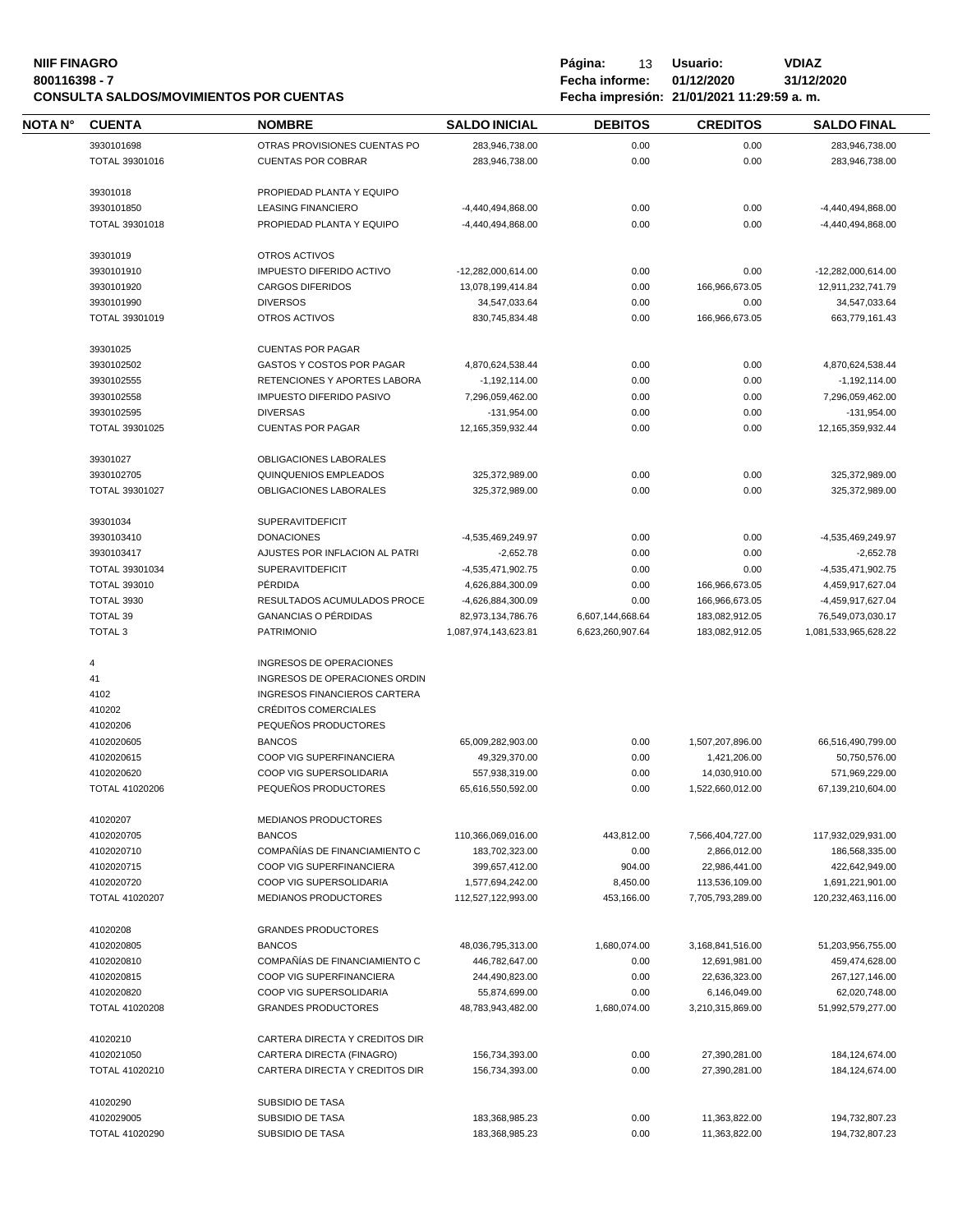| <b>NIIF FINAGRO</b><br>800116398 - 7 |                                     | <b>CONSULTA SALDOS/MOVIMIENTOS POR CUENTAS</b>             | Página:<br>14<br>Fecha informe:    | Usuario:<br>01/12/2020<br>Fecha impresión: 21/01/2021 11:29:59 a.m. | <b>VDIAZ</b><br>31/12/2020 |                                    |
|--------------------------------------|-------------------------------------|------------------------------------------------------------|------------------------------------|---------------------------------------------------------------------|----------------------------|------------------------------------|
| NOTA N°                              | <b>CUENTA</b>                       | <b>NOMBRE</b>                                              | <b>SALDO INICIAL</b>               | <b>DEBITOS</b>                                                      | <b>CREDITOS</b>            | <b>SALDO FINAL</b>                 |
|                                      | <b>TOTAL 410202</b>                 | <b>CRÉDITOS COMERCIALES</b>                                | 227, 267, 720, 445. 23             | 2,133,240.00                                                        | 12,477,523,273.00          | 239,743,110,478.23                 |
|                                      |                                     |                                                            |                                    |                                                                     |                            |                                    |
|                                      | 410204                              | CRÉDITOS DE CONSUMO                                        |                                    |                                                                     |                            |                                    |
|                                      | 41020405                            | CRÉDITOS DE CONSUMO                                        |                                    |                                                                     |                            |                                    |
|                                      | 4102040505                          | CRÉDITOS DE CONSUMO                                        | 453,926.00                         | 0.00                                                                | 70,538.00                  | 524,464.00                         |
|                                      | TOTAL 41020405                      | CRÉDITOS DE CONSUMO                                        | 453,926.00                         | 0.00                                                                | 70,538.00                  | 524,464.00                         |
|                                      | <b>TOTAL 410204</b>                 | CRÉDITOS DE CONSUMO                                        | 453,926.00                         | 0.00                                                                | 70,538.00                  | 524,464.00                         |
|                                      | 410238                              | MORATORIOS CARTERA DE CONSU                                |                                    |                                                                     |                            |                                    |
|                                      | 41023805                            | MORATORIOS CARTERA DE CONSU                                |                                    |                                                                     |                            |                                    |
|                                      | 4102380505                          | MORATORIOS CARTERA DE CONSU                                | 572,122.00                         | 0.00                                                                | 352,477.00                 | 924,599.00                         |
|                                      | TOTAL 41023805                      | MORATORIOS CARTERA DE CONSU                                | 572,122.00                         | 0.00                                                                | 352,477.00                 | 924,599.00                         |
|                                      | <b>TOTAL 410238</b>                 | MORATORIOS CARTERA DE CONSU                                | 572,122.00                         | 0.00                                                                | 352,477.00                 | 924,599.00                         |
|                                      | 410242                              | <b>MORATORIOS CARTERA COMERCIA</b>                         |                                    |                                                                     |                            |                                    |
|                                      | 41024205                            | MORATORIOS CARTERA COMERCIA                                |                                    |                                                                     |                            |                                    |
|                                      |                                     |                                                            |                                    |                                                                     |                            |                                    |
|                                      | 4102420505<br><b>TOTAL 41024205</b> | MORATORIOS CARTERA COMERCIA<br>MORATORIOS CARTERA COMERCIA | 5,926,786.00                       | 0.00                                                                | 0.00                       | 5,926,786.00                       |
|                                      | <b>TOTAL 410242</b>                 | MORATORIOS CARTERA COMERCIA                                | 5,926,786.00                       | 0.00                                                                | 0.00                       | 5,926,786.00                       |
|                                      | <b>TOTAL 4102</b>                   | INGRESOS FINANCIEROS CARTERA                               | 5,926,786.00<br>227,274,673,279.23 | 0.00<br>2,133,240.00                                                | 0.00<br>12,477,946,288.00  | 5,926,786.00<br>239,750,486,327.23 |
|                                      |                                     |                                                            |                                    |                                                                     |                            |                                    |
|                                      | 4103                                | <b>INGRESOS FINANCIEROS OPERACIO</b>                       |                                    |                                                                     |                            |                                    |
|                                      | 410305                              | DEPÓSITOS A LA VISTA                                       |                                    |                                                                     |                            |                                    |
|                                      | 41030505                            | DEPÓSITOS A LA VISTA                                       | 13,307,233,983.09                  | 0.00                                                                | 964,599,856.49             | 14,271,833,839.58                  |
|                                      | <b>TOTAL 410305</b>                 | DEPÓSITOS A LA VISTA                                       | 13,307,233,983.09                  | 0.00                                                                | 964,599,856.49             | 14,271,833,839.58                  |
|                                      | 410310                              | FONDOS INTERBANCARIOS VENDID                               |                                    |                                                                     |                            |                                    |
|                                      | 41031005                            | <b>BANCOS</b>                                              | 275,197,084.45                     | 0.00                                                                | 0.00                       | 275,197,084.45                     |
|                                      | 41031010                            | <b>CORPORACIONES FINANCIERAS</b>                           | 481,157,306.00                     | 0.00                                                                | 17,723,445.00              | 498,880,751.00                     |
|                                      | <b>TOTAL 410310</b>                 | FONDOS INTERBANCARIOS VENDID                               | 756,354,390.45                     | 0.00                                                                | 17,723,445.00              | 774,077,835.45                     |
|                                      |                                     |                                                            |                                    |                                                                     |                            |                                    |
|                                      | 410350                              | RENDIMIENTOS POR COMPROMISO                                |                                    |                                                                     |                            |                                    |
|                                      | 41035005                            | CERTIF DEPOSITO MCIA ARROZ                                 | 489,835,632.02                     | 0.00                                                                | 76,841,358.01              | 566,676,990.03                     |
|                                      | <b>TOTAL 410350</b>                 | RENDIMIENTOS POR COMPROMISO                                | 489,835,632.02                     | 0.00                                                                | 76,841,358.01              | 566.676.990.03                     |
|                                      | 410395                              | <b>OTROS INTERESES</b>                                     |                                    |                                                                     |                            |                                    |
|                                      | 41039505                            | <b>CREDITOS A EMPLEADOS</b>                                | 530,497,723.00                     | 0.00                                                                | 26,663,425.00              | 557,161,148.00                     |
|                                      | <b>TOTAL 410395</b>                 | <b>OTROS INTERESES</b>                                     | 530,497,723.00                     | 0.00                                                                | 26,663,425.00              | 557, 161, 148.00                   |
|                                      | <b>TOTAL 4103</b>                   | <b>INGRESOS FINANCIEROS OPERACIO</b>                       | 15,083,921,728.56                  | 0.00                                                                | 1,085,828,084.50           | 16,169,749,813.06                  |
|                                      | 4107                                | POR VALORACIÓN DE INVERSIONES                              |                                    |                                                                     |                            |                                    |
|                                      | 410705                              | POR AUMENTO EN EL VALOR RAZO                               |                                    |                                                                     |                            |                                    |
|                                      | 41070505                            | TÍTDEU PÚB INTERNA EMIT GARANT                             | 5,237,710,000.00                   | 0.00                                                                | 304,940,000.00             | 5,542,650,000.00                   |
|                                      | 41070535                            | <b>BONOS</b>                                               | 2,408,587,794.43                   | 44,500.00                                                           | 48,672,534.44              | 2,457,215,828.87                   |
|                                      | 41070540                            | <b>TÍTULOS HIPOTECARIOS</b>                                | 1,820,378.27                       | 0.00                                                                | 0.00                       | 1,820,378.27                       |
|                                      | 41070555                            | TIT EMIT AVAL ACEP GARAN INST VI                           | 89,255,805,938.21                  | 175,000.00                                                          | 4,047,458,106.29           | 93,303,089,044.50                  |
|                                      | <b>TOTAL 410705</b>                 | POR AUMENTO EN EL VALOR RAZO                               | 96,903,924,110.91                  | 219,500.00                                                          | 4,401,070,640.73           | 101,304,775,251.64                 |
|                                      | <b>TOTAL 4107</b>                   | POR VALORACIÓN DE INVERSIONES                              | 96,903,924,110.91                  | 219,500.00                                                          | 4,401,070,640.73           | 101,304,775,251.64                 |
|                                      |                                     |                                                            |                                    |                                                                     |                            |                                    |
|                                      | 4111                                | POR VALORACIÓN A COSTO AMORTI                              |                                    |                                                                     |                            |                                    |
|                                      | 411105                              | POR INCREMENTO EN EL VALOR PR                              |                                    |                                                                     |                            |                                    |
|                                      | 41110510                            | CERTIFICADOS DE DEPOSITO A TER                             | 5.946.187.850.94                   | 0.00                                                                | 139,241,923.59             | 6,085,429,774.53                   |
|                                      | <b>TOTAL 411105</b>                 | POR INCREMENTO EN EL VALOR PR                              | 5,946,187,850.94                   | 0.00                                                                | 139,241,923.59             | 6,085,429,774.53                   |
|                                      | <b>TOTAL 4111</b>                   | POR VALORACIÓN A COSTO AMORTI                              | 5,946,187,850.94                   | 0.00                                                                | 139,241,923.59             | 6,085,429,774.53                   |
|                                      | 4192                                | <b>INDEMNIZACIONES</b>                                     |                                    |                                                                     |                            |                                    |
|                                      | 419205                              | POR SINIESTRO                                              |                                    |                                                                     |                            |                                    |
|                                      | 41920505                            | SINIESTROS RECONOCIDOS CIA DE                              | 36,063,279.00                      | 0.00                                                                | 0.00                       | 36,063,279.00                      |
|                                      | <b>TOTAL 419205</b>                 | POR SINIESTRO                                              | 36,063,279.00                      | 0.00                                                                | 0.00                       | 36,063,279.00                      |
|                                      | <b>TOTAL 4192</b>                   | <b>INDEMNIZACIONES</b>                                     | 36,063,279.00                      | 0.00                                                                | 0.00                       | 36,063,279.00                      |
|                                      | 4193                                | INGRESOS POR SUBVENCIONES DE                               |                                    |                                                                     |                            |                                    |
|                                      | 419300                              | INGRESOS POR SUBVENCIONES DE                               |                                    |                                                                     |                            |                                    |
|                                      | 41930005                            | INGRESOS POR SUBVENCIONES DE                               | 63,404,797.00                      | 0.00                                                                | 6,343,597.00               | 69,748,394.00                      |
|                                      |                                     |                                                            |                                    |                                                                     |                            |                                    |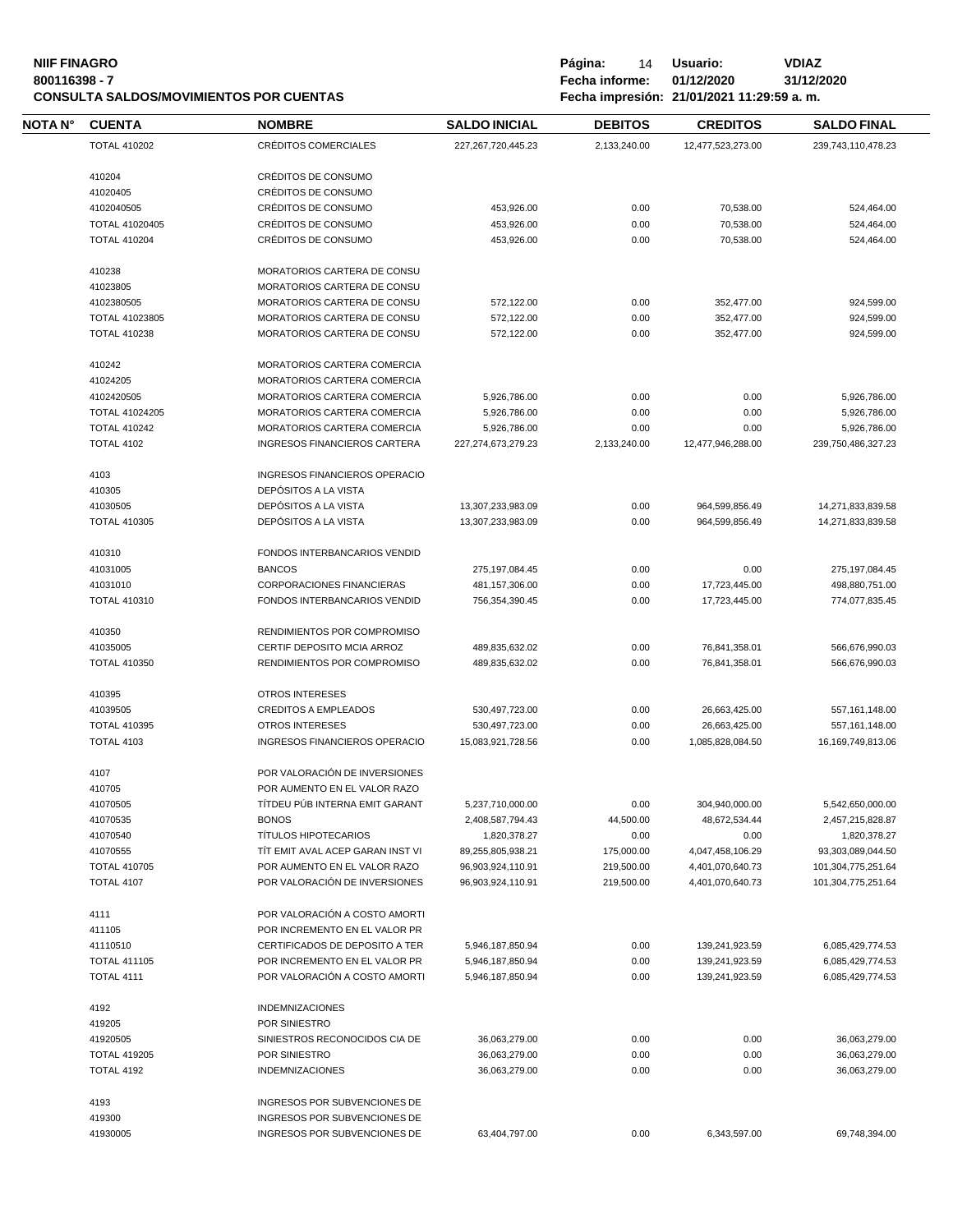# **NIIF FINAGRO P á g i n a :** 15 **U s u a r i o : VDIAZ CONSULTA SALDOS/MOVIMIENTOS POR CUENTAS**

**800116398 - 7 Fecha informe: 01/12/2020 31/12/2020**

| NOTA N° | <b>CUENTA</b>         | <b>NOMBRE</b>                  | <b>SALDO INICIAL</b> | <b>DEBITOS</b> | <b>CREDITOS</b>   | <b>SALDO FINAL</b> |
|---------|-----------------------|--------------------------------|----------------------|----------------|-------------------|--------------------|
|         | <b>TOTAL 419300</b>   | INGRESOS POR SUBVENCIONES DE   | 63,404,797.00        | 0.00           | 6,343,597.00      | 69,748,394.00      |
|         | <b>TOTAL 4193</b>     | INGRESOS POR SUBVENCIONES DE   | 63,404,797.00        | 0.00           | 6,343,597.00      | 69,748,394.00      |
|         |                       |                                |                      |                |                   |                    |
|         | 4195                  | <b>DIVERSOS</b>                |                      |                |                   |                    |
|         | 419530                | RECOBROS Y RECUPERACIONES      |                      |                |                   |                    |
|         | 41953040              | REINTEGRO INCAPACIDADES PAGA   | 167,973,983.00       | 0.00           | 526,879.00        | 168,500,862.00     |
|         | 41953045              | REEMB GRAVAMEN MOVIMIENTOS F   | 261,024,267.70       | 0.00           | 2,920,542.23      | 263,944,809.93     |
|         | <b>TOTAL 419530</b>   | RECOBROS Y RECUPERACIONES      | 428,998,250.70       | 0.00           | 3,447,421.23      | 432,445,671.93     |
|         | 419595                | <b>OTROS</b>                   |                      |                |                   |                    |
|         | 41959502              | ADMINISTRACION PROGRAMAS       | 15,966,276,437.30    | 0.00           | 1,360,405,744.82  | 17,326,682,182.12  |
|         | 41959504              | <b>VENTA DE MADERA</b>         | 3,607,141.86         | 0.00           | 0.00              | 3,607,141.86       |
|         | 41959514              | RECUP.GASTOS PERIODO ANTERIO   | 68,314,377.00        | 0.00           | 5,211,720.00      | 73,526,097.00      |
|         | 41959518              | REINTEGRO PROVISIÓN PROVEEDO   | 5,041,945.00         | 0.00           | 0.00              | 5,041,945.00       |
|         | 41959526              | <b>INGRESOS VARIOS</b>         | 3,430.01             | 0.00           | 0.00              | 3,430.01           |
|         | 41959590              | VALORACION PROGAMAS DE REFOR   | 172,114,066.88       | 0.00           | 0.00              | 172,114,066.88     |
|         | 41959595              | <b>OTROS</b>                   | 14,177,651.75        | 0.00           | 12,240,247.00     | 26,417,898.75      |
|         | <b>TOTAL 419595</b>   | <b>OTROS</b>                   | 16,229,535,049.80    | 0.00           | 1,377,857,711.82  | 17,607,392,761.62  |
|         | <b>TOTAL 4195</b>     | <b>DIVERSOS</b>                | 16,658,533,300.50    | 0.00           | 1,381,305,133.05  | 18,039,838,433.55  |
|         | 4198                  | RECUPERACIONES DETERIORO (PR   |                      |                |                   |                    |
|         | 419805                | REINTEGRO PROVISIONES CUENTA   |                      |                |                   |                    |
|         | 41980505              | REINT PROV OTRAS CTAS X COB    |                      |                |                   |                    |
|         | 4198050505            | REINT PROV OTRAS CTAS X COB    | 15,930,425.00        | 0.00           | 12,911.00         | 15,943,336.00      |
|         | TOTAL 41980505        | REINT PROV OTRAS CTAS X COB    | 15,930,425.00        | 0.00           | 12,911.00         | 15,943,336.00      |
|         | <b>TOTAL 419805</b>   | REINTEGRO PROVISIONES CUENTA   | 15,930,425.00        | 0.00           | 12,911.00         | 15,943,336.00      |
|         | 419810                | REINTEGRO PROVISIONES DE CART  |                      |                |                   |                    |
|         | 41981005              | REINT. PROV CAPITAL CARTERA    | 9,569,397,150.00     | 0.00           | 395,972,029.00    | 9,965,369,179.00   |
|         | 41981020              | REINT PROVISION CARTERA EMPLE  | 18,021,931.00        | 0.00           | 1,916,747.00      | 19,938,678.00      |
|         | <b>TOTAL 419810</b>   | REINTEGRO PROVISIONES DE CART  | 9,587,419,081.00     | 0.00           | 397,888,776.00    | 9,985,307,857.00   |
|         | 419835                | REIN PROV COMP INDIV CONTRA CA |                      |                |                   |                    |
|         | 41983505              | REIN PROV COMP INDIV CONTRA CA | 2,958,317,457.00     | 0.00           | 143,888,286.00    | 3,102,205,743.00   |
|         | <b>TOTAL 419835</b>   | REIN PROV COMP INDIV CONTRA CA | 2,958,317,457.00     | 0.00           | 143,888,286.00    | 3,102,205,743.00   |
|         | TOTAL 4198            | RECUPERACIONES DETERIORO (PR   | 12,561,666,963.00    | 0.00           | 541,789,973.00    | 13,103,456,936.00  |
|         | <b>TOTAL 41</b>       | INGRESOS DE OPERACIONES ORDIN  | 374,528,375,309.14   | 2,352,740.00   | 20,033,525,639.87 | 394,559,548,209.01 |
|         | <b>TOTAL 4</b>        | INGRESOS DE OPERACIONES        | 374,528,375,309.14   | 2,352,740.00   | 20,033,525,639.87 | 394,559,548,209.01 |
|         | 5                     | <b>GASTOS</b>                  |                      |                |                   |                    |
|         | 51                    | <b>GASTOS DE OPERACIONES</b>   |                      |                |                   |                    |
|         | 5103                  | INTERESES CRÉDITOS DE BANCOS   |                      |                |                   |                    |
|         | 510355                | GASTO INTERESES DE PASIVOS PO  |                      |                |                   |                    |
|         | 51035505              | INTERESES ARRIENDO PPE DERECH  |                      |                |                   |                    |
|         | 5103550505            | <b>EQUIPO DE COMPUTO</b>       | 30,325,460.00        | 1,678,196.00   | 0.00              | 32,003,656.00      |
|         | 5103550510            | <b>MAQUINARIA Y EQUIPO</b>     | 280,534,733.00       | 22,768,134.00  | 0.00              | 303,302,867.00     |
|         | 5103550515            | DEPOSITOS, LOCALES Y OFICINAS  | 5,127,002.00         | 407,122.00     | 0.00              | 5,534,124.00       |
|         | 5103550520            | <b>GARAJES Y PARQUEADEROS</b>  | 1,504,663.00         | 119,481.00     | 0.00              | 1,624,144.00       |
|         | <b>TOTAL 51035505</b> | INTERESES ARRIENDO PPE DERECH  | 317,491,858.00       | 24,972,933.00  | 0.00              | 342,464,791.00     |
|         | <b>TOTAL 510355</b>   | GASTO INTERESES DE PASIVOS PO  | 317,491,858.00       | 24,972,933.00  | 0.00              | 342,464,791.00     |
|         | <b>TOTAL 5103</b>     | INTERESES CRÉDITOS DE BANCOS   | 317,491,858.00       | 24,972,933.00  | 0.00              | 342,464,791.00     |
|         | 5104                  | FINANCIEROS POR OPERACIONES D  |                      |                |                   |                    |
|         | 510405                | FONDOS INTERBANCARIOS COMPR    |                      |                |                   |                    |
|         | 51040505              | FONDOS INTERB COMPRADOS ORDI   |                      |                |                   |                    |
|         | 5104050505            | <b>BANCOS</b>                  | 130,439,455.00       | 2,236,432.00   | 0.00              | 132,675,887.00     |
|         | <b>TOTAL 51040505</b> | FONDOS INTERB COMPRADOS ORDI   | 130,439,455.00       | 2,236,432.00   | 0.00              | 132,675,887.00     |
|         | <b>TOTAL 510405</b>   | FONDOS INTERBANCARIOS COMPR    | 130,439,455.00       | 2,236,432.00   | 0.00              | 132,675,887.00     |
|         | 510420                | INTERESES Y AMORTIZACION DESC  |                      |                |                   |                    |
|         | 51042005              | POR INCREMENTO EN EL VALOR DE  |                      |                |                   |                    |
|         | 5104200505            | TIT DE DESARROLLO AGROPECUARI  | 20,105,292,350.60    | 0.00           | 0.00              | 20,105,292,350.60  |
|         | 5104200510            | TIT DE DESARROLLO AGROPECUARI  | 49,873,178,983.72    | 15,484,840.01  | 0.00              | 49,888,663,823.73  |
|         | TOTAL 51042005        | POR INCREMENTO EN EL VALOR DE  | 69,978,471,334.32    | 15,484,840.01  | 0.00              | 69,993,956,174.33  |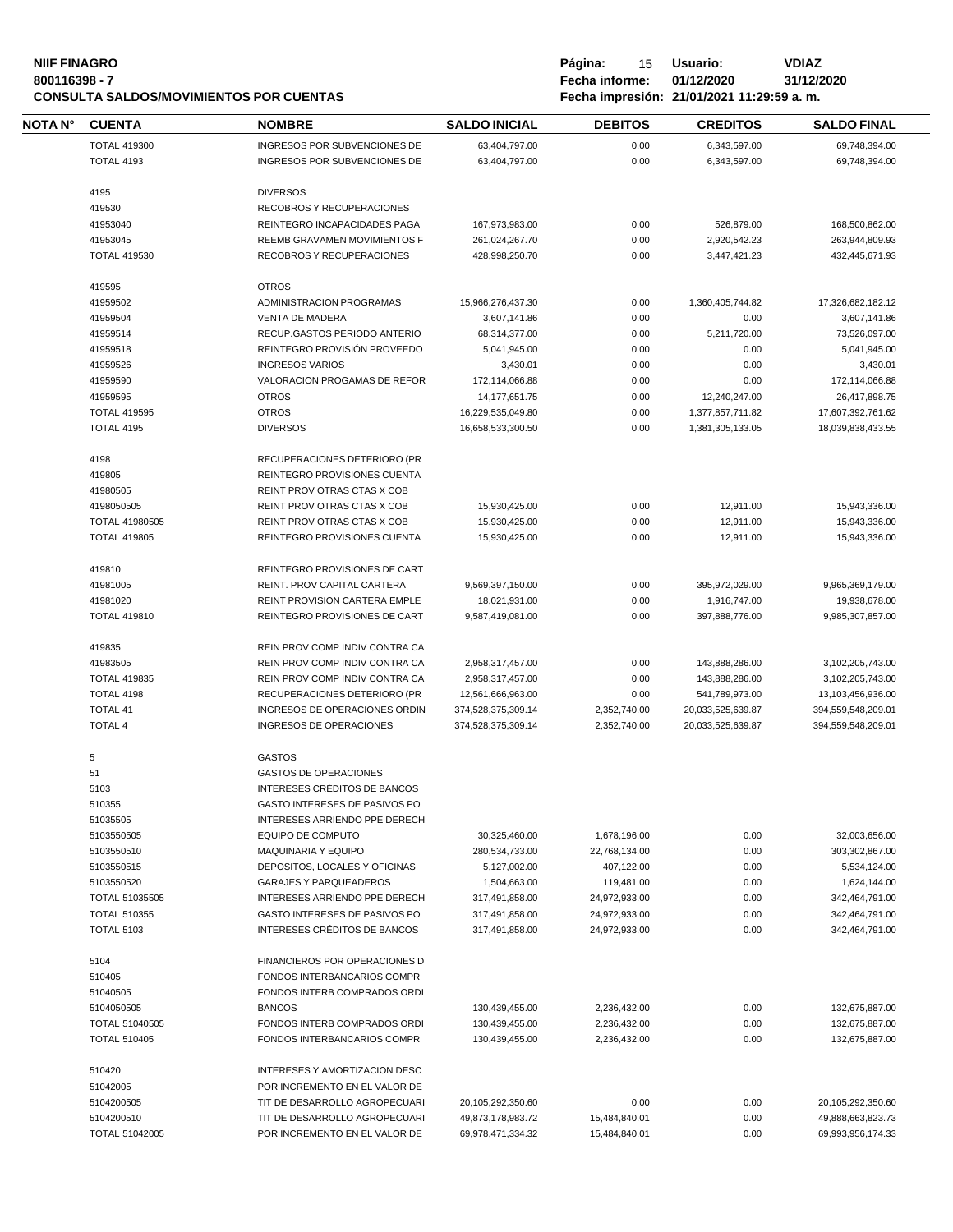| <b>NIIF FINAGRO</b><br>800116398 - 7<br><b>CONSULTA SALDOS/MOVIMIENTOS POR CUENTAS</b> |                     |                                                 |                      | Página:<br>16<br>Fecha informe: | <b>VDIAZ</b><br>Usuario:<br>01/12/2020<br>31/12/2020<br>Fecha impresión: 21/01/2021 11:29:59 a.m. |                    |
|----------------------------------------------------------------------------------------|---------------------|-------------------------------------------------|----------------------|---------------------------------|---------------------------------------------------------------------------------------------------|--------------------|
| <b>NOTA N°</b>                                                                         | <b>CUENTA</b>       | <b>NOMBRE</b>                                   | <b>SALDO INICIAL</b> | <b>DEBITOS</b>                  | <b>CREDITOS</b>                                                                                   | <b>SALDO FINAL</b> |
|                                                                                        | <b>TOTAL 510420</b> | INTERESES Y AMORTIZACION DESC                   | 69,978,471,334.32    | 15,484,840.01                   | 0.00                                                                                              | 69,993,956,174.33  |
|                                                                                        | <b>TOTAL 5104</b>   | FINANCIEROS POR OPERACIONES D                   | 70,108,910,789.32    | 17,721,272.01                   | 0.00                                                                                              | 70,126,632,061.33  |
|                                                                                        | 5106                | VALORACIÓN INVERSIONES A VALO                   |                      |                                 |                                                                                                   |                    |
|                                                                                        | 510605              | POR DISMINUCION EN EL VALOR RA                  |                      |                                 |                                                                                                   |                    |
|                                                                                        |                     |                                                 |                      |                                 |                                                                                                   |                    |
|                                                                                        | 51060505            | TÍTDEU PÚB INTERNA EMIT GARANT                  | 1,096,317,000.00     | 8,040,000.00                    | 0.00                                                                                              | 1,104,357,000.00   |
|                                                                                        | 51060535            | <b>BONOS</b>                                    | 700,320,294.43       | 26,129,034.44                   | 0.00                                                                                              | 726,449,328.87     |
|                                                                                        | 51060540            | <b>TÍTULOS HIPOTECARIOS</b>                     | 85,260.06            | 0.00                            | 0.00                                                                                              | 85,260.06          |
|                                                                                        | 51060555            | TÍT EMIT AVAL ACEP GARAN INST VI                | 32,233,865,675.62    | 1,160,333,521.73                | 0.00                                                                                              | 33,394,199,197.35  |
|                                                                                        | <b>TOTAL 510605</b> | POR DISMINUCION EN EL VALOR RA                  | 34,030,588,230.11    | 1,194,502,556.17                | 0.00                                                                                              | 35,225,090,786.28  |
|                                                                                        | <b>TOTAL 5106</b>   | VALORACIÓN INVERSIONES A VALO                   | 34,030,588,230.11    | 1,194,502,556.17                | 0.00                                                                                              | 35,225,090,786.28  |
|                                                                                        | 5113                | SERVICIOS DE ADMINISTRACIÓN E I                 |                      |                                 |                                                                                                   |                    |
|                                                                                        | 511325              | CUSTODIA DE VALORES O TÍTULOS                   |                      |                                 |                                                                                                   |                    |
|                                                                                        | 51132505            | SERVICIOS CUSTODIA Y ADMINISTR                  | 488,027,504.00       | 96,147,536.00                   | 40,000,000.00                                                                                     | 544,175,040.00     |
|                                                                                        | <b>TOTAL 511325</b> | CUSTODIA DE VALORES O TÍTULOS                   | 488,027,504.00       | 96,147,536.00                   | 40,000,000.00                                                                                     | 544,175,040.00     |
|                                                                                        |                     |                                                 |                      |                                 |                                                                                                   |                    |
|                                                                                        | 511395<br>51139505  | <b>OTROS</b><br><b>OTROS</b>                    | 1,065,591.00         | 2,088,688.00                    | 0.00                                                                                              | 3,154,279.00       |
|                                                                                        | <b>TOTAL 511395</b> | <b>OTROS</b>                                    | 1,065,591.00         | 2,088,688.00                    | 0.00                                                                                              | 3,154,279.00       |
|                                                                                        | <b>TOTAL 5113</b>   | SERVICIOS DE ADMINISTRACIÓN E I                 | 489,093,095.00       | 98,236,224.00                   | 40,000,000.00                                                                                     | 547,329,319.00     |
|                                                                                        |                     |                                                 |                      |                                 |                                                                                                   |                    |
|                                                                                        | 5115<br>511512      | <b>COMISIONES</b><br><b>SERVICIOS BANCARIOS</b> |                      |                                 |                                                                                                   |                    |
|                                                                                        | 51151205            | SERVICIOS BANCARIOS                             | 87,908,028.56        | 7,792,451.26                    | 0.00                                                                                              | 95,700,479.82      |
|                                                                                        | <b>TOTAL 511512</b> | SERVICIOS BANCARIOS                             | 87,908,028.56        | 7,792,451.26                    | 0.00                                                                                              | 95,700,479.82      |
|                                                                                        |                     |                                                 |                      |                                 |                                                                                                   |                    |
|                                                                                        | 511518              | NEGOCIOS FIDUCIARIOS                            |                      |                                 |                                                                                                   |                    |
|                                                                                        | 51151805            | NEGOCIOS FIDUCIARIOS                            | 3,639,850,248.59     | 373,761,768.11                  | 0.00                                                                                              | 4,013,612,016.70   |
|                                                                                        | <b>TOTAL 511518</b> | NEGOCIOS FIDUCIARIOS                            | 3,639,850,248.59     | 373,761,768.11                  | 0.00                                                                                              | 4,013,612,016.70   |
|                                                                                        | <b>TOTAL 5115</b>   | <b>COMISIONES</b>                               | 3,727,758,277.15     | 381,554,219.37                  | 0.00                                                                                              | 4,109,312,496.52   |
|                                                                                        | 5118                | <b>LEGALES</b>                                  |                      |                                 |                                                                                                   |                    |
|                                                                                        | 511805              | <b>NOTARIALES</b>                               |                      |                                 |                                                                                                   |                    |
|                                                                                        | 51180505            | <b>NOTARIALES</b>                               | 950,000.00           | 0.00                            | 0.00                                                                                              | 950.000.00         |
|                                                                                        | <b>TOTAL 511805</b> | <b>NOTARIALES</b>                               | 950,000.00           | 0.00                            | 0.00                                                                                              | 950,000.00         |
|                                                                                        |                     |                                                 |                      |                                 |                                                                                                   |                    |
|                                                                                        | 511810              | <b>REGISTRO MERCANTIL</b>                       |                      |                                 |                                                                                                   |                    |
|                                                                                        | 51181005            | <b>REGISTRO MERCANTIL</b>                       | 3,178,100.00         | 0.00                            | 0.00                                                                                              | 3,178,100.00       |
|                                                                                        | <b>TOTAL 511810</b> | <b>REGISTRO MERCANTIL</b>                       | 3,178,100.00         | 0.00                            | 0.00                                                                                              | 3,178,100.00       |
|                                                                                        | <b>TOTAL 5118</b>   | LEGALES                                         | 4,128,100.00         | 0.00                            | 0.00                                                                                              | 4,128,100.00       |
|                                                                                        | 5120                | <b>BENEFICIOS A EMPLEADOS</b>                   |                      |                                 |                                                                                                   |                    |
|                                                                                        | 512001              | SALARIO INTEGRAL                                |                      |                                 |                                                                                                   |                    |
|                                                                                        | 51200105            | SALARIO INTEGRAL                                | 10,144,374,274.00    | 848,947,772.00                  | 0.00                                                                                              | 10,993,322,046.00  |
|                                                                                        | 51200110            | INCAPACIDADES SALARIO INTEGRAL                  | 9,893,376.00         | 0.00                            | 0.00                                                                                              | 9,893,376.00       |
|                                                                                        | 51200115            | AUXILIO DE INCAPACIDAD SALARIO I                | 10,790,527.00        | 0.00                            | 0.00                                                                                              | 10,790,527.00      |
|                                                                                        | 51200120            | AUXILIO LICENCIA DE MATERNIDAD                  | 1,808,194.00         | 0.00                            | 0.00                                                                                              | 1,808,194.00       |
|                                                                                        | <b>TOTAL 512001</b> | SALARIO INTEGRAL                                | 10,166,866,371.00    | 848,947,772.00                  | 0.00                                                                                              | 11,015,814,143.00  |
|                                                                                        | 512002              | <b>SUELDOS</b>                                  |                      |                                 |                                                                                                   |                    |
|                                                                                        |                     |                                                 |                      |                                 |                                                                                                   |                    |
|                                                                                        | 51200205            | <b>SUELDOS</b>                                  | 9,635,741,464.00     | 793,444,227.00                  | 0.00                                                                                              | 10,429,185,691.00  |
|                                                                                        | 51200210            | INCAPACIDADES SUELDOS                           | 67,015,434.00        | 1,229,519.00                    | 0.00                                                                                              | 68,244,953.00      |
|                                                                                        | 51200215            | AUXILIO DE INCAPACIDAD                          | 29,120,211.00        | 556,504.00                      | 0.00                                                                                              | 29,676,715.00      |
|                                                                                        | 51200220            | AUXILIO LICENCIA DE MATERNIDAD                  | 37,085,564.00        | 6,461,354.00                    | 0.00                                                                                              | 43,546,918.00      |
|                                                                                        | 51200230            | APOYO ECONOMICO Y SOSTENIMIE                    | 139,097,859.00       | 10,930,437.00                   | 0.00                                                                                              | 150,028,296.00     |
|                                                                                        | <b>TOTAL 512002</b> | <b>SUELDOS</b>                                  | 9,908,060,532.00     | 812,622,041.00                  | 0.00                                                                                              | 10,720,682,573.00  |
|                                                                                        | 512003              | <b>HORAS EXTRAS</b>                             |                      |                                 |                                                                                                   |                    |
|                                                                                        | 51200305            | <b>HORAS EXTRAS</b>                             | 13,421,209.00        | 1,272,255.00                    | 0.00                                                                                              | 14,693,464.00      |
|                                                                                        | <b>TOTAL 512003</b> | <b>HORAS EXTRAS</b>                             | 13,421,209.00        | 1,272,255.00                    | 0.00                                                                                              | 14,693,464.00      |
|                                                                                        | 512004              | AUXILIO DE TRANSPORTE                           |                      |                                 |                                                                                                   |                    |
|                                                                                        | 51200405            | AUXILIO DE TRANSPORTE                           | 14,310,416.00        | 973,685.00                      | 0.00                                                                                              | 15,284,101.00      |
|                                                                                        |                     |                                                 |                      |                                 |                                                                                                   |                    |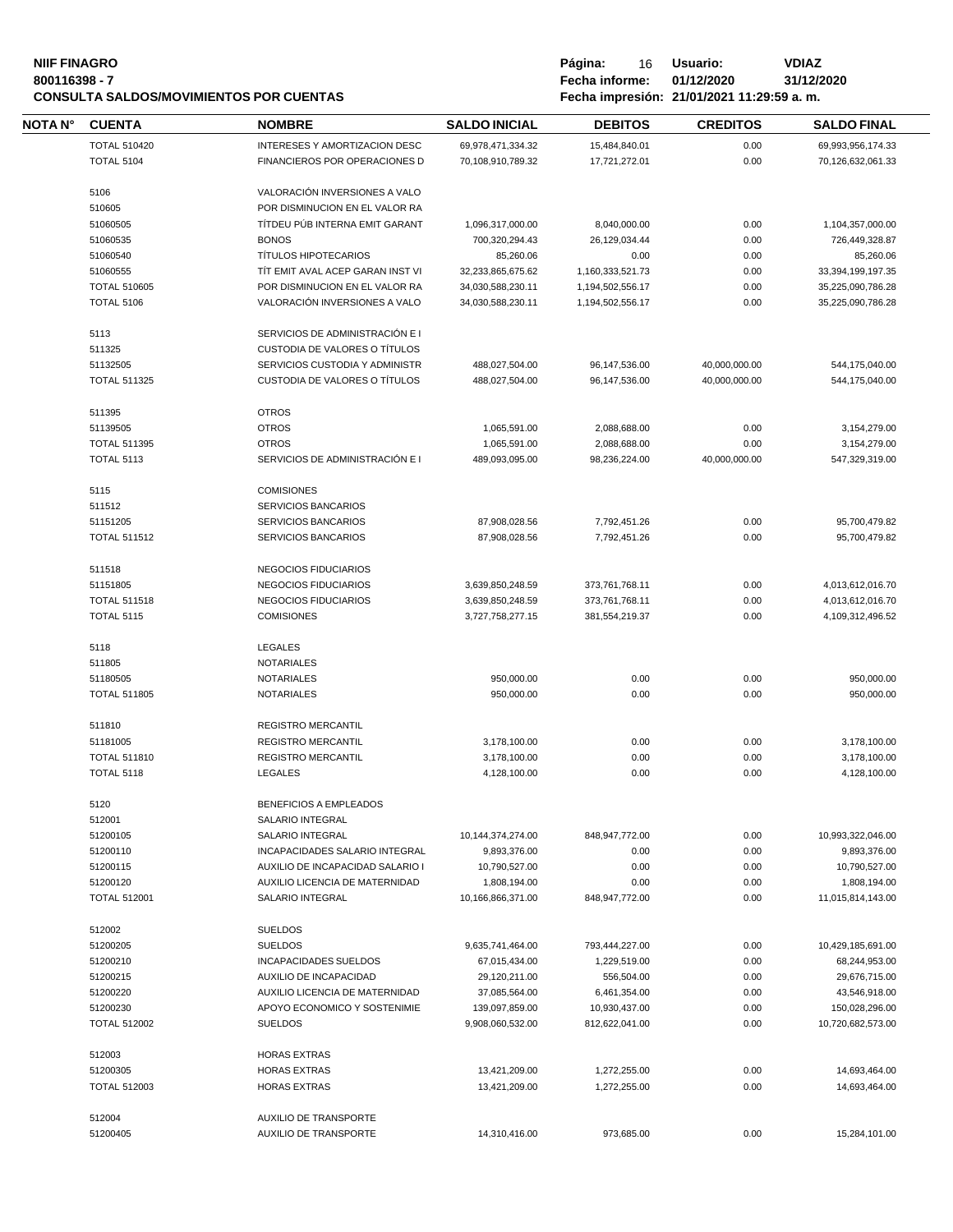| <b>NIIF FINAGRO</b><br>800116398 - 7<br><b>CONSULTA SALDOS/MOVIMIENTOS POR CUENTAS</b> |                     |                                  |                                  | Página:<br>17<br>Fecha informe: | Usuario:<br>01/12/2020<br>Fecha impresión: 21/01/2021 11:29:59 a.m. | <b>VDIAZ</b><br>31/12/2020       |  |
|----------------------------------------------------------------------------------------|---------------------|----------------------------------|----------------------------------|---------------------------------|---------------------------------------------------------------------|----------------------------------|--|
| <b>NOTA N°</b>                                                                         | <b>CUENTA</b>       | <b>NOMBRE</b>                    | <b>SALDO INICIAL</b>             | <b>DEBITOS</b>                  | <b>CREDITOS</b>                                                     | <b>SALDO FINAL</b>               |  |
|                                                                                        | <b>TOTAL 512004</b> | AUXILIO DE TRANSPORTE            | 14,310,416.00                    | 973,685.00                      | 0.00                                                                | 15,284,101.00                    |  |
|                                                                                        | 512005              | SUBSIDIO DE ALIMENTACION         |                                  |                                 |                                                                     |                                  |  |
|                                                                                        | 51200505            | SUBSIDIO DE ALIMENTACIÓN         | 23,598,983.00                    | 1,673,686.00                    | 0.00                                                                | 25,272,669.00                    |  |
|                                                                                        | <b>TOTAL 512005</b> | SUBSIDIO DE ALIMENTACION         | 23,598,983.00                    | 1,673,686.00                    | 0.00                                                                | 25,272,669.00                    |  |
|                                                                                        | 512006              | <b>CESANTIAS</b>                 |                                  |                                 |                                                                     |                                  |  |
|                                                                                        | 51200605            | <b>CESANTIAS</b>                 | 858,875,731.00                   | 79,632,963.00                   | 0.00                                                                | 938,508,694.00                   |  |
|                                                                                        | <b>TOTAL 512006</b> | <b>CESANTIAS</b>                 | 858,875,731.00                   | 79,632,963.00                   | 0.00                                                                | 938,508,694.00                   |  |
|                                                                                        | 512007              | INTERESES SOBRE CESANTIAS        |                                  |                                 |                                                                     |                                  |  |
|                                                                                        | 51200705            | INTERESES SOBRE CESANTIAS        | 92,288,652.00                    | 17,161,336.00                   | 0.00                                                                | 109,449,988.00                   |  |
|                                                                                        | <b>TOTAL 512007</b> | <b>INTERESES SOBRE CESANTIAS</b> | 92,288,652.00                    | 17,161,336.00                   | 0.00                                                                | 109,449,988.00                   |  |
|                                                                                        | 512008              | PRIMA LEGAL                      |                                  |                                 |                                                                     |                                  |  |
|                                                                                        | 51200805            | PRIMA LEGAL DE SERVICIOS         |                                  |                                 |                                                                     |                                  |  |
|                                                                                        | <b>TOTAL 512008</b> | PRIMA LEGAL                      | 859,048,468.00<br>859,048,468.00 | 82,623,945.00<br>82,623,945.00  | 0.00<br>0.00                                                        | 941,672,413.00<br>941,672,413.00 |  |
|                                                                                        |                     |                                  |                                  |                                 |                                                                     |                                  |  |
|                                                                                        | 512009              | PRIMA EXTRALEGAL                 |                                  |                                 |                                                                     |                                  |  |
|                                                                                        | 51200910            | PRIMA DE NAVIDAD                 | 632,425,888.00                   | 0.00                            | 827,406.00                                                          | 631,598,482.00                   |  |
|                                                                                        | <b>TOTAL 512009</b> | PRIMA EXTRALEGAL                 | 632,425,888.00                   | 0.00                            | 827,406.00                                                          | 631,598,482.00                   |  |
|                                                                                        | 512010              | <b>VACACIONES</b>                |                                  |                                 |                                                                     |                                  |  |
|                                                                                        | 51201005            | VACACIONES DISFRUTADAS           | 1,408,699,207.00                 | 132,410,861.00                  | 0.00                                                                | 1,541,110,068.00                 |  |
|                                                                                        | <b>TOTAL 512010</b> | <b>VACACIONES</b>                | 1,408,699,207.00                 | 132,410,861.00                  | 0.00                                                                | 1,541,110,068.00                 |  |
|                                                                                        | 512011              | PRIMA DE VACACIONES              |                                  |                                 |                                                                     |                                  |  |
|                                                                                        | 51201105            | PRIMA DE VACACIONES              | 460,234,131.00                   | 41,196,609.00                   | 5,221,340.00                                                        | 496,209,400.00                   |  |
|                                                                                        | <b>TOTAL 512011</b> | PRIMA DE VACACIONES              | 460,234,131.00                   | 41,196,609.00                   | 5,221,340.00                                                        | 496,209,400.00                   |  |
|                                                                                        | 512012              | PRIMA DE ANTIGÜEDAD              |                                  |                                 |                                                                     |                                  |  |
|                                                                                        | 51201205            | PRIMA DE ANTIGÜEDAD              | 421,408,210.00                   | 39,336,468.00                   | 743,012.00                                                          | 460,001,666.00                   |  |
|                                                                                        | <b>TOTAL 512012</b> | PRIMA DE ANTIGÜEDAD              | 421,408,210.00                   | 39,336,468.00                   | 743,012.00                                                          | 460,001,666.00                   |  |
|                                                                                        | 512015              | <b>BONIFICACIONES</b>            |                                  |                                 |                                                                     |                                  |  |
|                                                                                        | 51201505            | <b>BONIFICACIONES</b>            | 17,000,000.00                    | 0.00                            | 0.00                                                                | 17,000,000.00                    |  |
|                                                                                        | 51201510            | BONIFICACIÓN QUINQUENIO          | 143,607,138.00                   | 29,636,977.00                   | 1,468,083.00                                                        | 171,776,032.00                   |  |
|                                                                                        | <b>TOTAL 512015</b> | <b>BONIFICACIONES</b>            | 160,607,138.00                   | 29,636,977.00                   | 1,468,083.00                                                        | 188,776,032.00                   |  |
|                                                                                        |                     |                                  |                                  |                                 |                                                                     |                                  |  |
|                                                                                        | 512016              | <b>INDEMNIZACIONES</b>           |                                  |                                 |                                                                     |                                  |  |
|                                                                                        | 51201605            | <b>INDEMNIZACIONES</b>           | 186,568,298.00                   | 0.00                            | 0.00                                                                | 186,568,298.00                   |  |
|                                                                                        | <b>TOTAL 512016</b> | <b>INDEMNIZACIONES</b>           | 186,568,298.00                   | 0.00                            | 0.00                                                                | 186,568,298.00                   |  |
|                                                                                        | 512017              | <b>VIATICOS</b>                  |                                  |                                 |                                                                     |                                  |  |
|                                                                                        | 51201705            | <b>VIATICOS</b>                  | 68,830,000.00                    | 2,330,000.00                    | 0.00                                                                | 71,160,000.00                    |  |
|                                                                                        | <b>TOTAL 512017</b> | <b>VIATICOS</b>                  | 68,830,000.00                    | 2,330,000.00                    | 0.00                                                                | 71,160,000.00                    |  |
|                                                                                        | 512019              | APORTES CAJA COMPENSACION FA     |                                  |                                 |                                                                     |                                  |  |
|                                                                                        | 51201905            | CAJA DE COMPENSACIÓN FAMILIAR    | 410,431,200.00                   | 37,873,400.00                   | 0.00                                                                | 448,304,600.00                   |  |
|                                                                                        | 51201910            | <b>SENA SALARIO BASICO</b>       | 63,204,000.00                    | 12,375,200.00                   | 0.00                                                                | 75,579,200.00                    |  |
|                                                                                        | 51201915            | <b>ICBF SALARIO BASICO</b>       | 94,783,300.00                    | 18,556,600.00                   | 0.00                                                                | 113,339,900.00                   |  |
|                                                                                        | 51201920            | CAJA DE COMPENSACIÓN FAMILIAR    | 303,509,900.00                   | 27,564,500.00                   | 0.00                                                                | 331,074,400.00                   |  |
|                                                                                        | 51201925            | SENA SALARIO INTEGRAL            | 151,778,700.00                   | 13,784,900.00                   | 0.00                                                                | 165,563,600.00                   |  |
|                                                                                        | 51201930            | ICBF SALARIO INTEGRAL            | 227,641,200.00                   | 20,674,500.00                   | 0.00                                                                | 248,315,700.00                   |  |
|                                                                                        | <b>TOTAL 512019</b> | APORTES CAJA COMPENSACION FA     | 1,251,348,300.00                 | 130,829,100.00                  | 0.00                                                                | 1,382,177,400.00                 |  |
|                                                                                        | 512030              | APORTES POR SALUD                |                                  |                                 |                                                                     |                                  |  |
|                                                                                        | 51203005            | APORTES OBLIGATORIOS SALUD       | 907,929,696.00                   | 111,980,048.00                  | 21,564.00                                                           | 1,019,888,180.00                 |  |
|                                                                                        | 51203010            | <b>APORTES ARL</b>               | 92,734,200.00                    | 7,660,000.00                    | 0.00                                                                | 100,394,200.00                   |  |
|                                                                                        | <b>TOTAL 512030</b> | APORTES POR SALUD                | 1,000,663,896.00                 | 119,640,048.00                  | 21,564.00                                                           | 1,120,282,380.00                 |  |
|                                                                                        | 512031              | APORTES POR PENSIONES            |                                  |                                 |                                                                     |                                  |  |
|                                                                                        | 51203105            | APORTES OBLIGATORIOS FONDOS      | 2,125,748,475.00                 | 195,123,400.00                  | 20,375.00                                                           | 2,320,851,500.00                 |  |
|                                                                                        | <b>TOTAL 512031</b> | APORTES POR PENSIONES            | 2,125,748,475.00                 | 195,123,400.00                  | 20,375.00                                                           | 2,320,851,500.00                 |  |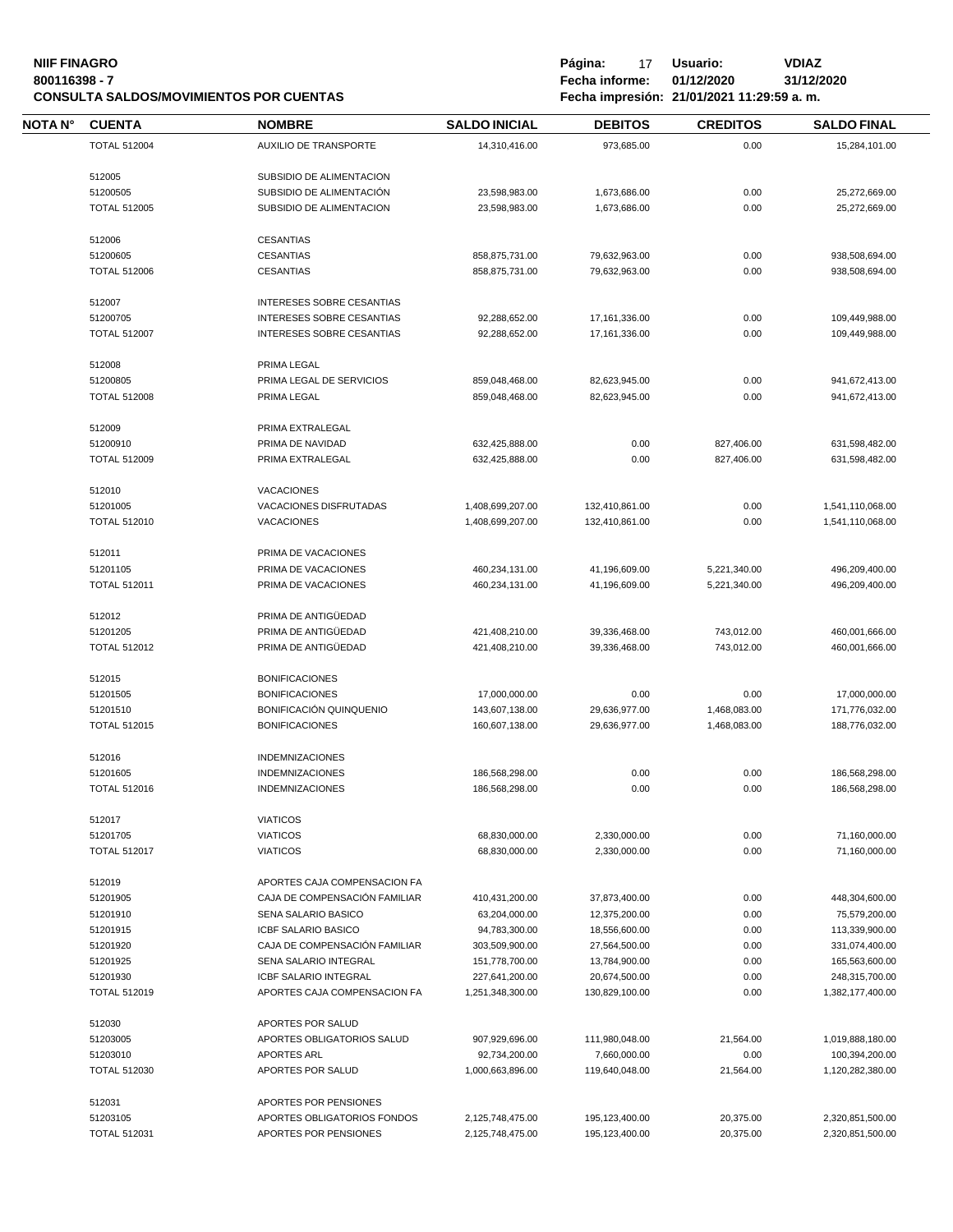| <b>NIIF FINAGRO</b><br>800116398 - 7<br><b>CONSULTA SALDOS/MOVIMIENTOS POR CUENTAS</b> |                     |                                      | Página:<br>18<br>Fecha informe: | Usuario:<br>01/12/2020<br>Fecha impresión: 21/01/2021 11:29:59 a.m. | <b>VDIAZ</b><br>31/12/2020 |                    |
|----------------------------------------------------------------------------------------|---------------------|--------------------------------------|---------------------------------|---------------------------------------------------------------------|----------------------------|--------------------|
| NOTA N°                                                                                | <b>CUENTA</b>       | <b>NOMBRE</b>                        | <b>SALDO INICIAL</b>            | <b>DEBITOS</b>                                                      | <b>CREDITOS</b>            | <b>SALDO FINAL</b> |
|                                                                                        | 512043              | OTROS BENEFICIOS A EMPLEADOS         |                                 |                                                                     |                            |                    |
|                                                                                        | 51204305            | DOTACION AL PERSONAL                 |                                 |                                                                     |                            |                    |
|                                                                                        | 5120430505          | DOTACION AL PERSONAL                 | 5,361,870.00                    | 40,918,209.00                                                       | 0.00                       | 46,280,079.00      |
|                                                                                        | TOTAL 51204305      | DOTACION AL PERSONAL                 | 5,361,870.00                    | 40,918,209.00                                                       | 0.00                       | 46,280,079.00      |
|                                                                                        | 51204310            | DESCUENTO AMORTIZADO CRED LI         |                                 |                                                                     |                            |                    |
|                                                                                        | 5120431005          | DESCUENTO AMORTIZADO CRED LI         | 413,184,931.93                  | 44,614,795.75                                                       | 0.00                       | 457,799,727.68     |
|                                                                                        | TOTAL 51204310      | DESCUENTO AMORTIZADO CRED LI         | 413,184,931.93                  | 44,614,795.75                                                       | 0.00                       | 457,799,727.68     |
|                                                                                        | <b>TOTAL 512043</b> | OTROS BENEFICIOS A EMPLEADOS         | 418,546,801.93                  | 85,533,004.75                                                       | 0.00                       | 504,079,806.68     |
|                                                                                        | <b>TOTAL 5120</b>   | BENEFICIOS A EMPLEADOS               | 30,071,550,706.93               | 2,620,944,150.75                                                    | 8,301,780.00               | 32,684,193,077.68  |
|                                                                                        | 5130                | <b>HONORARIOS</b>                    |                                 |                                                                     |                            |                    |
|                                                                                        | 513010              | <b>JUNTA DIRECTIVA</b>               |                                 |                                                                     |                            |                    |
|                                                                                        | 51301005            | <b>JUNTA DIRECTIVA</b>               | 191,361,054.00                  | 31,600,908.00                                                       | 0.00                       | 222,961,962.00     |
|                                                                                        | <b>TOTAL 513010</b> | <b>JUNTA DIRECTIVA</b>               | 191,361,054.00                  | 31,600,908.00                                                       | 0.00                       | 222,961,962.00     |
|                                                                                        | 513015              | REVISORÍA FISCAL Y AUDITORIA EX      |                                 |                                                                     |                            |                    |
|                                                                                        | 51301505            | REVISORÍA FISCAL Y AUDITORIA EX      | 307,417,193.00                  | 28,375,000.00                                                       | 0.00                       | 335,792,193.00     |
|                                                                                        | <b>TOTAL 513015</b> | REVISORÍA FISCAL Y AUDITORIA EX      | 307,417,193.00                  | 28,375,000.00                                                       | 0.00                       | 335,792,193.00     |
|                                                                                        | 513025              | ASESORÍAS JURÍDICAS                  |                                 |                                                                     |                            |                    |
|                                                                                        | 51302505            | ASESORÍAS JURÍDICAS                  | 721,573,794.00                  | 125,870,199.00                                                      | 749,700.00                 | 846,694,293.00     |
|                                                                                        | <b>TOTAL 513025</b> | ASESORÍAS JURÍDICAS                  | 721,573,794.00                  | 125,870,199.00                                                      | 749,700.00                 | 846,694,293.00     |
|                                                                                        | 513095              | <b>OTROS</b>                         |                                 |                                                                     |                            |                    |
|                                                                                        | 51309505            | OTROS HONORARIOS                     | 1,484,777,294.00                | 735,438,888.00                                                      | 24,202,549.00              | 2,196,013,633.00   |
|                                                                                        | <b>TOTAL 513095</b> | <b>OTROS</b>                         | 1,484,777,294.00                | 735,438,888.00                                                      | 24,202,549.00              | 2,196,013,633.00   |
|                                                                                        | <b>TOTAL 5130</b>   | <b>HONORARIOS</b>                    | 2,705,129,335.00                | 921,284,995.00                                                      | 24,952,249.00              | 3,601,462,081.00   |
|                                                                                        | 5140                | <b>IMPUESTOS Y TASAS</b>             |                                 |                                                                     |                            |                    |
|                                                                                        | 514005              | <b>IMPUESTOS Y TASAS</b>             |                                 |                                                                     |                            |                    |
|                                                                                        | 51400505            | REGISTRO Y ANOTACIÓN                 | 15,615,000.00                   | 6,100.00                                                            | 0.00                       | 15,621,100.00      |
|                                                                                        | 51400510            | <b>INDUSTRIA Y COMERCIO</b>          | 2,846,202,000.00                | 164,531,000.00                                                      | 0.00                       | 3,010,733,000.00   |
|                                                                                        | 51400515            | PREDIAL                              | 113,735,000.00                  | 0.00                                                                | 0.00                       | 113,735,000.00     |
|                                                                                        | 51400520            | <b>VEHÍCULOS</b>                     | 6,063,000.00                    | 0.00                                                                | 0.00                       | 6,063,000.00       |
|                                                                                        | 51400535            | <b>GRAVAMEN MOVIMIENTOS FINANCIE</b> | 8,592,919,825.00                | 31,088,856.48                                                       | 0.00                       | 8,624,008,681.48   |
|                                                                                        | 51400550            | <b>PEAJES</b>                        | 2,232,900.00                    | 8,300.00                                                            | 0.00                       | 2,241,200.00       |
|                                                                                        | 51400560            | IMPUESTOS ASUMIDOS (GMF)             | 3,986,061.68                    | 0.00                                                                | 0.00                       | 3,986,061.68       |
|                                                                                        | 51400566            | OTROS IMPUESTOS ASUMIDOS             | 4,342,553.00                    | 7,978,185.00                                                        | 0.00                       | 12,320,738.00      |
|                                                                                        | 51400570            | <b>IMPUESTO DIFERIDO</b>             | 0.00                            | 158,006,270.63                                                      | 0.00                       | 158,006,270.63     |
|                                                                                        | <b>TOTAL 514005</b> | <b>IMPUESTOS Y TASAS</b>             | 11,585,096,339.68               | 361,618,712.11                                                      | 0.00                       | 11,946,715,051.79  |
|                                                                                        | <b>TOTAL 5140</b>   | <b>IMPUESTOS Y TASAS</b>             | 11,585,096,339.68               | 361,618,712.11                                                      | 0.00                       | 11,946,715,051.79  |
|                                                                                        | 5145                | ARRENDAMIENTOS                       |                                 |                                                                     |                            |                    |
|                                                                                        | 514505              | EQUIPO DE COMPUTACIÓN                |                                 |                                                                     |                            |                    |
|                                                                                        | 51450505            | EQUIPO DE COMPUTACIÓN                | 461,350,765.00                  | 123,364,074.00                                                      | 67,790,010.00              | 516,924,829.00     |
|                                                                                        | <b>TOTAL 514505</b> | EQUIPO DE COMPUTACIÓN                | 461,350,765.00                  | 123,364,074.00                                                      | 67,790,010.00              | 516,924,829.00     |
|                                                                                        | 514510              | LOCALES Y OFICINAS                   |                                 |                                                                     |                            |                    |
|                                                                                        | 51451005            | <b>LOCALES Y OFICINAS</b>            | 27,611,951.00                   | 4,794,630.00                                                        | 2,411,595.00               | 29,994,986.00      |
|                                                                                        | <b>TOTAL 514510</b> | LOCALES Y OFICINAS                   | 27,611,951.00                   | 4,794,630.00                                                        | 2,411,595.00               | 29,994,986.00      |
|                                                                                        | 514515              | PARQUEADEROS                         |                                 |                                                                     |                            |                    |
|                                                                                        | 51451505            | PARQUEADEROS                         | 1,363,316.00                    | 848,601.00                                                          | 707,750.00                 | 1,504,167.00       |
|                                                                                        | <b>TOTAL 514515</b> | PARQUEADEROS                         | 1,363,316.00                    | 848,601.00                                                          | 707,750.00                 | 1,504,167.00       |
|                                                                                        | 514535              | <b>MAQUINARIA Y EQUIPO</b>           |                                 |                                                                     |                            |                    |
|                                                                                        | 51453505            | MAQUINARIA Y EQUIPO                  | 80,655,388.00                   | 290,275,030.00                                                      | 272,348,424.00             | 98,581,994.00      |
|                                                                                        | <b>TOTAL 514535</b> | MAQUINARIA Y EQUIPO                  | 80,655,388.00                   | 290,275,030.00                                                      | 272,348,424.00             | 98,581,994.00      |
|                                                                                        | <b>TOTAL 5145</b>   | ARRENDAMIENTOS                       | 570,981,420.00                  | 419,282,335.00                                                      | 343,257,779.00             | 647,005,976.00     |
|                                                                                        | 5150                | CONTRIBUCIONES, AFILIACIONES Y       |                                 |                                                                     |                            |                    |
|                                                                                        |                     |                                      |                                 |                                                                     |                            |                    |

SUPERINTENDENCIA FINANCIERA D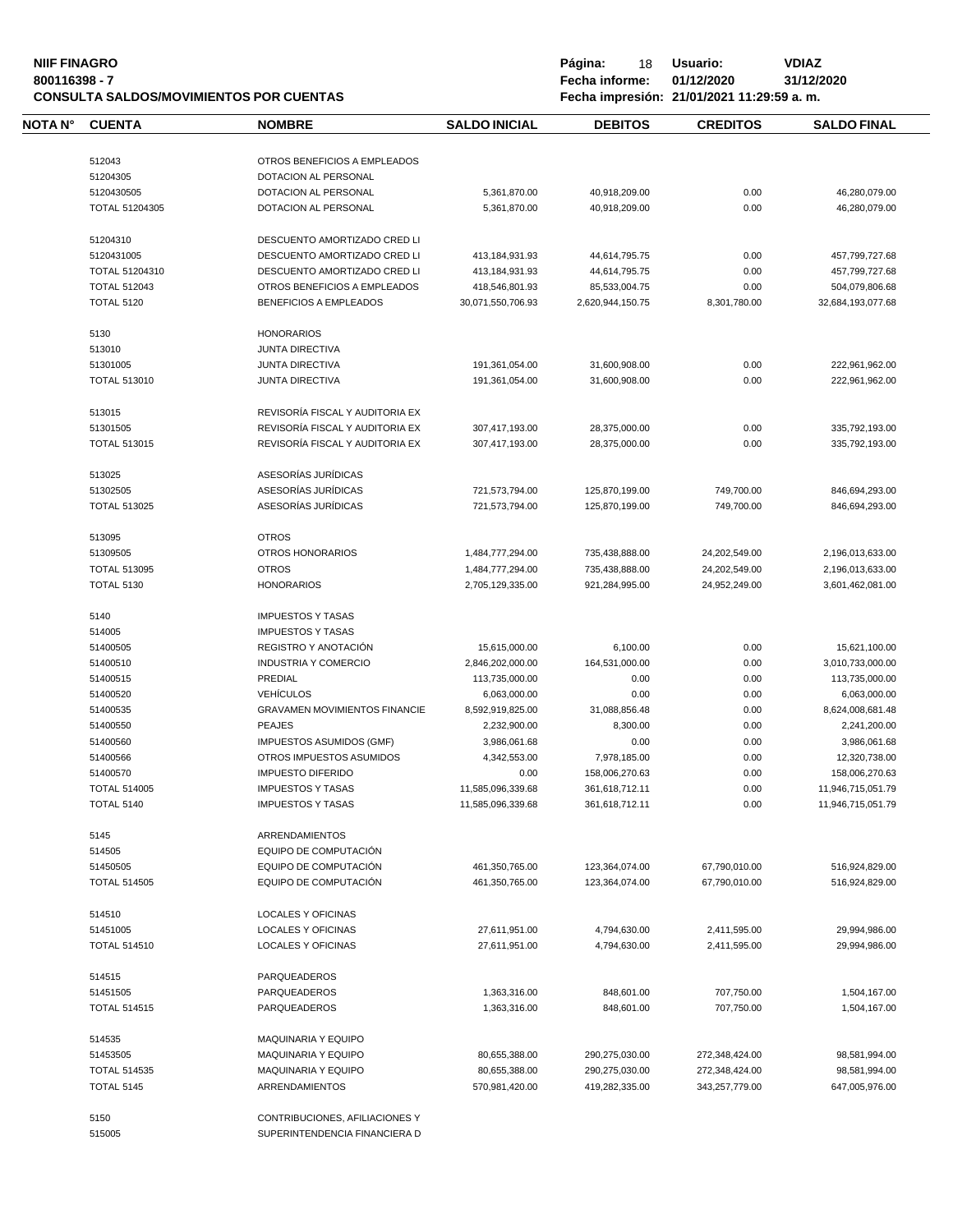# **NIIF FINAGRO P á g i n a :** 19 **U s u a r i o : VDIAZ CONSULTA SALDOS/MOVIMIENTOS POR CUENTAS**

| <b>NOTA N°</b> | <b>CUENTA</b>       | <b>NOMBRE</b>                  | <b>SALDO INICIAL</b>          | <b>DEBITOS</b>             | <b>CREDITOS</b> | <b>SALDO FINAL</b>             |
|----------------|---------------------|--------------------------------|-------------------------------|----------------------------|-----------------|--------------------------------|
|                | 51500505            | SUPERINTENDENCIA FINANCIERA D  | 2,704,527,859.84              | 251,338,101.16             | 511,602,048.00  | 2,444,263,913.00               |
|                | <b>TOTAL 515005</b> | SUPERINTENDENCIA FINANCIERA D  | 2,704,527,859.84              | 251.338.101.16             | 511,602,048.00  | 2,444,263,913.00               |
|                | 515010              | ASOCIACIÓN BANCARIA Y DE ENTID |                               |                            |                 |                                |
|                | 51501005            | ASOCIACIÓN BANCARIA Y DE ENTID | 312,047,674.00                | 0.00                       | 0.00            | 312,047,674.00                 |
|                | <b>TOTAL 515010</b> | ASOCIACIÓN BANCARIA Y DE ENTID | 312,047,674.00                | 0.00                       | 0.00            | 312,047,674.00                 |
|                |                     |                                |                               |                            |                 |                                |
|                | 515055              | CONTRALORÍA GENERAL DE LA REP  |                               |                            |                 |                                |
|                | 51505505            | CONTRALORIA GENERAL DE LA REP  | 73,988,600.00                 | 6,742,600.00               | 0.00            | 80,731,200.00                  |
|                | <b>TOTAL 515055</b> | CONTRALORÍA GENERAL DE LA REP  | 73,988,600.00                 | 6,742,600.00               | 0.00            | 80,731,200.00                  |
|                | 515095              | OTRAS ENTIDADES Y AGREMIACION  |                               |                            |                 |                                |
|                | 51509505            | CONTRIBUCION AL FAG            | 44,532,079,229.00             | 21,295,456,941.00          | 0.00            | 65,827,536,170.00              |
|                | 51509595            | OTRAS CONTRIBUCIONES           | 55,660,532.00                 | 558,024.00                 | 0.00            | 56,218,556.00                  |
|                | <b>TOTAL 515095</b> | OTRAS ENTIDADES Y AGREMIACION  | 44,587,739,761.00             | 21,296,014,965.00          | 0.00            | 65,883,754,726.00              |
|                | <b>TOTAL 5150</b>   | CONTRIBUCIONES, AFILIACIONES Y | 47,678,303,894.84             | 21,554,095,666.16          | 511,602,048.00  | 68,720,797,513.00              |
|                |                     |                                |                               |                            |                 |                                |
|                | 5155                | <b>SEGUROS</b>                 |                               |                            |                 |                                |
|                | 515505              | <b>MANEJO</b>                  |                               |                            |                 |                                |
|                | 51550505            | <b>MANEJO</b>                  | 2,548,599,090.67              | 269,534,999.67             | 0.00            | 2,818,134,090.34               |
|                | <b>TOTAL 515505</b> | <b>MANEJO</b>                  | 2,548,599,090.67              | 269,534,999.67             | 0.00            | 2,818,134,090.34               |
|                | 515515              | <b>CORRIENTE DÉBIL</b>         |                               |                            |                 |                                |
|                | 51551505            | <b>CORRIENTE DÉBIL</b>         | 7,070,405.00                  | 470,487.75                 | 0.00            | 7,540,892.75                   |
|                | <b>TOTAL 515515</b> | <b>CORRIENTE DÉBIL</b>         | 7,070,405.00                  | 470,487.75                 | 0.00            | 7,540,892.75                   |
|                |                     |                                |                               |                            |                 |                                |
|                | 515520              | VIDA COLECTIVA                 |                               |                            |                 |                                |
|                | 51552005            | VIDA COLECTIVA EMPLEADOS       | 50,064,162.50                 | 4,636,782.33               | 0.00            | 54,700,944.83                  |
|                | <b>TOTAL 515520</b> | <b>VIDA COLECTIVA</b>          | 50,064,162.50                 | 4,636,782.33               | 0.00            | 54,700,944.83                  |
|                | 515550              | <b>INCENDIO Y TERREMOTO</b>    |                               |                            |                 |                                |
|                | 51555005            | <b>INCENDIO</b>                | 42,299,955.40                 | 2,287,588.42               | 0.00            | 44,587,543.82                  |
|                | 51555010            | <b>TERREMOTO</b>               |                               |                            | 0.00            |                                |
|                | <b>TOTAL 515550</b> | <b>INCENDIO Y TERREMOTO</b>    | 9,573,681.00<br>51,873,636.40 | 937,536.25<br>3,225,124.67 | 0.00            | 10,511,217.25<br>55,098,761.07 |
|                |                     |                                |                               |                            |                 |                                |
|                | 515555              | <b>SUSTRACCIÓN</b>             |                               |                            |                 |                                |
|                | 51555505            | <b>SUSTRACCIÓN</b>             | 16,278,064.00                 | 112.504.33                 | 0.00            | 16,390,568.33                  |
|                | <b>TOTAL 515555</b> | <b>SUSTRACCIÓN</b>             | 16,278,064.00                 | 112,504.33                 | 0.00            | 16,390,568.33                  |
|                | 515560              | <b>VEHÍCULOS</b>               |                               |                            |                 |                                |
|                | 51556005            | <b>VEHÍCULOS</b>               | 23,400,329.00                 | 1,970,640.00               | 0.00            | 25,370,969.00                  |
|                | <b>TOTAL 515560</b> | <b>VEHÍCULOS</b>               | 23,400,329.00                 | 1,970,640.00               | 0.00            | 25,370,969.00                  |
|                |                     |                                |                               |                            |                 |                                |
|                | 515595              | <b>OTROS</b>                   |                               |                            |                 |                                |
|                | 51559505            | <b>OTROS SEGUROS</b>           | 65,588,565.77                 | 22,064,234.12              | 0.00            | 87,652,799.89                  |
|                | <b>TOTAL 515595</b> | <b>OTROS</b>                   | 65,588,565.77                 | 22,064,234.12              | 0.00            | 87,652,799.89                  |
|                | <b>TOTAL 5155</b>   | <b>SEGUROS</b>                 | 2,762,874,253.34              | 302,014,772.87             | 0.00            | 3,064,889,026.21               |
|                | 5160                | MANTENIMIENTO Y REPARACIONES   |                               |                            |                 |                                |
|                | 516005              | EQUIPO DE COMPUTACIÓN          |                               |                            |                 |                                |
|                | 51600505            | EQUIPO DE COMPUTACIÓN          | 1,466,896,186.00              | 711,793,309.00             | 2,927,386.00    | 2,175,762,109.00               |
|                | <b>TOTAL 516005</b> | EQUIPO DE COMPUTACIÓN          | 1,466,896,186.00              | 711,793,309.00             | 2,927,386.00    | 2,175,762,109.00               |
|                |                     |                                |                               |                            |                 |                                |
|                | 516010              | <b>EQUIPO DE OFICINA</b>       |                               | 2,292,060.00               |                 |                                |
|                | 51601005            | EQUIPO DE OFICINA              | 20,598,900.00                 |                            | 0.00            | 22,890,960.00                  |
|                | <b>TOTAL 516010</b> | EQUIPO DE OFICINA              | 20,598,900.00                 | 2,292,060.00               | 0.00            | 22,890,960.00                  |
|                | 516015              | <b>MUEBLES Y ENSERES</b>       |                               |                            |                 |                                |
|                | 51601505            | <b>MUEBLES Y ENSERES</b>       | 2,478,000.00                  | 4,589,830.00               | 0.00            | 7,067,830.00                   |
|                | <b>TOTAL 516015</b> | <b>MUEBLES Y ENSERES</b>       | 2,478,000.00                  | 4,589,830.00               | 0.00            | 7,067,830.00                   |
|                |                     |                                |                               |                            |                 |                                |
|                | 516020              | <b>VEHÍCULOS</b>               |                               |                            |                 |                                |
|                | 51602005            | <b>MANTENIMIENTO</b>           | 10,962,265.00                 | 65,000.00                  | 0.00            | 11,027,265.00                  |
|                | 51602010            | <b>COMBUSTIBLE</b>             | 7,847,965.00                  | 2,255,750.00               | 3,000,000.00    | 7,103,715.00                   |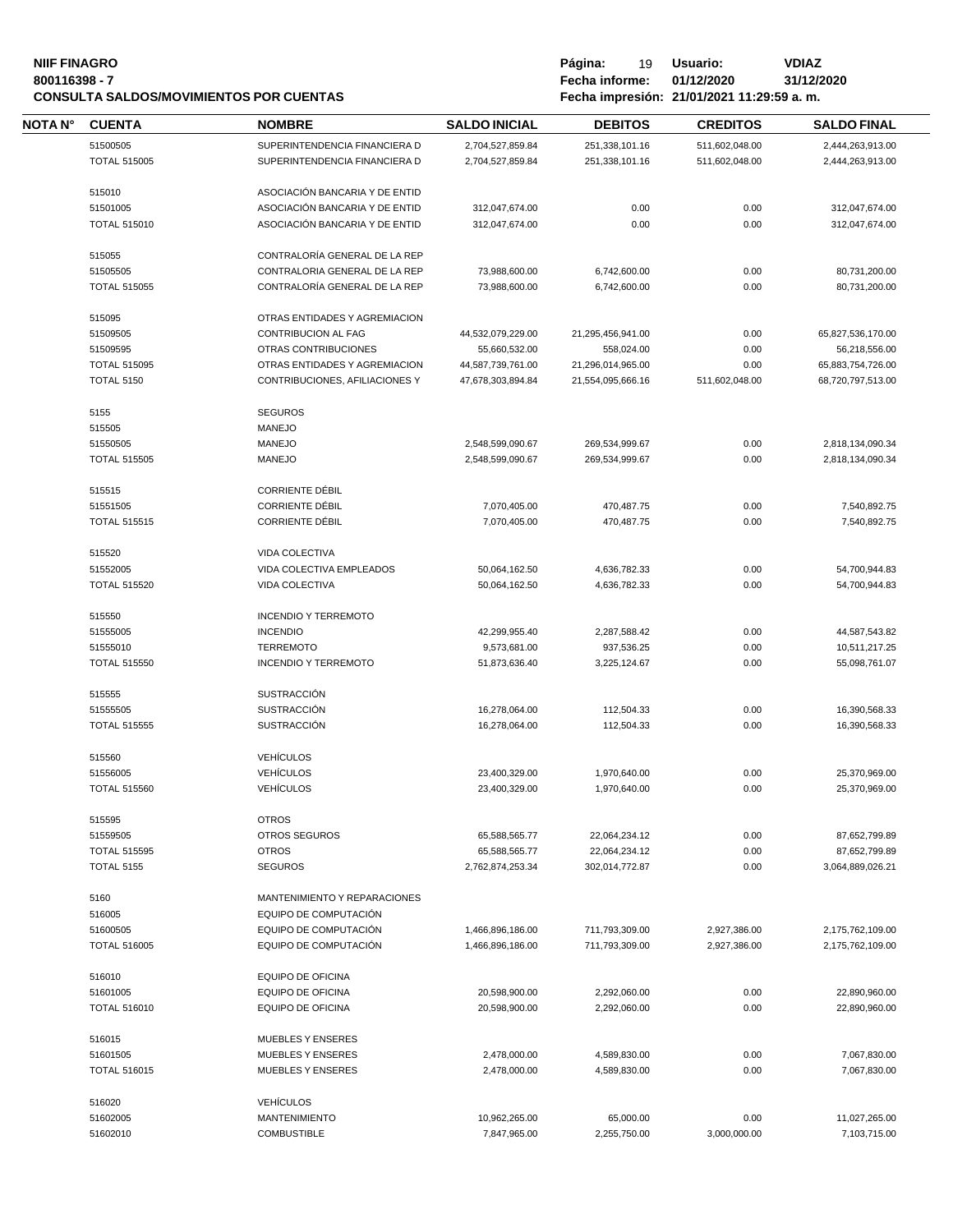# **NIIF FINAGRO P á g i n a :** 20 **U s u a r i o : VDIAZ CONSULTA SALDOS/MOVIMIENTOS POR CUENTAS**

| <b>NOTAN°</b> | <b>CUENTA</b>                   | <b>NOMBRE</b>                                             | <b>SALDO INICIAL</b>                | <b>DEBITOS</b>                     | <b>CREDITOS</b> | <b>SALDO FINAL</b>                  |
|---------------|---------------------------------|-----------------------------------------------------------|-------------------------------------|------------------------------------|-----------------|-------------------------------------|
|               | <b>TOTAL 516020</b>             | <b>VEHÍCULOS</b>                                          | 18,810,230.00                       | 2,320,750.00                       | 3,000,000.00    | 18,130,980.00                       |
|               |                                 | <b>OTROS</b>                                              |                                     |                                    |                 |                                     |
|               | 516095<br>51609505              | SUMINISTROS PARA MANTENIMIENT                             | 6,293,148.00                        | 0.00                               | 0.00            | 6,293,148.00                        |
|               |                                 |                                                           |                                     |                                    |                 |                                     |
|               | 51609510                        | MANTENIMIENTO DE OFICINAS                                 | 19,697,700.00                       | 42,000,000.00                      | 0.00            | 61,697,700.00                       |
|               | <b>TOTAL 516095</b>             | <b>OTROS</b>                                              | 25,990,848.00                       | 42,000,000.00                      | 0.00            | 67,990,848.00                       |
|               | <b>TOTAL 5160</b>               | MANTENIMIENTO Y REPARACIONES                              | 1,534,774,164.00                    | 762,995,949.00                     | 5,927,386.00    | 2,291,842,727.00                    |
|               | 5165                            | ADECUACIÓN E INSTALACIÓN                                  |                                     |                                    |                 |                                     |
|               | 516510                          | ARREGLOS ORNAMENTALES                                     |                                     |                                    |                 |                                     |
|               | 51651005                        | ARREGLOS ORNAMENTALES                                     | 7,850,967.00                        | 0.00                               | 0.00            | 7,850,967.00                        |
|               | <b>TOTAL 516510</b>             | ARREGLOS ORNAMENTALES                                     | 7,850,967.00                        | 0.00                               | 0.00            | 7,850,967.00                        |
|               | 516515                          | REPARACIONES LOCATIVAS                                    |                                     |                                    |                 |                                     |
|               | 51651505                        | REPARACIONES LOCATIVAS                                    | 2,230,774.00                        | 8,758,400.00                       | 0.00            | 10,989,174.00                       |
|               | <b>TOTAL 516515</b>             | REPARACIONES LOCATIVAS                                    | 2,230,774.00                        | 8,758,400.00                       | 0.00            | 10,989,174.00                       |
|               |                                 | ADECUACIÓN E INSTALACIÓN                                  |                                     |                                    |                 |                                     |
|               | <b>TOTAL 5165</b>               |                                                           | 10,081,741.00                       | 8,758,400.00                       | 0.00            | 18,840,141.00                       |
|               | 5170                            | DETERIORO (PROVISIONES)                                   |                                     |                                    |                 |                                     |
|               | 517005                          | CARTERA DE CRÉDITOS                                       |                                     |                                    |                 |                                     |
|               | 51700510                        | PROCICLICA CARTERA COMERCIAL                              |                                     |                                    |                 |                                     |
|               | 5170051005                      | PROCICLICA CARTERA COMERCIAL                              | 24,189,720,810.00                   | 2,115,327,873.00                   | 0.00            | 26,305,048,683.00                   |
|               | TOTAL 51700510                  | PROCICLICA CARTERA COMERCIAL                              | 24,189,720,810.00                   | 2,115,327,873.00                   | 0.00            | 26,305,048,683.00                   |
|               | 51700525                        | DIRECTA COMERCIAL OTRAS GARA                              |                                     |                                    |                 |                                     |
|               | 5170052505                      | CARTERA DIRECTA COMERCIAL OT                              | 1,414,139.00                        | 0.00                               | 0.00            | 1,414,139.00                        |
|               | TOTAL 51700525                  | DIRECTA COMERCIAL OTRAS GARA                              | 1,414,139.00                        | 0.00                               | 0.00            | 1,414,139.00                        |
|               | 51700530                        | CARTERA CONSUMO                                           |                                     |                                    |                 |                                     |
|               |                                 |                                                           |                                     |                                    |                 |                                     |
|               | 5170053005                      | CARTERA CONSUMO EMPLEADOS                                 | 23,349,211.00                       | 3,091,703.00                       | 0.00            | 26,440,914.00                       |
|               | TOTAL 51700530                  | CARTERA CONSUMO                                           | 23,349,211.00                       | 3,091,703.00                       | 0.00            | 26,440,914.00                       |
|               | <b>TOTAL 517005</b>             | CARTERA DE CRÉDITOS                                       | 24,214,484,160.00                   | 2,118,419,576.00                   | 0.00            | 26,332,903,736.00                   |
|               | 517020                          | <b>CUENTAS POR COBRAR</b>                                 |                                     |                                    |                 |                                     |
|               | 51702015                        | SEGURO DE VIDA DEUDORES                                   | 878,899.00                          | 112,366.00                         | 0.00            | 991,265.00                          |
|               | 51702020                        | INTERES CART DIREC CIAL OTRAS G                           | 33,135,693.00                       | 1,160,528.00                       | 0.00            | 34,296,221.00                       |
|               | 51702095                        | OTRAS CUENTAS POR COBRAR                                  | 14,673,393.00                       | 0.00                               | 0.00            | 14,673,393.00                       |
|               | <b>TOTAL 517020</b>             | <b>CUENTAS POR COBRAR</b>                                 | 48,687,985.00                       | 1,272,894.00                       | 0.00            | 49,960,879.00                       |
|               | 517095                          | POR DETERIORO EN EL VALOR DE O                            |                                     |                                    |                 |                                     |
|               | 51709505                        | PROYECTOS FORESTALES                                      | 369,016,685.18                      | 208,268,410.66                     | 0.00            | 577,285,095.84                      |
|               | <b>TOTAL 517095</b>             |                                                           |                                     |                                    |                 |                                     |
|               | <b>TOTAL 5170</b>               | POR DETERIORO EN EL VALOR DE O<br>DETERIORO (PROVISIONES) | 369,016,685.18<br>24,632,188,830.18 | 208,268,410.66<br>2,327,960,880.66 | 0.00<br>0.00    | 577,285,095.84<br>26,960,149,710.84 |
|               |                                 |                                                           |                                     |                                    |                 |                                     |
|               | 5171                            | COMPONENTE CONTRACÍCLICO DET                              |                                     |                                    |                 |                                     |
|               | 517115                          | CRÉDITOS Y OPERACIONES DE LEA                             | 2,359,884,720.00                    | 27,582,888.00                      | 0.00            | 2,387,467,608.00                    |
|               | <b>TOTAL 5171</b>               | COMPONENTE CONTRACÍCLICO DET                              | 2,359,884,720.00                    | 27,582,888.00                      | 0.00            | 2,387,467,608.00                    |
|               | 5172                            | MULTAS Y SANCIONES, LITIGIOS, IN                          |                                     |                                    |                 |                                     |
|               | 517225                          | MULTAS Y SANCIONES OTRAS AUTO                             |                                     |                                    |                 |                                     |
|               | 51722505                        | MULTAS SANCIONES OTRAS AUTORI                             | 84,082,538.00                       | 0.00                               | 0.00            | 84,082,538.00                       |
|               | <b>TOTAL 517225</b>             | MULTAS Y SANCIONES OTRAS AUTO                             | 84,082,538.00                       | 0.00                               | 0.00            | 84,082,538.00                       |
|               | <b>TOTAL 5172</b>               | MULTAS Y SANCIONES, LITIGIOS, IN                          | 84,082,538.00                       | 0.00                               | 0.00            | 84,082,538.00                       |
|               |                                 |                                                           |                                     |                                    |                 |                                     |
|               | 5175                            | DEPRECIACIÓN DE LA PPE                                    |                                     |                                    |                 |                                     |
|               | 517506                          | <b>VEHÍCULOS</b>                                          |                                     |                                    |                 |                                     |
|               | 51750605<br><b>TOTAL 517506</b> | <b>VEHÍCULOS</b><br><b>VEHÍCULOS</b>                      | 25,794,347.19<br>25,794,347.19      | 2,344,940.63<br>2,344,940.63       | 0.00<br>0.00    | 28,139,287.82<br>28,139,287.82      |
|               |                                 |                                                           |                                     |                                    |                 |                                     |
|               | 517507<br>51750705              | <b>EDIFICIOS</b><br><b>EDIFICIOS</b>                      | 161,377,197.74                      | 14,684,585.34                      | 13,243.38       | 176,048,539.70                      |
|               |                                 |                                                           |                                     |                                    |                 |                                     |
|               | <b>TOTAL 517507</b>             | <b>EDIFICIOS</b>                                          | 161,377,197.74                      | 14,684,585.34                      | 13,243.38       | 176,048,539.70                      |
|               | 517510                          | EQUIPO DE OFICINA                                         |                                     |                                    |                 |                                     |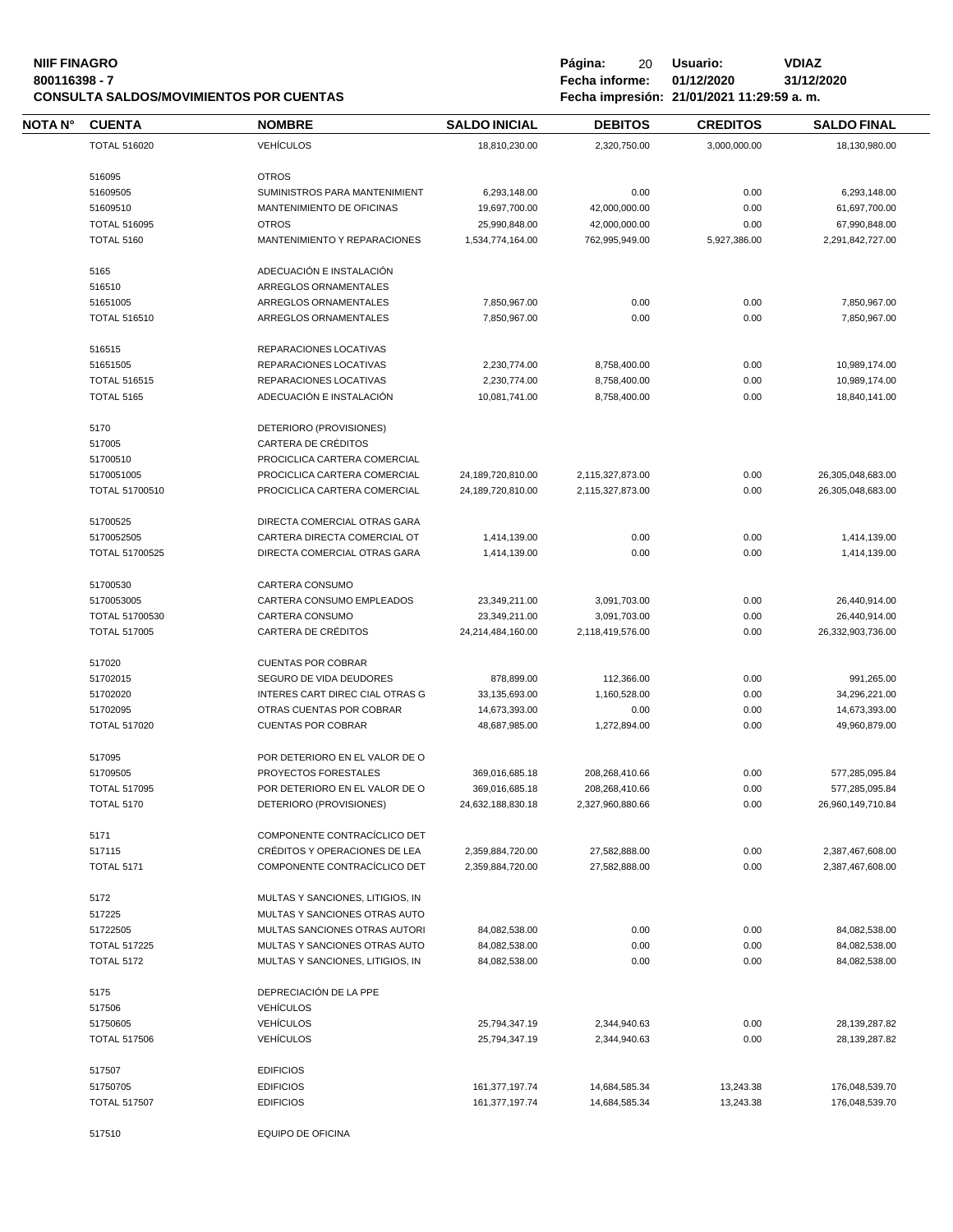# **NIIF FINAGRO P á g i n a :** 21 **U s u a r i o : VDIAZ CONSULTA SALDOS/MOVIMIENTOS POR CUENTAS**

| NOTA N° | <b>CUENTA</b>                | <b>NOMBRE</b>                                            | <b>SALDO INICIAL</b>            | <b>DEBITOS</b>                | <b>CREDITOS</b>               | <b>SALDO FINAL</b>                                |
|---------|------------------------------|----------------------------------------------------------|---------------------------------|-------------------------------|-------------------------------|---------------------------------------------------|
|         | 51751005                     | EQUIPO, MUEBLES Y ENSERES DE O                           | 97,307,559.31                   | 13,642,390.67                 | 0.00                          | 110,949,949.98                                    |
|         | <b>TOTAL 517510</b>          | <b>EQUIPO DE OFICINA</b>                                 | 97,307,559.31                   | 13,642,390.67                 | 0.00                          | 110,949,949.98                                    |
|         |                              |                                                          |                                 |                               |                               |                                                   |
|         | 517512                       | <b>EQUIPO INFORMÁTICO</b>                                |                                 |                               |                               |                                                   |
|         | 51751205                     | EQUIPO DE COMPUTACIÓN                                    | 109,266,893.96                  | 53,885,118.92                 | 0.00                          | 163, 152, 012.88                                  |
|         | <b>TOTAL 517512</b>          | <b>EQUIPO INFORMÁTICO</b>                                | 109,266,893.96                  | 53,885,118.92                 | 0.00                          | 163, 152, 012.88                                  |
|         | <b>TOTAL 5175</b>            | DEPRECIACIÓN DE LA PPE                                   | 393,745,998.20                  | 84,557,035.56                 | 13,243.38                     | 478,289,790.38                                    |
|         | 5178                         | DEPRECIACION DE PPE POR DEREC                            |                                 |                               |                               |                                                   |
|         | 517800                       | DEPRECIACION DE PPE POR DEREC                            |                                 |                               |                               |                                                   |
|         | 51780015                     | <b>EQUIPO DE COMPUTO</b>                                 | 424,838,062.00                  | 38,621,642.00                 | 0.00                          | 463,459,704.00                                    |
|         | 51780025                     | <b>MAQUINARIA Y EQUIPO</b>                               | 1,295,357,047.00                | 117,759,732.00                | 0.00                          | 1,413,116,779.00                                  |
|         | 51780030                     | DEPOSITOS, LOCALES Y OFICINAS                            | 22,883,938.00                   | 2,080,358.00                  | 0.00                          | 24,964,296.00                                     |
|         | 51780035                     | <b>GARAJES Y PARQUEADEROS</b>                            | 6,715,929.00                    | 610,539.00                    | 0.00                          | 7,326,468.00                                      |
|         | <b>TOTAL 517800</b>          | DEPRECIACION DE PPE POR DEREC                            | 1,749,794,976.00                | 159,072,271.00                | 0.00                          | 1,908,867,247.00                                  |
|         | <b>TOTAL 5178</b>            | DEPRECIACION DE PPE POR DEREC                            | 1,749,794,976.00                | 159,072,271.00                | 0.00                          | 1,908,867,247.00                                  |
|         |                              |                                                          |                                 |                               |                               |                                                   |
|         | 5180                         | AMORTIZACIÓN DE ACTIVOS INTAN                            |                                 |                               |                               |                                                   |
|         | 518020                       | PROGRAMAS Y APLICACIONES INFO                            |                                 |                               |                               |                                                   |
|         | 51802005                     | PROGRAMAS PARA COMPUTADOR (                              |                                 |                               |                               |                                                   |
|         | 5180200505                   | PROGRAMAS PARA COMPUTADOR (                              | 475,022,032.24                  | 74,199,829.52                 | 0.00                          | 549,221,861.76                                    |
|         | <b>TOTAL 51802005</b>        | PROGRAMAS PARA COMPUTADOR (                              | 475,022,032.24                  | 74,199,829.52                 | 0.00                          | 549,221,861.76                                    |
|         | <b>TOTAL 518020</b>          | PROGRAMAS Y APLICACIONES INFO                            | 475,022,032.24                  | 74,199,829.52                 | 0.00                          | 549,221,861.76                                    |
|         | <b>TOTAL 5180</b>            | AMORTIZACIÓN DE ACTIVOS INTAN                            | 475,022,032.24                  | 74,199,829.52                 | 0.00                          | 549,221,861.76                                    |
|         | 5190                         | <b>DIVERSOS</b>                                          |                                 |                               |                               |                                                   |
|         | 519005                       | SERVICIO DE ASEO Y VIGILANCIA                            |                                 |                               |                               |                                                   |
|         | 51900505                     | SERVICIO DE ASEO Y VIGILANCIA                            |                                 |                               |                               |                                                   |
|         | 5190050505                   | SERVICIO DE ASEO                                         | 69,214,654.00                   | 10,195,090.00                 | 0.00                          | 79,409,744.00                                     |
|         | 5190050510                   | SERVICIO DE VIGILANCIA                                   | 180,257,977.00                  | 33,074,082.00                 | 16,537,041.00                 | 196,795,018.00                                    |
|         | TOTAL 51900505               | SERVICIO DE ASEO Y VIGILANCIA                            | 249,472,631.00                  | 43,269,172.00                 | 16,537,041.00                 | 276,204,762.00                                    |
|         | <b>TOTAL 519005</b>          | SERVICIO DE ASEO Y VIGILANCIA                            | 249,472,631.00                  | 43,269,172.00                 | 16,537,041.00                 | 276,204,762.00                                    |
|         |                              |                                                          |                                 |                               |                               |                                                   |
|         | 519010                       | <b>SERVICIOS TEMPORALES</b>                              |                                 |                               |                               |                                                   |
|         | 51901005                     | <b>SERVICIOS TEMPORALES</b>                              |                                 |                               |                               |                                                   |
|         | 5190100505                   | <b>SERVICIOS TEMPORALES</b>                              | 403,022,456.00                  | 59,040,154.00                 | 23,100,179.00                 | 438,962,431.00                                    |
|         | TOTAL 51901005               | <b>SERVICIOS TEMPORALES</b>                              | 403,022,456.00                  | 59,040,154.00                 | 23,100,179.00                 | 438,962,431.00                                    |
|         | <b>TOTAL 519010</b>          | SERVICIOS TEMPORALES                                     | 403,022,456.00                  | 59,040,154.00                 | 23,100,179.00                 | 438,962,431.00                                    |
|         | 519015                       | PUBLICIDAD Y PROPAGANDA                                  |                                 |                               |                               |                                                   |
|         | 51901505                     | PUBLICIDAD Y PROPAGANDA                                  |                                 |                               |                               |                                                   |
|         | 5190150505                   | PARTICIPACIÓN COMERCIAL                                  | 85,073,680.00                   | 64,785,000.00                 | 0.00                          | 149,858,680.00                                    |
|         | 5190150510                   | SOCIALIZACION                                            | 91,920,090.00                   | 252,131,513.00                | 1,977,780.00                  | 342,073,823.00                                    |
|         | <b>TOTAL 51901505</b>        | PUBLICIDAD Y PROPAGANDA                                  | 176,993,770.00                  | 316,916,513.00                | 1,977,780.00                  | 491,932,503.00                                    |
|         | <b>TOTAL 519015</b>          | PUBLICIDAD Y PROPAGANDA                                  | 176,993,770.00                  | 316,916,513.00                | 1,977,780.00                  | 491,932,503.00                                    |
|         |                              |                                                          |                                 |                               |                               |                                                   |
|         | 519025<br>51902505           | SERVICIOS PÚBLICOS<br>SERVICIOS PÚBLICOS                 |                                 |                               |                               |                                                   |
|         | 5190250505                   | <b>ENERGIA ELECTRICA</b>                                 | 85,571,790.00                   | 15,980,845.00                 | 7,000,000.00                  | 94,552,635.00                                     |
|         | 5190250510                   | ACUEDUCTO Y ALCANTARILLADO                               | 14,684,440.00                   | 1,890,621.00                  | 1,000,000.00                  | 15,575,061.00                                     |
|         | 5190250515                   | <b>TELEFONO</b>                                          | 43,877,365.00                   | 7,085,520.00                  | 3,800,000.00                  | 47,162,885.00                                     |
|         | 5190250520                   | CABLES, TELEGRAMAS Y CORREOS                             | 27,313,498.00                   | 7,461,839.00                  | 5,000,000.00                  | 29,775,337.00                                     |
|         | 5190250525                   | SERVICIO DE CELULAR                                      | 20,547,018.00                   | 1,945,316.00                  | 0.00                          | 22,492,334.00                                     |
|         | 5190250597                   | IMPUESTO AL CONSUMO SERVICIOS                            | 681,345.00                      | 60,688.00                     | 0.00                          | 742,033.00                                        |
|         | TOTAL 51902505               | SERVICIOS PÚBLICOS                                       | 192,675,456.00                  | 34,424,829.00                 | 16,800,000.00                 | 210,300,285.00                                    |
|         | <b>TOTAL 519025</b>          | SERVICIOS PÚBLICOS                                       | 192,675,456.00                  | 34,424,829.00                 | 16,800,000.00                 | 210,300,285.00                                    |
|         |                              |                                                          |                                 |                               |                               |                                                   |
|         | 519030                       | PROCESAMIENTO ELECTRÓNICO DE                             |                                 |                               |                               |                                                   |
|         | 51903005                     | PROCESAMIENTO ELECTRÓNICO DE                             |                                 |                               |                               |                                                   |
|         | 5190300505                   | SERV ELECTRÓNICO SEBRA BANCO                             | 31,195,172.00                   | 2,861,514.00                  | 0.00                          | 34,056,686.00                                     |
|         |                              |                                                          |                                 |                               |                               |                                                   |
|         | 5190300515                   | SERVICIOS SISTEMAS DE INFORMAC                           | 264,198,312.67                  | 57,459,538.00                 | 12,407,000.00                 |                                                   |
|         | 5190300525<br>TOTAL 51903005 | SISTEMAS TRANSACCIONALES<br>PROCESAMIENTO ELECTRÓNICO DE | 40,382,650.00<br>335,776,134.67 | 5,456,150.00<br>65,777,202.00 | 1,785,000.00<br>14,192,000.00 | 309,250,850.67<br>44,053,800.00<br>387,361,336.67 |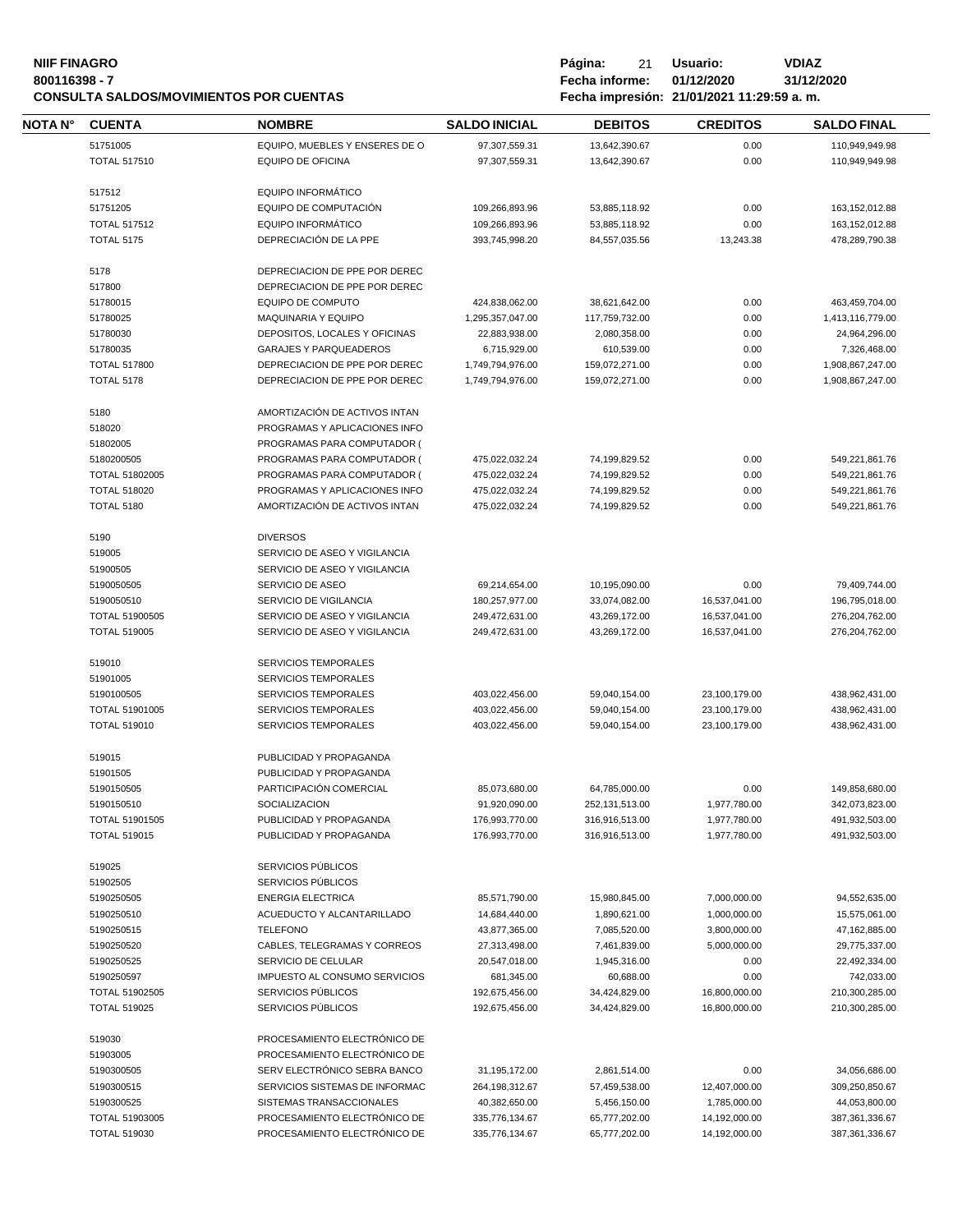| 800116398 - 7 | <b>NIIF FINAGRO</b>   | <b>CONSULTA SALDOS/MOVIMIENTOS POR CUENTAS</b> | Página:<br>22<br>Fecha informe: | Usuario:<br>01/12/2020<br>Fecha impresión: 21/01/2021 11:29:59 a.m. | <b>VDIAZ</b><br>31/12/2020 |                                    |
|---------------|-----------------------|------------------------------------------------|---------------------------------|---------------------------------------------------------------------|----------------------------|------------------------------------|
| NOTA N°       | <b>CUENTA</b>         | <b>NOMBRE</b>                                  | <b>SALDO INICIAL</b>            | <b>DEBITOS</b>                                                      | <b>CREDITOS</b>            | <b>SALDO FINAL</b>                 |
|               | 519035                | <b>GASTOS DE VIAJE</b>                         |                                 |                                                                     |                            |                                    |
|               | 51903505              | <b>GASTOS DE VIAJE</b>                         |                                 |                                                                     |                            |                                    |
|               | 5190350505            | MANUTENCIÓN Y ALOJAMIENTO VIA                  | 8,057,500.00                    | 759,400.00                                                          | 0.00                       | 8,816,900.00                       |
|               | 5190350510            | MANUT Y ALOJAMIENTO VIAJES AL E                | 4,108,707.00                    | 0.00                                                                | 0.00                       | 4,108,707.00                       |
|               | 5190350515            | MANUTENCION Y ALOJAMIENTO CO                   | 4,015,299.00                    | 0.00                                                                | 0.00                       | 4,015,299.00                       |
|               |                       |                                                |                                 |                                                                     |                            |                                    |
|               | TOTAL 51903505        | <b>GASTOS DE VIAJE</b>                         | 16,181,506.00                   | 759,400.00                                                          | 0.00                       | 16,940,906.00                      |
|               | <b>TOTAL 519035</b>   | <b>GASTOS DE VIAJE</b>                         | 16,181,506.00                   | 759,400.00                                                          | 0.00                       | 16,940,906.00                      |
|               | 519040                | TRANSPORTE                                     |                                 |                                                                     |                            |                                    |
|               | 51904005              | TRANSPORTE                                     |                                 |                                                                     |                            |                                    |
|               | 5190400505            | <b>TRANSPORTE AEREO FUNCIONARIO</b>            | 56,284,065.00                   | 1,867,584.00                                                        | 0.00                       | 58,151,649.00                      |
|               | 5190400510            | TRANSPORTE AEREO TERCEROS                      | 2,380,311.00                    | 0.00                                                                | 0.00                       | 2,380,311.00                       |
|               | 5190400515            | TRANSPORTE TERRESTRE FUNCION                   | 45,750,500.00                   | 17,148,000.00                                                       | 5,000,000.00               | 57,898,500.00                      |
|               | 5190400520            | TRANSPORTE TERRESTRE TERCER                    | 270,648.00                      | 0.00                                                                | 0.00                       | 270,648.00                         |
|               | 5190400525            | TRANSPORTE EXTERIOR AEREO Y T                  |                                 | 0.00                                                                | 0.00                       |                                    |
|               |                       |                                                | 3,351,178.00                    |                                                                     |                            | 3,351,178.00                       |
|               | 5190400530            | TRANSPORTE DE CARGA                            | 550,000.00                      | 0.00                                                                | 0.00                       | 550,000.00                         |
|               | TOTAL 51904005        | TRANSPORTE                                     | 108,586,702.00                  | 19,015,584.00                                                       | 5,000,000.00               | 122,602,286.00                     |
|               | <b>TOTAL 519040</b>   | TRANSPORTE                                     | 108,586,702.00                  | 19,015,584.00                                                       | 5,000,000.00               | 122,602,286.00                     |
|               | 519045                | ÚTILES Y PAPELERÍA                             |                                 |                                                                     |                            |                                    |
|               | 51904505              | ÚTILES Y PAPELERÍA                             |                                 |                                                                     |                            |                                    |
|               | 5190450505            | ÚTILES Y PAPELERÍA                             | 18,808,997.00                   | 2,128,550.00                                                        | 0.00                       | 20,937,547.00                      |
|               | 5190450510            | <b>FOTOCOPIAS</b>                              | 103,926,422.00                  | 13,804,000.00                                                       | 6,902,000.00               | 110,828,422.00                     |
|               | TOTAL 51904505        | ÚTILES Y PAPELERÍA                             | 122,735,419.00                  | 15,932,550.00                                                       | 6,902,000.00               | 131,765,969.00                     |
|               |                       |                                                |                                 |                                                                     |                            |                                    |
|               | <b>TOTAL 519045</b>   | ÚTILES Y PAPELERÍA                             | 122,735,419.00                  | 15,932,550.00                                                       | 6,902,000.00               | 131,765,969.00                     |
|               | 519065                | PUBLICACIONES Y SUSCRIPCIONES                  |                                 |                                                                     |                            |                                    |
|               | 51906505              | <b>SUSCRIPCIONES DIARIOS Y REVIST</b>          | 30,705,412.00                   | 14,058,533.00                                                       | 1,280,200.00               | 43,483,745.00                      |
|               | <b>TOTAL 519065</b>   | PUBLICACIONES Y SUSCRIPCIONES                  | 30,705,412.00                   | 14,058,533.00                                                       | 1,280,200.00               | 43,483,745.00                      |
|               | 519095                | <b>OTROS</b>                                   |                                 |                                                                     |                            |                                    |
|               | 51909505              | OTROS GASTOS                                   |                                 |                                                                     |                            |                                    |
|               | 5190950516            | MENSAJES DE TEXTO                              | 9,066,839.00                    | 13,984,031.00                                                       | 1,000,000.00               | 22,050,870.00                      |
|               |                       |                                                |                                 |                                                                     |                            |                                    |
|               | 5190950518            | SALUD OCUPACIONAL                              | 3,583,380.00                    | 785,750.00                                                          | 0.00                       | 4,369,130.00                       |
|               | 5190950520            | SERVICIO DE CAFETERIA                          | 21,069,608.78                   | 890,490.00                                                          | 0.00                       | 21,960,098.78                      |
|               | 5190950522            | SUMINISTROS DE ASEO                            | 20,451,488.00                   | 951,888.00                                                          | 750,000.00                 | 20,653,376.00                      |
|               | 5190950524            | SUMINISTROS DE CAFETERIA                       | 9,152,797.00                    | 675,079.00                                                          | 0.00                       | 9,827,876.00                       |
|               | 5190950526            | <b>IMPUESTO CONS ELEMENTOS SERV</b>            | 748,022.22                      | 0.00                                                                | 0.00                       | 748,022.22                         |
|               | 5190950530            | CAPACITACION                                   | 216,448,124.00                  | 38,265,800.00                                                       | 0.00                       | 254,713,924.00                     |
|               | 5190950532            | APOYOS EDUCATIVOS                              | 23,512,953.00                   | 1,222,400.00                                                        | 0.00                       | 24,735,353.00                      |
|               | 5190950533            | CONDONACIÓN CRÉD EDU EMPLEA                    | 23,170,289.00                   | 0.00                                                                | 0.00                       | 23,170,289.00                      |
|               |                       |                                                |                                 |                                                                     |                            |                                    |
|               | 5190950534            | <b>MEDICINA PREPAGADA</b>                      | 1,347,957,768.00                | 118,420,700.00                                                      | 0.00                       | 1,466,378,468.00                   |
|               | 5190950536            | <b>BIENESTAR SOCIAL</b>                        | 51,672,062.00                   | 58,767,965.00                                                       | 0.00                       | 110,440,027.00                     |
|               | 5190950540            | PATROCINIO FONDO DE EMPLEADO                   | 73,596,522.00                   | 13,381,186.00                                                       | 6,690,593.00               | 80,287,115.00                      |
|               | 5190950541            | AUXILIO EMPLEADOS AFILIADOS FO                 | 17,628,000.00                   | 1,521,000.00                                                        | 0.00                       | 19,149,000.00                      |
|               | 5190950542            | SERVICIO EMERGENCIAS MEDICAS                   | 4,082,470.00                    | 473,852.00                                                          | 0.00                       | 4,556,322.00                       |
|               | 5190950543            | AUXILIO DE RODAMIENTO EMPLEAD                  | 27,872,694.00                   | 500,000.00                                                          | 0.00                       | 28,372,694.00                      |
|               | 5190950544            | OTROS GASTOS DE PERSONAL                       | 32,292,034.00                   | 11,492,580.00                                                       | 0.00                       | 43,784,614.00                      |
|               |                       | CUSTODIA MEDIOS MAGNÉTICOS                     | 15,826,520.00                   |                                                                     | 0.00                       |                                    |
|               | 5190950546            |                                                |                                 | 2,766,128.00                                                        |                            | 18,592,648.00                      |
|               | 5190950547            | AUXILIO PARQUEADERO EMPLEADO                   | 9,776,329.00                    | 103,000.00                                                          | 0.00                       | 9,879,329.00                       |
|               | 5190950548            | <b>CUSTODIA DE ARCHIVOS</b>                    | 176,454,352.00                  | 34,417,991.00                                                       | 16,000,000.00              | 194,872,343.00                     |
|               | 5190950550            | ADMINISTRACIÓN Y CONDOMINIO                    | 212,306,278.00                  | 19,464,680.00                                                       | 0.00                       | 231,770,958.00                     |
|               | 5190950552            | <b>CLUBES SOCIALES</b>                         | 27,376,158.00                   | 3,283,466.00                                                        | 1,484,000.00               | 29,175,624.00                      |
|               | 5190950556            | SERVICIO DE INTERNET                           | 118,283,346.00                  | 17,348,891.00                                                       | 5,414,500.00               | 130,217,737.00                     |
|               | 5190950558            | <b>GASTOS DE COBRANZA</b>                      | 967,126.00                      | 0.00                                                                | 0.00                       | 967,126.00                         |
|               | 5190950560            | <b>OTROS GASTOS</b>                            | 1,056,380,235.52                | 168,010,506.55                                                      | 0.00                       | 1,224,390,742.07                   |
|               | 5190950562            | GASTOS BIENES REC EN PAGO Y RE                 |                                 |                                                                     |                            |                                    |
|               |                       |                                                | 85,200.00                       | 0.00                                                                | 0.00                       | 85,200.00                          |
|               | 5190950566            | <b>INTERESES DE MORA</b>                       | 23,391,843.00                   | 343,000.00                                                          | 0.00                       | 23,734,843.00                      |
|               |                       | GASTOS DE EJERCICIOS ANTERIOR                  | 374,299,294.20                  | 0.00                                                                | 0.00                       | 374,299,294.20                     |
|               | 5190950570            |                                                |                                 |                                                                     |                            |                                    |
|               | 5190950574            | SERVICIOS CALL CENTER Y MONITO                 | 107,055,107.00                  | 17,213,350.00                                                       | 7,378,000.00               |                                    |
|               | <b>TOTAL 51909505</b> | OTROS GASTOS                                   | 4,004,506,839.72                | 524,283,733.55                                                      | 38,717,093.00              | 4,490,073,480.27                   |
|               | <b>TOTAL 519095</b>   | <b>OTROS</b>                                   | 4,004,506,839.72                | 524,283,733.55                                                      | 38,717,093.00              | 116,890,457.00<br>4,490,073,480.27 |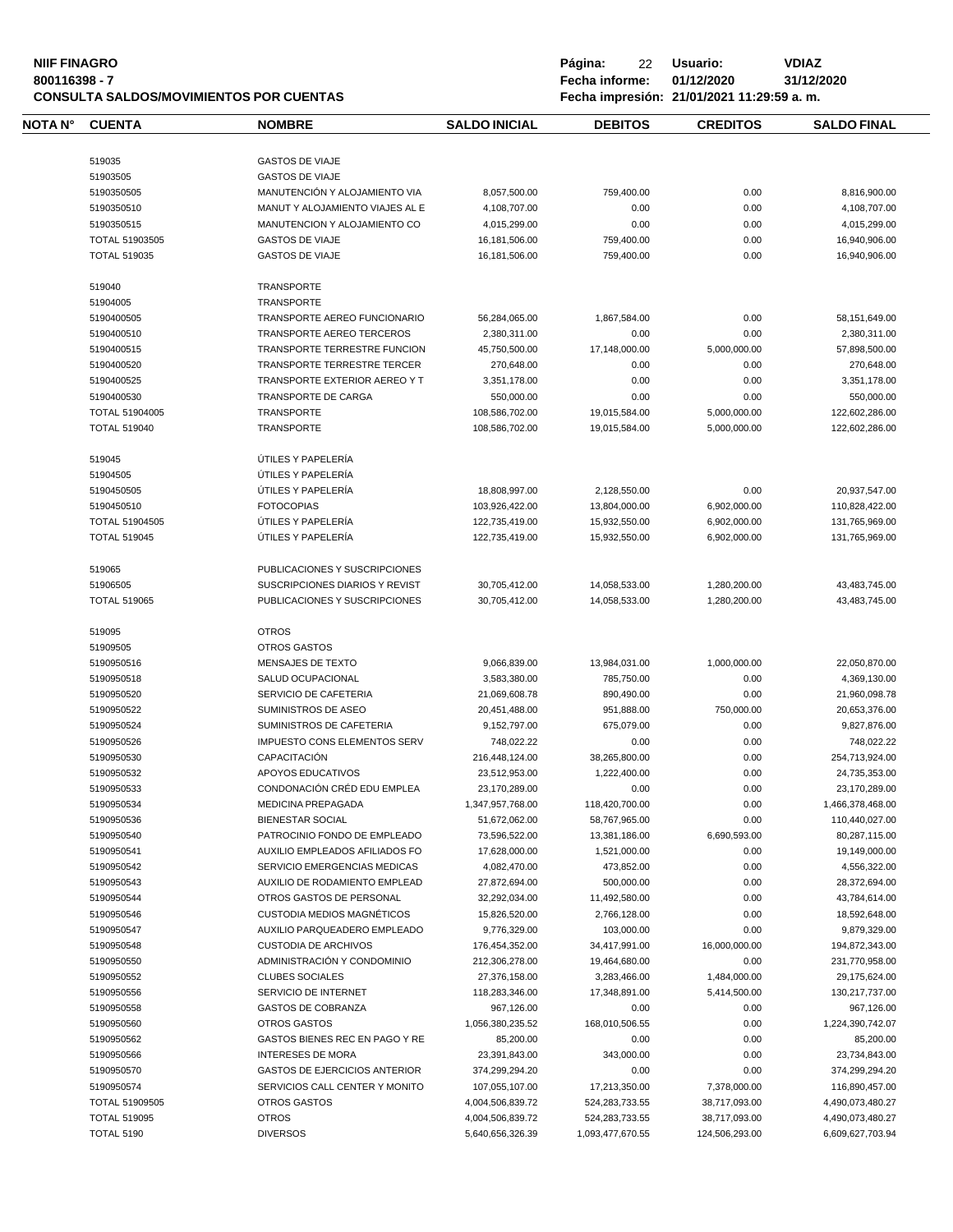| <b>NIIF FINAGRO</b><br>800116398 - 7 |                     | <b>CONSULTA SALDOS/MOVIMIENTOS POR CUENTAS</b> |                          | Página:<br>23<br>Fecha informe: | Usuario:<br>01/12/2020<br>Fecha impresión: 21/01/2021 11:29:59 a.m. | <b>VDIAZ</b><br>31/12/2020 |
|--------------------------------------|---------------------|------------------------------------------------|--------------------------|---------------------------------|---------------------------------------------------------------------|----------------------------|
| <b>NOTA N°</b>                       | <b>CUENTA</b>       | <b>NOMBRE</b>                                  | <b>SALDO INICIAL</b>     | <b>DEBITOS</b>                  | <b>CREDITOS</b>                                                     | <b>SALDO FINAL</b>         |
|                                      | <b>TOTAL 51</b>     | <b>GASTOS DE OPERACIONES</b>                   | 240,932,137,625.38       | 32,434,832,760.73               | 1,058,560,778.38                                                    | 272,308,409,607.73         |
|                                      | 57                  | <b>IMPUESTO DE RENTA Y COMPLEME</b>            |                          |                                 |                                                                     |                            |
|                                      | 5705                | <b>IMPUESTO DE RENTA Y COMPLEME</b>            |                          |                                 |                                                                     |                            |
|                                      | 570505              | <b>IMPUESTO DE RENTA Y COMPLEME</b>            |                          |                                 |                                                                     |                            |
|                                      | 57050505            | <b>IMPUESTO DE RENTA COMPLEMENT</b>            | 41,860,112,000.00        | 62,638,586.16                   | 4,257,093,000.00                                                    | 37,665,657,586.16          |
|                                      | 57050515            | SOBRETASA IMPUESTO DE RENTA                    | 5,444,997,000.00         | 0.00                            | 543,500,000.00                                                      | 4,901,497,000.00           |
|                                      | <b>TOTAL 570505</b> | <b>IMPUESTO DE RENTA Y COMPLEME</b>            | 47,305,109,000.00        | 62,638,586.16                   | 4,800,593,000.00                                                    | 42,567,154,586.16          |
|                                      | <b>TOTAL 5705</b>   | <b>IMPUESTO DE RENTA Y COMPLEME</b>            | 47,305,109,000.00        | 62,638,586.16                   | 4,800,593,000.00                                                    | 42,567,154,586.16          |
|                                      | <b>TOTAL 57</b>     | <b>IMPUESTO DE RENTA Y COMPLEME</b>            | 47,305,109,000.00        | 62,638,586.16                   | 4,800,593,000.00                                                    | 42,567,154,586.16          |
|                                      | 59                  | GANANCIAS (EXCEDENTES) Y PÉRDI                 |                          |                                 |                                                                     |                            |
|                                      | 5905                | <b>GANANCIAS Y PÉRDIDAS</b>                    |                          |                                 |                                                                     |                            |
|                                      | 500500              | CANANCIAS V DÉDNINAS                           | <b>96 201 128 692 76</b> | n nn                            | 6.607 111.669 61                                                    | 70.692.094.015.12          |

| 5905                | <b>GANANCIAS Y PÉRDIDAS</b>                       |                       |                                |                                |                       |
|---------------------|---------------------------------------------------|-----------------------|--------------------------------|--------------------------------|-----------------------|
| 590500              | <b>GANANCIAS Y PÉRDIDAS</b>                       | 86,291,128,683.76     | 0.00                           | 6,607,144,668.64               | 79,683,984,015.12     |
| <b>TOTAL 5905</b>   | <b>GANANCIAS Y PÉRDIDAS</b>                       | 86,291,128,683.76     | 0.00                           | 6,607,144,668.64               | 79,683,984,015.12     |
| TOTAL 59            | GANANCIAS (EXCEDENTES) Y PÉRDI                    | 86,291,128,683.76     | 0.00                           | 6,607,144,668.64               | 79,683,984,015.12     |
| <b>TOTAL 5</b>      | <b>GASTOS</b>                                     | 374,528,375,309.14    | 32,497,471,346.89              | 12,466,298,447.02              | 394,559,548,209.01    |
| 6                   | CTAS REVELACIÓN INFORMACIÓN FI                    |                       |                                |                                |                       |
| 61                  | ACREEDORAS POR CONTRA                             |                       |                                |                                |                       |
| 6105                | ACREEDORAS POR CONTRA (DB)                        |                       |                                |                                |                       |
| 610500              | ACREEDORAS POR CONTRA (DB)                        | 146, 112, 138, 251.00 | 453,392,402.00                 | 0.00                           | 146,565,530,653.00    |
| <b>TOTAL 6105</b>   | ACREEDORAS POR CONTRA (DB)                        | 146, 112, 138, 251.00 | 453,392,402.00                 | 0.00                           | 146,565,530,653.00    |
| TOTAL 61            | ACREEDORAS POR CONTRA                             | 146, 112, 138, 251.00 | 453,392,402.00                 | 0.00                           | 146,565,530,653.00    |
| 62                  | <b>ACREEDORAS</b>                                 |                       |                                |                                |                       |
| 6295                | <b>DIVERSOS</b>                                   |                       |                                |                                |                       |
| 629500              | OTRAS CONTINGENCIAS ACREEDOR                      |                       |                                |                                |                       |
| 62950050            | PROCESOS EN CONTRA                                | 146, 112, 138, 251.00 | 0.00                           | 453,392,402.00                 | 146,565,530,653.00    |
| <b>TOTAL 629500</b> | OTRAS CONTINGENCIAS ACREEDOR                      | 146, 112, 138, 251.00 | 0.00                           | 453,392,402.00                 | 146,565,530,653.00    |
| TOTAL 6295          | <b>DIVERSOS</b>                                   | 146, 112, 138, 251.00 | 0.00                           | 453,392,402.00                 | 146,565,530,653.00    |
| TOTAL 62            | <b>ACREEDORAS</b>                                 | 146, 112, 138, 251.00 | 0.00                           | 453,392,402.00                 | 146,565,530,653.00    |
| 63                  | DEUDORAS POR CONTRA                               |                       |                                |                                |                       |
| 6305                | DEUDORAS POR CONTRA (CR)                          |                       |                                |                                |                       |
| 630500              | DEUDORAS POR CONTRA (CR)                          | 42,602,517.00         | 2,747,175.00                   | 5,990,508.00                   | 45,845,850.00         |
| <b>TOTAL 6305</b>   | DEUDORAS POR CONTRA (CR)                          | 42,602,517.00         | 2,747,175.00                   | 5,990,508.00                   | 45,845,850.00         |
| TOTAL 63            | <b>DEUDORAS POR CONTRA</b>                        | 42,602,517.00         | 2,747,175.00                   | 5,990,508.00                   | 45,845,850.00         |
| 64                  | <b>DEUDORAS</b>                                   |                       |                                |                                |                       |
| 6430                | INTERESES CARTERA DE CRÉDITOS                     |                       |                                |                                |                       |
| 643038              | CATEGORÍA E RIESGO DE INCOBRA                     |                       |                                |                                |                       |
| 64303805            | <b>CREDITOS DIRECTOS</b>                          | 4,379,201.00          | 220,932.00                     | 335,785.00                     | 4,264,348.00          |
| <b>TOTAL 643038</b> | CATEGORÍA E RIESGO DE INCOBRA                     | 4,379,201.00          | 220,932.00                     | 335,785.00                     | 4,264,348.00          |
| 643054              | CATEGORÍA C RIESGO APRECIABLE,                    |                       |                                |                                |                       |
| 64305405            | <b>INTERES PAGARE PRINCIPAL</b>                   | 21,543,991.00         | 4,590,131.00                   | 0.00                           | 26,134,122.00         |
| <b>TOTAL 643054</b> | CATEGORÍA C RIESGO APRECIABLE,                    | 21,543,991.00         | 4,590,131.00                   | 0.00                           | 26,134,122.00         |
| 643058              | CATEGORÍA E RIESGO DE INCOBRA                     |                       |                                |                                |                       |
| 64305805            | <b>INTERES PAGARE PRINCIPAL</b>                   | 16,679,325.00         | 1,179,445.00                   | 2,411,390.00                   | 15,447,380.00         |
| <b>TOTAL 643058</b> | CATEGORÍA E RIESGO DE INCOBRA                     | 16,679,325.00         | 1,179,445.00                   | 2,411,390.00                   | 15,447,380.00         |
| <b>TOTAL 6430</b>   | INTERESES CARTERA DE CRÉDITOS                     | 42,602,517.00         | 5,990,508.00                   | 2,747,175.00                   | 45,845,850.00         |
| TOTAL 64<br>TOTAL 6 | <b>DEUDORAS</b><br>CTAS REVELACIÓN INFORMACIÓN FI | 42,602,517.00<br>0.00 | 5,990,508.00<br>462,130,085.00 | 2,747,175.00<br>462,130,085.00 | 45,845,850.00<br>0.00 |
| 8                   | CUENTAS DE REVELACIÓN DE INFO                     |                       |                                |                                |                       |
| 81                  | <b>DEUDORAS</b>                                   |                       |                                |                                |                       |
| 8120                | <b>ACTIVOS CASTIGADOS</b>                         |                       |                                |                                |                       |
| 812010              | CARTERA DE CRÉDITOS COMERCIA                      |                       |                                |                                |                       |
| 81201005            | CARTERA DE CRÉDITOS COMERCIA                      |                       |                                |                                |                       |
| 8120100510          | COMPAÑÍAS DE FINANCIAMIENTO C                     | 27,311,402.46         | 0.00                           | 0.00                           | 27,311,402.46         |
| 8120100525          | OTRAS ENTIDADES                                   | 29,767,026,703.00     | 0.00                           | 0.00                           | 29,767,026,703.00     |
| 8120100530          | <b>CARTERA DIRECTA</b>                            | 973,187,704.03        | 0.00                           | 0.00                           | 973,187,704.03        |
|                     |                                                   |                       |                                |                                |                       |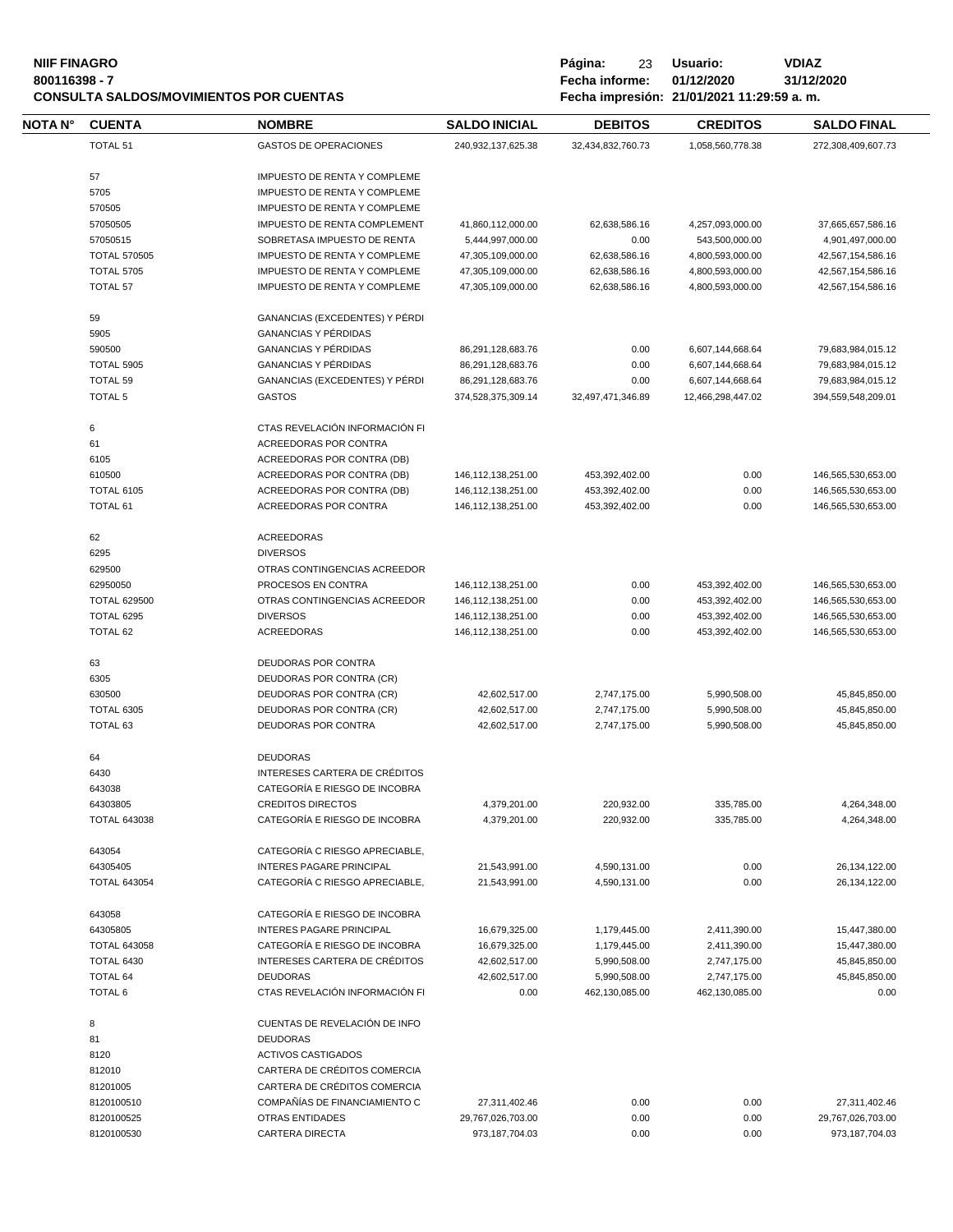# **NIIF FINAGRO P á g i n a :** 24 **U s u a r i o : VDIAZ CONSULTA SALDOS/MOVIMIENTOS POR CUENTAS**

|                       |                                | <b>SALDO INICIAL</b>  | <b>DEBITOS</b>     | <b>CREDITOS</b>       | <b>SALDO FINAL</b>    |
|-----------------------|--------------------------------|-----------------------|--------------------|-----------------------|-----------------------|
| TOTAL 81201005        | CARTERA DE CRÉDITOS COMERCIA   | 30,767,525,809.49     | 0.00               | 0.00                  | 30,767,525,809.49     |
| 81201010              | CUENTAS X COBRAR CRED COMER    |                       |                    |                       |                       |
| 8120101005            | <b>BANCOS</b>                  | 18,285,383.00         | 0.00               | 0.00                  | 18,285,383.00         |
| 8120101015            | <b>OTRAS ENTIDADES</b>         | 1,371,221,480.00      | 0.00               | 0.00                  | 1,371,221,480.00      |
| 8120101030            | <b>CREDITOS DIRECTOS</b>       | 457,420,192.96        | 0.00               | 0.00                  | 457,420,192.96        |
| TOTAL 81201010        | CUENTAS X COBRAR CRED COMER    | 1,846,927,055.96      | 0.00               | 0.00                  | 1,846,927,055.96      |
| <b>TOTAL 812010</b>   | CARTERA DE CRÉDITOS COMERCIA   | 32,614,452,865.45     | 0.00               | 0.00                  | 32,614,452,865.45     |
|                       |                                |                       |                    |                       |                       |
| 812015                | CARTERA DE CRÉDITOS DE CONSU   |                       |                    |                       |                       |
| 81201505              | <b>CREDITOS DIRECTOS</b>       |                       |                    |                       |                       |
| 8120150505            | <b>CREDITOS DIRECTOS</b>       | 26,844,083.00         | 0.00               | 0.00                  | 26,844,083.00         |
| <b>TOTAL 81201505</b> | <b>CREDITOS DIRECTOS</b>       | 26,844,083.00         | 0.00               | 0.00                  | 26,844,083.00         |
| 81201510              | CUENTAS X COBRAR CRED CONSU    |                       |                    |                       |                       |
| 8120151005            | <b>CREDITOS DIRECTOS</b>       | 677,974.00            | 0.00               | 0.00                  | 677,974.00            |
| TOTAL 81201510        | CUENTAS X COBRAR CRED CONSU    | 677,974.00            | 0.00               | 0.00                  | 677,974.00            |
| <b>TOTAL 812015</b>   | CARTERA DE CRÉDITOS DE CONSU   | 27,522,057.00         | 0.00               | 0.00                  | 27,522,057.00         |
| 812095                | OTROS ACTIVOS                  |                       |                    |                       |                       |
| 81209505              | OTROS ACTIVOS                  |                       |                    |                       |                       |
| 8120950505            | OTROS ACTIVOS                  | 332,167,790.00        | 0.00               | 0.00                  | 332,167,790.00        |
|                       |                                |                       |                    |                       |                       |
| TOTAL 81209505        | OTROS ACTIVOS                  | 332,167,790.00        | 0.00               | 0.00                  | 332,167,790.00        |
| <b>TOTAL 812095</b>   | OTROS ACTIVOS                  | 332,167,790.00        | 0.00               | 0.00                  | 332,167,790.00        |
| <b>TOTAL 8120</b>     | <b>ACTIVOS CASTIGADOS</b>      | 32,974,142,712.45     | 0.00               | 0.00                  | 32,974,142,712.45     |
| <b>TOTAL 81</b>       | <b>DEUDORAS</b>                | 32,974,142,712.45     | 0.00               | 0.00                  | 32,974,142,712.45     |
| 82                    | <b>ACREEDORAS</b>              |                       |                    |                       |                       |
| 8213                  | BIENES Y VALORES RECIBIDOS EN  |                       |                    |                       |                       |
| 821305                | CRÉDITOS COMERCIALES           |                       |                    |                       |                       |
| 82130505              | <b>BANCOS</b>                  | 10,335,995,260,283.00 | 151,063,765,062.00 | 91,207,762,688.00     | 10,276,139,257,909.00 |
| 82130510              | COMPAÑÍAS DE FINANCIAMIENTO C  | 0.00                  | 3,548,808,577.00   | 7,573,459,454.00      | 4,024,650,877.00      |
| 82130515              | COOP VIG POR LA SUPER FCIERA D | 0.00                  | 0.00               | 21,903,012,456.00     | 21,903,012,456.00     |
| 82130520              | COOP VIG POR LA SUPER DE ECON  | 0.00                  | 1,165,321,065.00   | 114, 193, 758, 908.00 | 113,028,437,843.00    |
| <b>TOTAL 821305</b>   | CRÉDITOS COMERCIALES           | 10,335,995,260,283.00 | 155,777,894,704.00 | 234,877,993,506.00    | 10,415,095,359,085.00 |
| 821306                | PEQUEÑOS PRODUCTORES           |                       |                    |                       |                       |
|                       |                                |                       |                    |                       |                       |
| 82130605              | <b>BANCOS</b>                  | 0.00                  | 239,602,829,553.00 | 239,602,829,553.00    | 0.00                  |
| 82130615              | COOP VIG POR LA SUPER FCIERA D | 0.00                  | 795,654,156.00     | 795,654,156.00        | 0.00                  |
| 82130620              | COOP VIG POR LA SUPER DE ECON  | 0.00                  | 6,908,185,867.00   | 6,908,185,867.00      | 0.00                  |
| <b>TOTAL 821306</b>   | PEQUEÑOS PRODUCTORES           | 0.00                  | 247,306,669,576.00 | 247,306,669,576.00    | 0.00                  |
| 821307                | <b>MEDIANOS PRODUCTORES</b>    |                       |                    |                       |                       |
| 82130705              | <b>BANCOS</b>                  | 0.00                  | 173,873,598,824.00 | 173,873,598,824.00    | 0.00                  |
| 82130710              | COMPAÑÍAS DE FINANCIAMIENTO C  | 0.00                  | 551,995,911.00     | 551,995,911.00        | 0.00                  |
| 82130715              | COOP VIG POR LA SUPER FCIERA D | 0.00                  | 630,258,547.00     | 630,258,547.00        | 0.00                  |
| 82130720              | COOP VIG POR LA SUPER DE ECON  | 0.00                  | 3,147,059,271.00   | 3,147,059,271.00      | 0.00                  |
| <b>TOTAL 821307</b>   | MEDIANOS PRODUCTORES           | 0.00                  | 178,202,912,553.00 | 178,202,912,553.00    | 0.00                  |
| 821308                | <b>GRANDES PRODUCTORES</b>     |                       |                    |                       |                       |
| 82130805              | <b>BANCOS</b>                  | 0.00                  |                    |                       | 0.00                  |
|                       |                                |                       | 78,196,273,614.00  | 78,196,273,614.00     |                       |
| 82130810              | COMPAÑÍAS DE FINANCIAMIENTO C  | 0.00                  | 2,996,812,666.00   | 2,996,812,666.00      | 0.00                  |
| 82130815              | COOP VIG POR LA SUPER FCIERA D | 0.00                  | 156,518,666.00     | 156,518,666.00        | 0.00                  |
| 82130820              | COOP VIG POR LA SUPER DE ECON  | 0.00                  | 202,999,980.00     | 202,999,980.00        | 0.00                  |
| <b>TOTAL 821308</b>   | <b>GRANDES PRODUCTORES</b>     | 0.00                  | 81,552,604,926.00  | 81,552,604,926.00     | 0.00                  |
| <b>TOTAL 8213</b>     | BIENES Y VALORES RECIBIDOS EN  | 10,335,995,260,283.00 | 662,840,081,759.00 | 741,940,180,561.00    | 10,415,095,359,085.00 |
| 8214                  | BIENES Y VALORES RECIBIDOS EN  |                       |                    |                       |                       |
| 821405                | CRÉDITOS COMERCIALES           |                       |                    |                       |                       |
|                       |                                | 2,756,271,741.00      | 4,451,074.00       | 0.00                  | 2,751,820,667.00      |
| 82140550              | CARTERA DIRECTA.               |                       |                    |                       |                       |
| <b>TOTAL 821405</b>   | CRÉDITOS COMERCIALES           | 2,756,271,741.00      | 4,451,074.00       | 0.00                  | 2,751,820,667.00      |
| 821410                | CRÉDITOS DE CONSUMO            |                       |                    |                       |                       |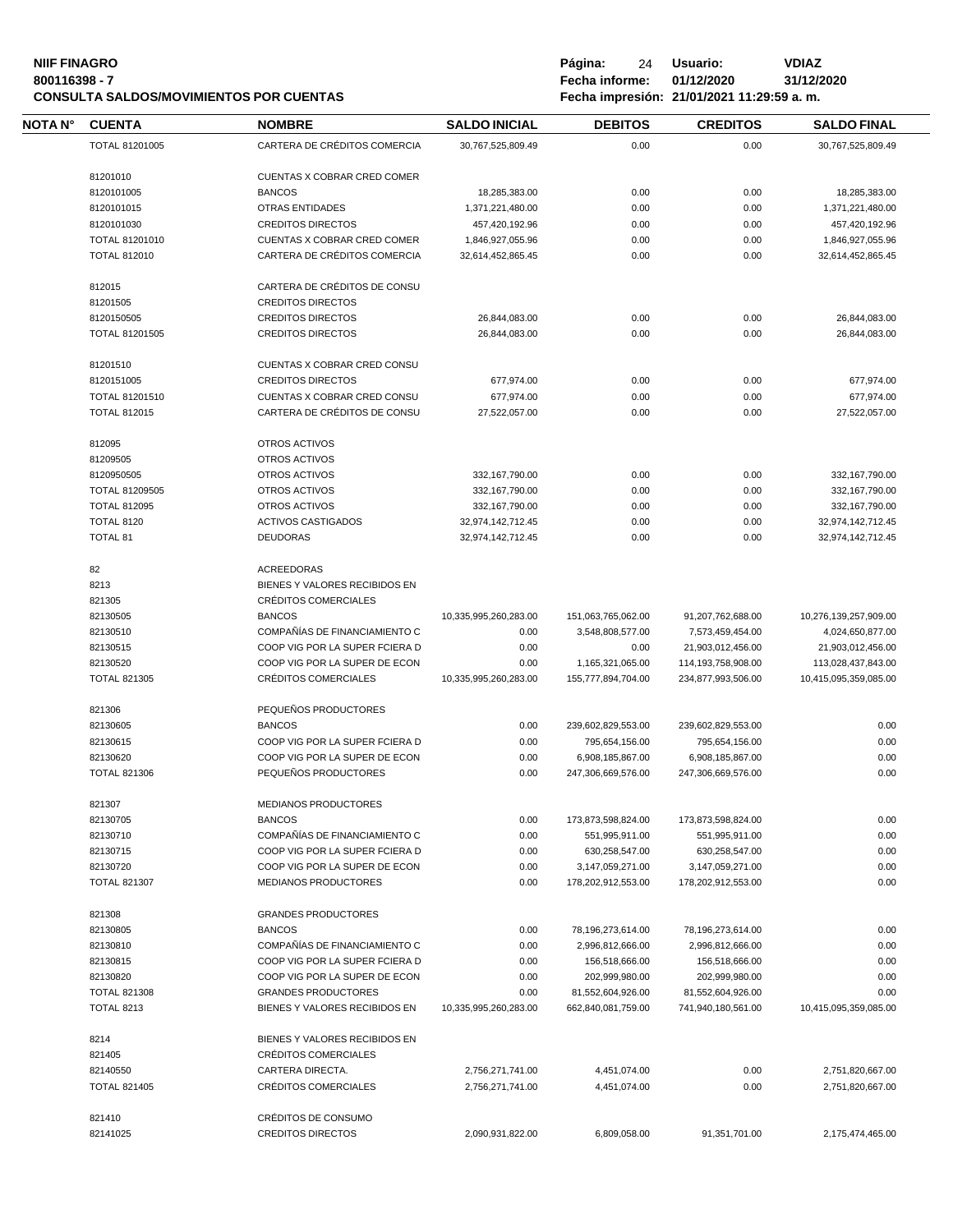#### **NIIF FINAGRO 800116398 - 7 Fecha informe: 01/12/2020 31/12/2020 CONSULTA SALDOS/MOVIMIENTOS POR CUENTAS**

| Página:                                   | 25 | Usuario: | <b>VDIAZ</b> |
|-------------------------------------------|----|----------|--------------|
| Fecha informe: 01/12/2020                 |    |          | 31/12/2020   |
| Fecha impresión: 21/01/2021 11:29:59 a.m. |    |          |              |

-

| NOTA N° | <b>CUENTA</b>       | <b>NOMBRE</b>                         | <b>SALDO INICIAL</b>  | <b>DEBITOS</b>   | <b>CREDITOS</b>   | <b>SALDO FINAL</b>    |
|---------|---------------------|---------------------------------------|-----------------------|------------------|-------------------|-----------------------|
|         | <b>TOTAL 821410</b> | CRÉDITOS DE CONSUMO                   | 2,090,931,822.00      | 6,809,058.00     | 91,351,701.00     | 2,175,474,465.00      |
|         | <b>TOTAL 8214</b>   | BIENES Y VALORES RECIBIDOS EN         | 4,847,203,563.00      | 11,260,132.00    | 91,351,701.00     | 4,927,295,132.00      |
|         |                     |                                       |                       |                  |                   |                       |
|         | 8215                | TIT O VLRES RECIBID EN OPERACIO       |                       |                  |                   |                       |
|         | 821510              | EN OTROS INSTRUMENTOS FINANCI         |                       |                  |                   |                       |
|         | 82151005            | CERTIF DEPOSITO MCIA ARROZ            | 14,314,854,438.84     | 2,817,627,788.73 | 11,096,199,352.92 | 22,593,426,003.03     |
|         | <b>TOTAL 821510</b> | EN OTROS INSTRUMENTOS FINANCI         | 14,314,854,438.84     | 2,817,627,788.73 | 11,096,199,352.92 | 22,593,426,003.03     |
|         | <b>TOTAL 8215</b>   | TIT O VLRES RECIBID EN OPERACIO       | 14,314,854,438.84     | 2,817,627,788.73 | 11,096,199,352.92 | 22,593,426,003.03     |
|         |                     |                                       |                       |                  |                   |                       |
|         | 8284                | CALIFICACIÓN CRÉDITOS DE CONSU        |                       |                  |                   |                       |
|         | 828402              | CAPITAL - VIGENTE Y MORA HASTA        |                       |                  |                   |                       |
|         | 82840205            | CALIFICACION DE LA CARTERA            | 2,074,820,308.00      | 0.00             | 89,243,529.00     | 2,164,063,837.00      |
|         | <b>TOTAL 828402</b> | CAPITAL - VIGENTE Y MORA HASTA        | 2,074,820,308.00      | 0.00             | 89,243,529.00     | 2,164,063,837.00      |
|         |                     |                                       |                       |                  |                   |                       |
|         | 828406              | CAPITAL-MORA MAYOR A 2 MESES H        |                       |                  |                   |                       |
|         | 82840605            | CALIFICACION DE LA CARTERA            | 4,700,886.00          | 4,700,886.00     | 0.00              | 0.00                  |
|         | <b>TOTAL 828406</b> | CAPITAL-MORA MAYOR A 2 MESES H        | 4,700,886.00          | 4,700,886.00     | 0.00              | 0.00                  |
|         |                     |                                       |                       |                  |                   |                       |
|         | 828410              | CAPITAL - MORA MAYOR A 6 MESES        |                       |                  |                   |                       |
|         | 82841005            | CALIFICACION DE LA CARTERA            | 11,410,628.00         | 0.00             | 0.00              | 11,410,628.00         |
|         | <b>TOTAL 828410</b> | CAPITAL - MORA MAYOR A 6 MESES        | 11,410,628.00         | 0.00             | 0.00              | 11,410,628.00         |
|         |                     |                                       |                       |                  |                   |                       |
|         | 828412              | INTERESES - VIGENTE Y MORA HAS        |                       |                  |                   |                       |
|         | 82841205            | CALIFICACION DE LA CARTERA            | 7,001.00              | 0.00             | 5,221.00          | 12,222.00             |
|         | <b>TOTAL 828412</b> | <b>INTERESES - VIGENTE Y MORA HAS</b> | 7,001.00              | 0.00             | 5,221.00          | 12,222.00             |
|         |                     |                                       |                       |                  |                   |                       |
|         | 828420              | <b>INTERESES - MORA MAYOR A 6 MES</b> |                       |                  |                   |                       |
|         | 82842005            | CALIFICACION DE LA CARTERA            | 152,977.00            | 0.00             | 0.00              | 152,977.00            |
|         | <b>TOTAL 828420</b> | <b>INTERESES - MORA MAYOR A 6 MES</b> | 152,977.00            | 0.00             | 0.00              | 152,977.00            |
|         | TOTAL 8284          | CALIFICACIÓN CRÉDITOS DE CONSU        | 2,091,091,800.00      | 4,700,886.00     | 89,248,750.00     | 2,175,639,664.00      |
|         |                     |                                       |                       |                  |                   |                       |
|         | 8287                | CALIFICACIÓN CRÉDITOS COMERCI         |                       |                  |                   |                       |
|         | 828702              | CAPITAL - VIGENTE Y MORA HASTA        |                       |                  |                   |                       |
|         | 82870205            | CALIFICACIÓN DE LA CARTERA            | 10,335,995,260,283.00 | 0.00             | 79,100,098,802.00 | 10,415,095,359,085.00 |
|         | <b>TOTAL 828702</b> | CAPITAL - VIGENTE Y MORA HASTA        | 10,335,995,260,283.00 | 0.00             | 79,100,098,802.00 | 10,415,095,359,085.00 |
|         |                     |                                       |                       |                  |                   |                       |
|         | 828712              | INTERESES - VIGENTE Y MORA HAS        |                       |                  |                   |                       |
|         | 82871205            | CALIFICACION DE LA CARTERA            | 43,717,647,702.00     | 9,089,961,596.00 | 0.00              | 34,627,686,106.00     |
|         | <b>TOTAL 828712</b> | <b>INTERESES - VIGENTE Y MORA HAS</b> | 43,717,647,702.00     | 9,089,961,596.00 | 0.00              | 34,627,686,106.00     |
|         | TOTAL 8287          | CALIFICACIÓN CRÉDITOS COMERCI         | 10,379,712,907,985.00 | 9,089,961,596.00 | 79,100,098,802.00 | 10,449,723,045,191.00 |
|         |                     |                                       |                       |                  |                   |                       |
|         | 8288                | CALIFICAC CRED COMERCIALES OT         |                       |                  |                   |                       |
|         | 828802              | CAPITAL - VIGENTE Y MORA HASTA        |                       |                  |                   |                       |
|         | 82880205            | CAPITAL - VIGENTE Y MORA HASTA        | 2,524,649,825.00      | 4,451,074.00     | 0.00              | 2,520,198,751.00      |
|         | <b>TOTAL 828802</b> | CAPITAL - VIGENTE Y MORA HASTA        | 2,524,649,825.00      | 4,451,074.00     | 0.00              | 2,520,198,751.00      |
|         |                     |                                       |                       |                  |                   |                       |
|         | 828806              | CAPITAL-MORA MAYOR 3 MESES HA         |                       |                  |                   |                       |
|         | 82880605            | CAPITAL-MORA MAYOR 3 MESES HA         | 172,528,070.00        | 0.00             | 0.00              | 172,528,070.00        |
|         | <b>TOTAL 828806</b> | CAPITAL-MORA MAYOR 3 MESES HA         | 172,528,070.00        | 0.00             | 0.00              | 172,528,070.00        |
|         |                     |                                       |                       |                  |                   |                       |
|         | 828810              | CAPITAL - MORA MAYOR A 12 MESE        |                       |                  |                   |                       |
|         | 82881005            | CAPITAL - MORA MAYOR A 12 MESE        | 59,093,846.00         | 0.00             | 0.00              | 59,093,846.00         |
|         | <b>TOTAL 828810</b> | CAPITAL - MORA MAYOR A 12 MESE        | 59,093,846.00         | 0.00             | 0.00              | 59,093,846.00         |
|         |                     |                                       |                       |                  |                   |                       |
|         | 828812              | INTERESES - VIGENTE Y MORA HAS        |                       |                  |                   |                       |
|         | 82881205            | INTERESES - VIGENTE Y MORA HAS        | 28,170,990.00         | 0.00             | 1,147,621.00      | 29,318,611.00         |
|         | <b>TOTAL 828812</b> | INTERESES - VIGENTE Y MORA HAS        | 28,170,990.00         | 0.00             | 1,147,621.00      | 29,318,611.00         |
|         | TOTAL 8288          | CALIFICAC CRED COMERCIALES OT         | 2,784,442,731.00      | 4,451,074.00     | 1,147,621.00      | 2,781,139,278.00      |
|         |                     |                                       |                       |                  |                   |                       |
|         | 8295                | OTRAS CUENTAS DE ORDEN ACREE          |                       |                  |                   |                       |
|         | 829500              | OTRAS CUENTAS DE ORDEN ACREE          |                       |                  |                   |                       |
|         | 82950005            | UTILIDAD GRAVADA VALORACION LI        | 63,044,390,358.40     | 0.00             | 4,217,025,615.68  | 67,261,415,974.08     |
|         | 82950010            | PERDIDA GRAVADA VALORACION LI         | -1,965,067,447.00     | 113,944,275.00   | 0.00              | -2,079,011,722.00     |
|         | 82950015            | PERDIDA NO GRAVADA VALORACIO          | $-2,160,161,774.00$   | 340,928,611.00   | 0.00              | $-2,501,090,385.00$   |
|         |                     |                                       |                       |                  |                   |                       |